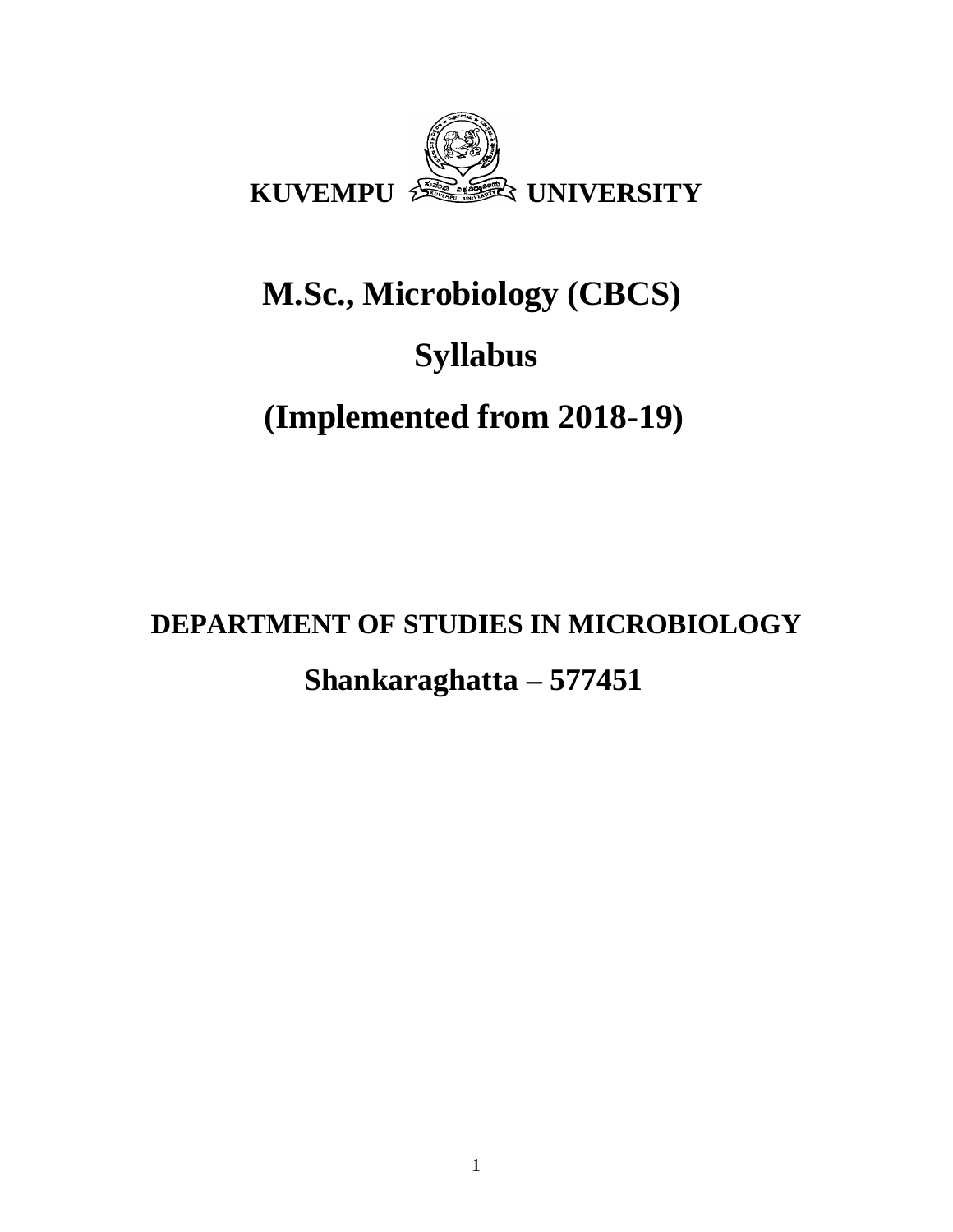

**KUVEMPU & UNIVERSITY** 

# **M.Sc., Microbiology (CBCS)**

# **Syllabus- I Semester**

|                       |                     |                                  |                                                           |                      | <b>Total</b> |                |                               | <b>Marks</b>             |     |
|-----------------------|---------------------|----------------------------------|-----------------------------------------------------------|----------------------|--------------|----------------|-------------------------------|--------------------------|-----|
| <b>Semester  Type</b> |                     | <b>Paper Code</b>                | <b>Paper Title</b>                                        | Hrs/<br>Week         | <b>Hrs</b>   | <b>Credits</b> | <b>Internal</b><br>Assessment | <b>Examination</b> Total |     |
| $\mathbf I$           | <b>Hard</b><br>Core | Theory MB-1.1                    | Fundamentals of<br>Microbiology                           | $\overline{4}$       | 64           | $\overline{4}$ | 25                            | 75                       | 100 |
|                       |                     | Theory MB-1.2                    | Biochemistry and<br><b>Biostatistics</b>                  | $\overline{4}$       | 64           | $\overline{4}$ | 25                            | 75                       | 100 |
|                       |                     | Theory MB-1.3                    | Microbial<br>Physiology and<br><b>Bioinformatics</b>      | $\overline{4}$       | 64           | $\overline{4}$ | 25                            | 75                       | 100 |
|                       |                     | Practical MB-1.4 Fundamentals of | Microbiology                                              | $\overline{4}$       | 64           | $\overline{2}$ |                               | 50                       | 50  |
|                       |                     |                                  | Practical MB-1.5 Biochemistry and<br><b>Biostatistics</b> | $\overline{4}$       | 64           | $\overline{2}$ |                               | 50                       | 50  |
|                       |                     | Practical MB-1.6 Microbial       | Physiology and<br><b>Bioinformatics</b>                   | $\overline{4}$       | 64           | $\overline{2}$ |                               | 50                       | 50  |
| I                     | Soft                | Theory MB-1.7                    | A) Mycology                                               | $\overline{4}$       | 64           | $\overline{4}$ | 25                            | 75                       | 100 |
|                       | Core                |                                  | B) Principles of<br>Genetics                              |                      |              |                |                               |                          |     |
|                       |                     | Practical MB-1.8 A) Mycology     |                                                           | $\overline{4}$       | 64           | $\overline{2}$ |                               | 50                       | 50  |
|                       |                     |                                  | B) Principles of<br>Genetics                              |                      |              |                |                               |                          |     |
|                       |                     |                                  |                                                           | <b>Total Credits</b> |              | 24             |                               | <b>Total Marks</b>       | 600 |

## **Additional Mandatory Credits:**

- **1. Communications Skills: 01 Credit**
- **2. Computer Applications: 01 Credit**
- **3. Personality Development: 01 Credit**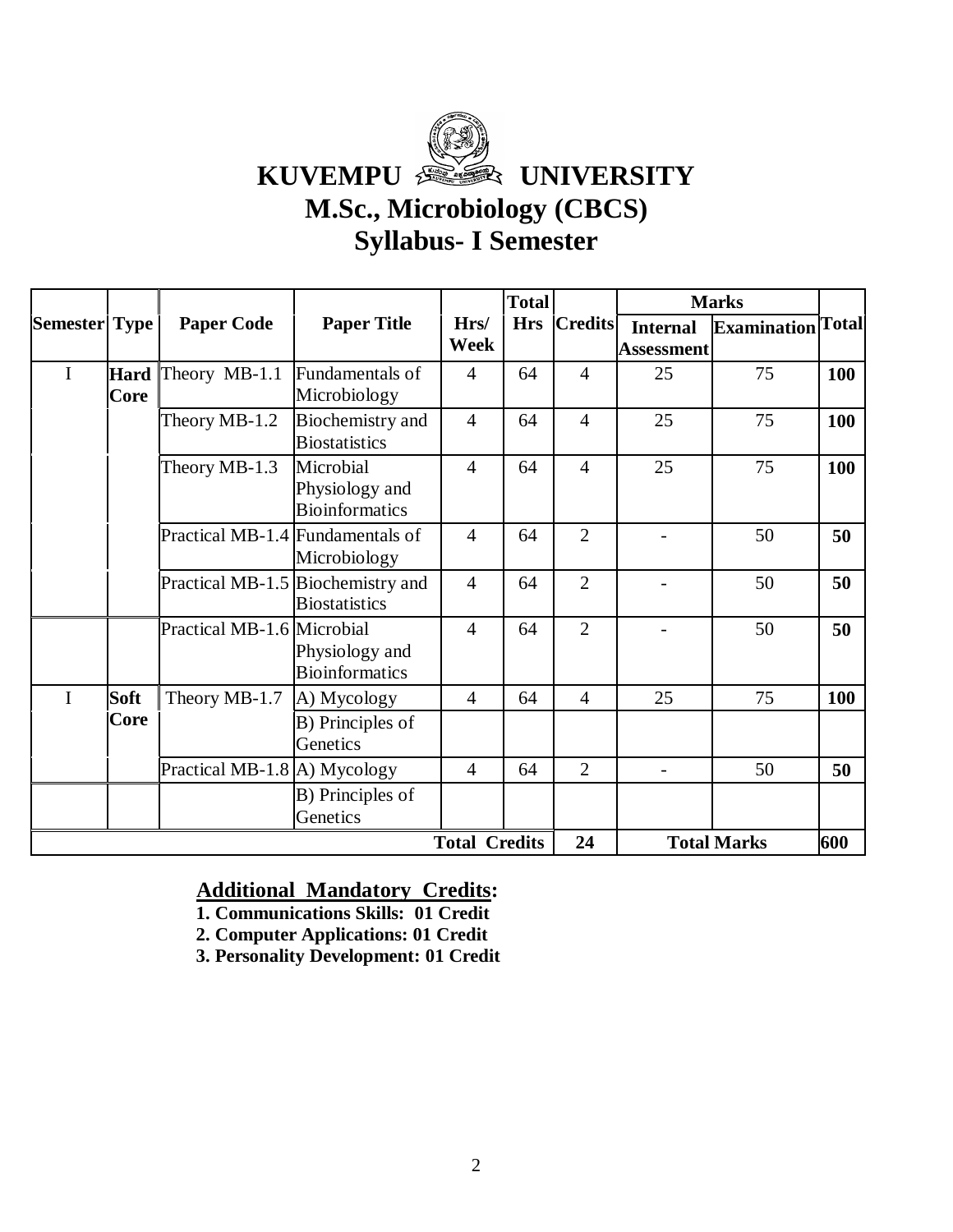

**KUVEMPU & UNIVERSITY** 

# **M.Sc., Microbiology (CBCS)**

# **Syllabus- II Semester**

| Semester Type        |                            | Paper Code Paper Title |                                                       | Hrs/            |    | <b>Total Credits</b> |    | <b>Marks</b>       | <b>Total</b> |
|----------------------|----------------------------|------------------------|-------------------------------------------------------|-----------------|----|----------------------|----|--------------------|--------------|
|                      |                            |                        |                                                       | <b>Week</b> Hrs |    |                      | IA | <b>Examination</b> |              |
|                      |                            |                        |                                                       |                 |    |                      |    |                    |              |
| II                   | <b>Hard</b><br><b>Core</b> | 2.1                    | Theory MB-Microbial Genetics and<br>Molecular Biology | $\overline{4}$  | 64 | 4                    | 25 | 75                 | 100          |
|                      |                            | Theory<br>$MB-2.2$     | <b>Medical Microbiology</b>                           | $\overline{4}$  | 64 | 4                    | 25 | 75                 | 100          |
|                      |                            | Practical<br>$MB-2.3$  | Microbial<br>Genetics<br>and<br>Molecular Biology     | $\overline{4}$  | 64 | $\overline{2}$       |    | 50                 | 50           |
|                      |                            | Practical<br>$MB-2.4$  | <b>Medical Microbiology</b>                           | $\overline{4}$  | 64 | $\overline{2}$       |    | 50                 | 50           |
| IІ                   | <b>Soft</b><br>Core        | Theory<br>$MB-2.5$     | A)Plant-Microbe<br>Interactions                       | $\overline{4}$  | 64 | $\overline{4}$       | 25 | 75                 | 100          |
|                      |                            |                        | <b>B</b> ) Microbial Enzymology                       |                 |    |                      |    |                    |              |
|                      |                            | Practical<br>$MB-2.6$  | A)Plant-Microbe<br>Interactions                       | $\overline{4}$  | 64 | $\overline{2}$       |    | 50                 | 50           |
|                      |                            |                        | B) Microbial Enzymology                               |                 |    |                      |    |                    |              |
| IІ                   | <b>Elective</b>            |                        | Theory MB-A) Water Microbiology                       | $\overline{2}$  | 32 | $\overline{2}$       | 10 | 40                 | 50           |
|                      |                            | 2.7                    | Agriculture<br>B)<br>Microbiology                     |                 |    |                      |    |                    |              |
|                      |                            |                        |                                                       |                 |    |                      |    |                    |              |
| <b>Total Credits</b> |                            |                        |                                                       |                 |    | 20                   |    | <b>Total Marks</b> | 500          |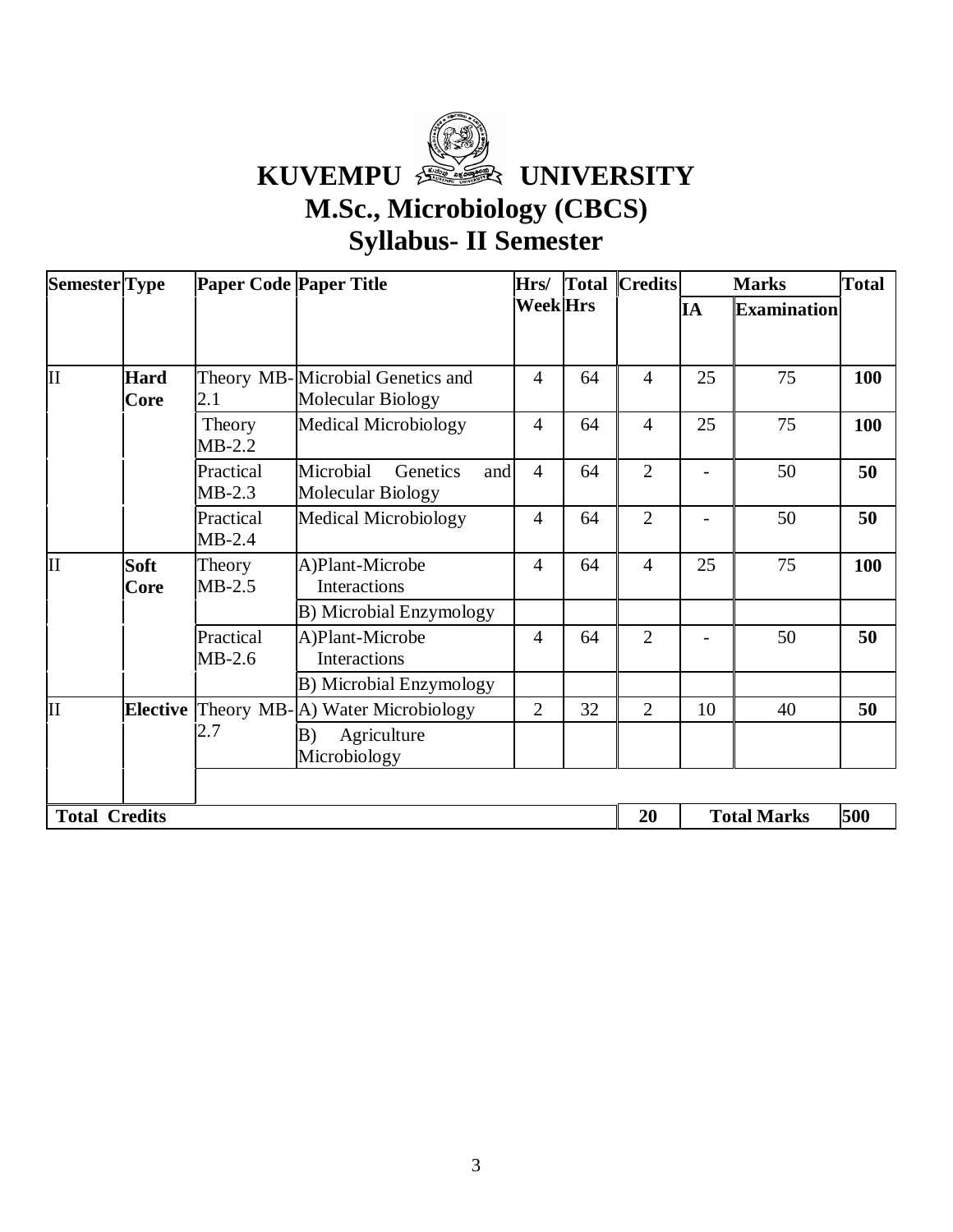

**KUVEMPU & ONIVERSITY** 

# **M.Sc., Microbiology (CBCS)**

# **Syllabus- III Semester**

| Semester Type |                     | Paper                          | <b>Paper Title</b>              | Hrs/                 |            | <b>Total Credits</b> |                                        | <b>Marks</b>       | <b>Total</b>                       |
|---------------|---------------------|--------------------------------|---------------------------------|----------------------|------------|----------------------|----------------------------------------|--------------------|------------------------------------|
|               |                     | Code                           |                                 | <b>Week</b>          | <b>Hrs</b> |                      | <b>Internal</b><br><b>Assessment</b> n | <b>Examinatio</b>  |                                    |
| $\rm III$     | <b>Hard</b><br>Core | Theory<br>$MB-3.1$             | <b>Agriculture Microbiology</b> | $\overline{4}$       | 64         | $\overline{4}$       | 25                                     | 75                 | 100                                |
|               |                     | Theory<br>$MB-3.2$             | Immunology                      | $\overline{4}$       | 64         | $\overline{4}$       | 25                                     | 75                 | 100                                |
|               |                     | Practical<br>$MB-3.3$          | Agriculture<br>Microbiology     | $\overline{4}$       | 64         | $\overline{2}$       | $\overline{\phantom{a}}$               | 50                 | 50                                 |
|               |                     | Practical<br>$MB-3.4$          | Immunology                      | $\overline{4}$       | 64         | $\overline{2}$       |                                        | 50                 | 50                                 |
| III           | Soft                | Theory                         | A) Immunotechnology             | $\overline{4}$       | 64         | $\overline{4}$       | 25                                     | 75                 | <b>100</b><br>50<br>50<br>40<br>50 |
|               | Core                | $MB-3.5$                       | B) Fermentation<br>Technology   |                      |            |                      |                                        |                    |                                    |
|               |                     | Practical                      | A) Immunotechnology             | $\overline{4}$       | 64         | $\overline{2}$       | $\overline{\phantom{a}}$               |                    |                                    |
|               |                     | $MB-3.6$                       | B) Fermentation<br>technology   |                      |            |                      |                                        |                    |                                    |
| III           | ve                  | <b>Electi</b> Theory<br>MB-3.7 | A)<br>Diagnostic Microbiology   | $\overline{2}$       | 32         | $\overline{2}$       | 10                                     |                    |                                    |
|               |                     |                                | B) Industrial<br>Microbiology   |                      |            |                      |                                        |                    |                                    |
|               |                     |                                |                                 |                      |            |                      |                                        |                    |                                    |
|               |                     |                                |                                 | <b>Total Credits</b> |            | 20                   |                                        | <b>Total Marks</b> | 500                                |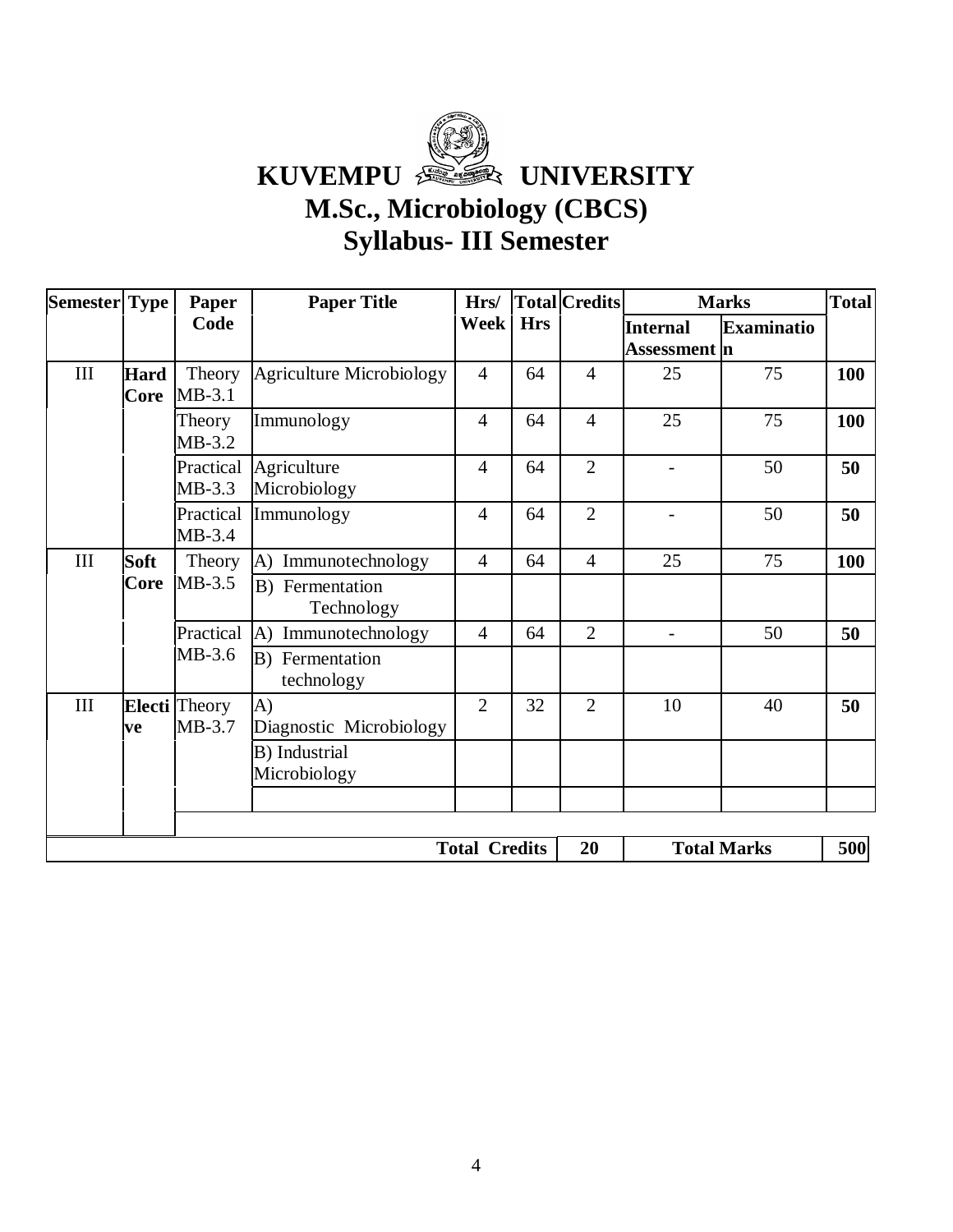# KUVEMPU **ASSES** UNIVERSITY **M.Sc., Microbiology (CBCS) Syllabus- IV Semester**

|    |             | Semester Type Paper Code Paper Title |                                     | Hrs/                          |    | <b>Total</b> Credits |                                      | <b>Marks</b>       | <b>Total</b> |
|----|-------------|--------------------------------------|-------------------------------------|-------------------------------|----|----------------------|--------------------------------------|--------------------|--------------|
|    |             |                                      |                                     | <b>Week</b> Hrs               |    |                      | <b>Internal</b><br><b>Assessment</b> | <b>Examination</b> |              |
| IV | Core $ 4.1$ | Hard Theory MB-                      | Food and Industrial<br>Microbiology | $\overline{4}$                | 64 | $\overline{4}$       | 25                                   | 75                 | 100          |
|    |             | Theory MB-<br>4.2                    | Microbial<br>Biotechnology          | 4                             | 64 | $\overline{4}$       | 25                                   | 75                 | 100          |
|    |             | Theory MB-<br>4.3                    | Environmental<br>Microbiology       | 4                             | 64 | $\overline{4}$       | 25                                   | 75                 | 100          |
|    |             | Practical<br>$MB-4.4$                | Food and Industrial<br>Microbiology | 4                             | 64 | $\overline{2}$       |                                      | 50                 | 50           |
|    |             | Practical<br>MB-4.5                  | Microbial<br>Biotechnology          | 4                             | 64 | $\overline{2}$       |                                      | 50                 | 50           |
|    |             |                                      | Practical<br>MB-4.6                 | Environmental<br>Microbiology | 4  | 64                   | $\overline{2}$                       |                    | 50           |
|    |             | Theory<br>MB.4.7                     | Project work                        | 6                             | 80 | $\overline{4}$       | 25                                   | 75                 | 100          |
|    |             |                                      |                                     | <b>Total Credits</b>          |    | 22                   |                                      | <b>Total Marks</b> | 550          |

### **1. Total Marks for the Course: 2150**

### **2. Total Credits for the Course: 89**

- 1. Project work should be based on experimental/review work and valued by two examiners (one external and one internal). The Candidate is required to present the work in open Viva-Voce examination in presence of examiners.
- 2. Each candidate shall have to complete 01 Credit each in Communications Skills, Computer applications and Personality development within first two semesters.
- 3. Examination duration: 03 hrs for both theory and practical of each paper.

### **Internal Assessment for Papers:**

| 1. Two Session tests                            | $\therefore$ 10 marks |
|-------------------------------------------------|-----------------------|
| 2. Seminar/Tutorial /Group discussion           | $\therefore$ 05 marks |
| 3. Assignment/Field work/Submission of specimen | $\therefore$ 05 marks |
| 4. Regularity and Attendance                    | $\therefore$ 05 marks |
|                                                 |                       |

### **Total: 25 Marks**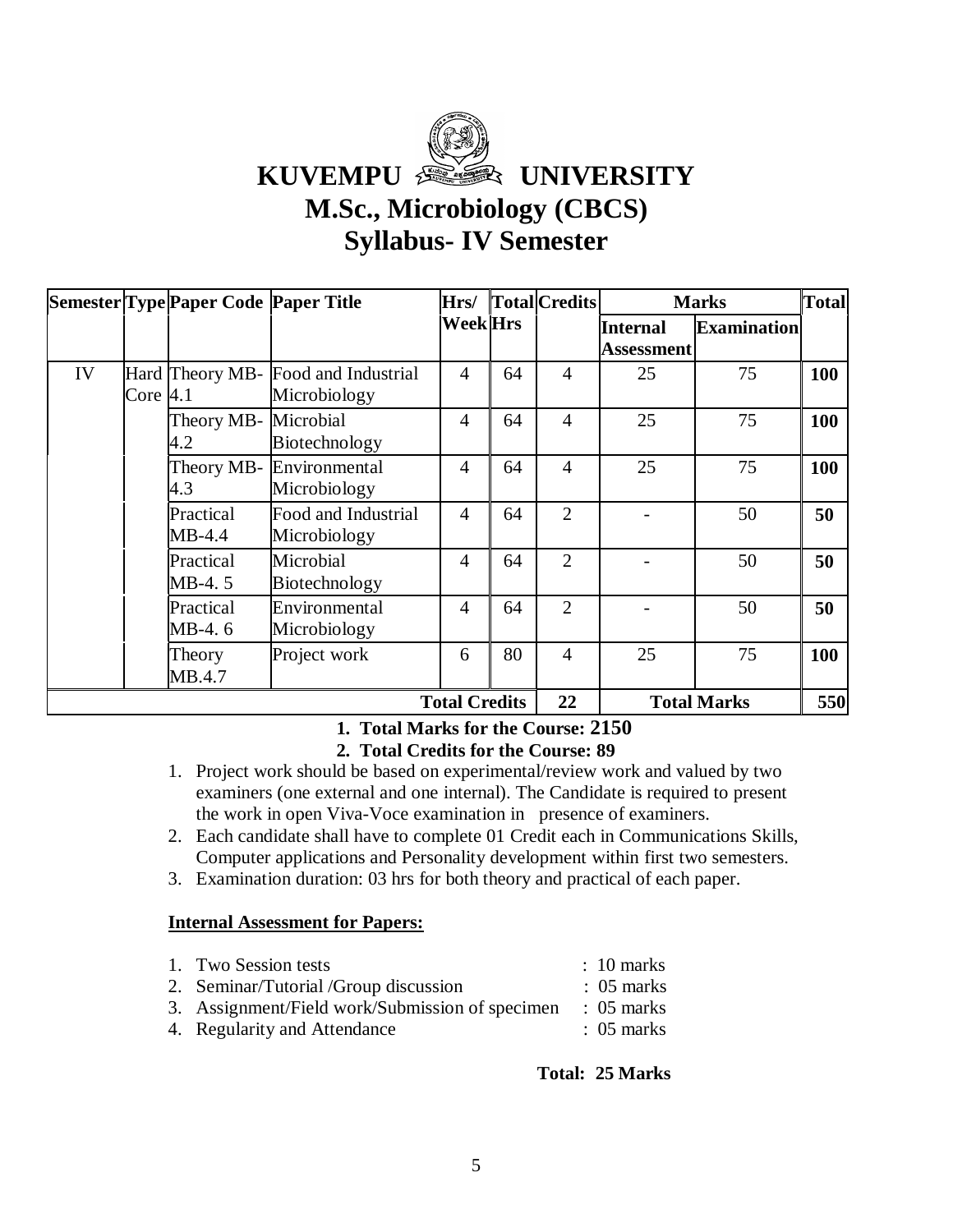# **MB 1.1: Fundamentals of Microbiology 64h**

### **Unit I. 12h**

**Introduction to Microbiology:** The discovery of Microorganisms, theory of spontaneous generation, Biogenesis, Relationship between microorganisms and diseases, Koch's postulates. **The Study of Microbial Structure: Microscopy and Specimen preparation;** Lenses and the Bending of Light, Magnification, Resolution, Numerical aperture, Types of Microscopes: Bright-Field, Dark-Field, Phase-Contrast, Fluorescence and Confocal Microscope, Electron Microscope: Transmission Electron Microscope (TEM), Scanning Electron Microscope (SEM). **Preparation and staining of Specimens:** Fixation, Dyes and simple staining, basic dyes, acidic dyes, differential staining, Gram's staining, Acid fast staining, staining specific Structures, Capsule staining, Negative staining, Endospore staining.

### **Unit II** 12h

**Cell Biology: An overview of Prokaryotic cell structure;** Shape, arrangement and size, prokaryotic cell organization, Prokaryotic cell membranes, Bacterial membranes, Archaeal membranes, Fluid mosaic model of membrane structure, Cytoplasmic matrix, Ribosomes, Nucleoid, Plasmids, Bacterial cell wall, Gram-Positive and Gram-Negative cell walls, Mechanism of Gram staining, Archaeal cell walls, Components external to the cell wall; Capsules, Slime layers and S-Layers, Pili and fimbriae, flagella and motility, Chemotaxis, Bacterial Endospore.

**An overview of Eukaryotic cell structure:** Structure of Plasma membrane, Cytoplasmic matrix, Microfilaments, intermediate filaments and Microtubules, **Cell organells;** Golgi apparatus, Lysosomes, Biosynthetic- Secretory pathway, Endocytic pathway, Ribosomes, Mitochondria, Chloroplasts, Nucleus, Cilia and Flagella. Comparison of Prokaryotic and Eukaryotic Cells.

### **Unit III. Nutrition and Growth of Microorganisms 10h**

**Microbial Nutrition:** Nutritional requirements, Nutritional types of Microorganisms, Growth factors, Uptake of Nutrients by the cell; Passive and facilitated diffusion, Active transport, Group translocation, Iron uptake. **Culture Media:** Synthetic or Defined media, Complex media, Supportive media, Enriched media, Selective media. **Isolation of Pure cultures:** Spread plate, Streak plate and Pour plate methods. **Microbial Growth:** Prokaryotic cell cycle; Chromosome replication and Partitioning, Cytokinesis. Growth curve; Lag phase, Exponential or Log phase, Stationary phase, Decline or Death phase.

**Measurements of Microbial Growth:** Measurement of cell Numbers, Measurement of cell mass. Continuous Culture; Chemostat, Turbidostat. Factors influencing on Growth; Solutes and water activity, pH, Temperature, Oxygen concentration, Pressure and Radiation.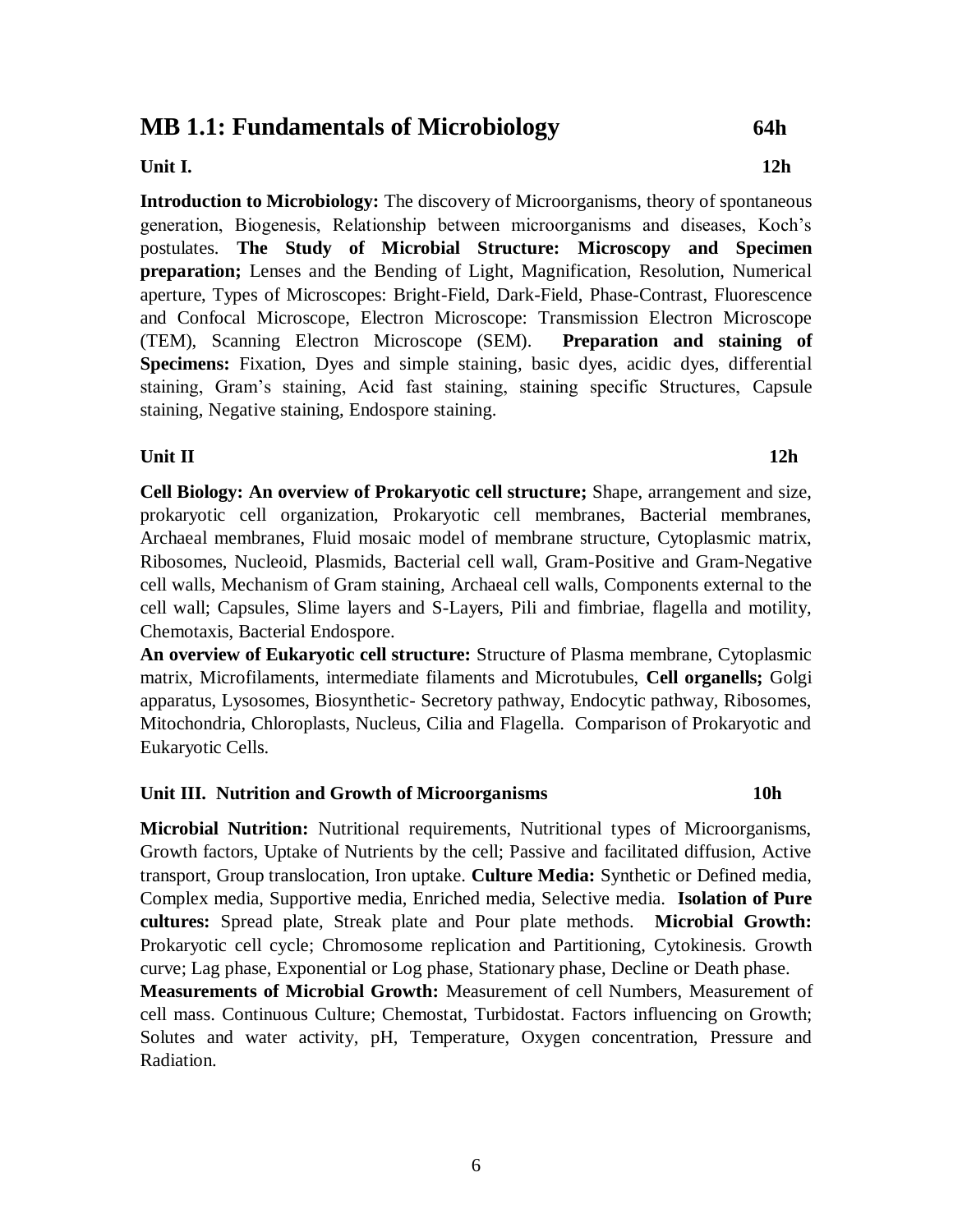### **Unit IV** 10h

**Control of Microorganisms by Physical and Chemical Agents:** Sterilization, Disinfection, Sanitization, Antisepsis, Bactericide, Fungicide, Viricide, Bacteriostatic, Fungistatic. Conditions Influencing the effectiveness of Antimicrobial agents. **Physical methods of Sterilization:** Dry heat and Wet heat, Pasteurization, TDP and TDT, Filtration, Radiation. **Chemical methods of Sterilization:** Phenolics, Alcohols, Halogens, Heavy metals, Quaternary ammonium compounds, Aldehydes, Gases, Phenol coefficient test, Culture preservation techniques.

**Unit V** 10h **Microbial Classification and Taxonomy: Taxonomy:** Nomenclature, Identification, Natural classification of Carolus Linnaeus, Phenetic classification, Phylogenetic classification, Genotypic classification, Numerical Taxonomy, Taxonomic ranks. Techniques used for Microbial Taxonomy and Phylogeny: Classical characteristics; Morphological, Physiological and metabolic, Ecological and Genetic analysis. Molecular characteristics; Nucleic acid base composition, Nucleic acid hybridization, Phylogenetic trees. **Major Divisions of Life:** Haeckel's three kingdom classification, Whittaker's five kingdom classification, Three domain concept of Carl Woese.

### **Unit VI** 10h

**Diversity of Microorganisms: Viruses;** General structural properties of Viruses, viral envelops and enzymes, Virus reproduction. Overview of Viral classification based on structure, Nucleic acid and host. **Bacteria:** General characteristics, Morphological types, reserve food materials, Reproduction, Classification of Bacteria according to Bergey's manual of Systematic Bacteriology to the level of Classes. **Fungi:** Distribution, Importance, Structure, Nutrition and metabolism, Reproduction, heterothallism. Classification of Fungi to the level of Classes. **Protozoa:** Distribution, Nutrition, Morphology, Encystment and Excystment, Reproduction, Classification of Protozoa to the level of orders. **Algae:** General characteristics, Morphological types, Reproduction, Classification of Microalgae to the level of Divisions.

### **References;**

- 1. Alcamo, I.E. 1997. Fundamentals of Microbiology,  $5<sup>th</sup>$  edition, An imprint of Addison Wesley Longman, New York.
- 2. Batzing, B.L. 2002. Microbiology (An Introduction), Brooks/Cole Thomson Learning, Canada.
- 3. Bauman, R. 2007. Microbiology (With diseases by Taxonomy),  $2<sup>nd</sup>$  edition. Pearson Benjamin Cummings Publishers, San Francisco.
- 4. Cappacino, J.G. and Sherman, N. 2005. Microbiology, A Laboratory Manual,  $7<sup>th</sup>$ edition, Pearson Education INC. Delhi, India
- 5. Cooper, G.M and Hausman, R.2009. The Cell A molecular Approach, 5<sup>th</sup> edition, ASM Press, Washington, D.C.
- 6. Willey, J.M., Sherwood, L.M and Woolverton, C.J.2008. Prescott, Harley, and
- 7. Klein's Microbiology, 7th edition, McGraw-Hill, New York.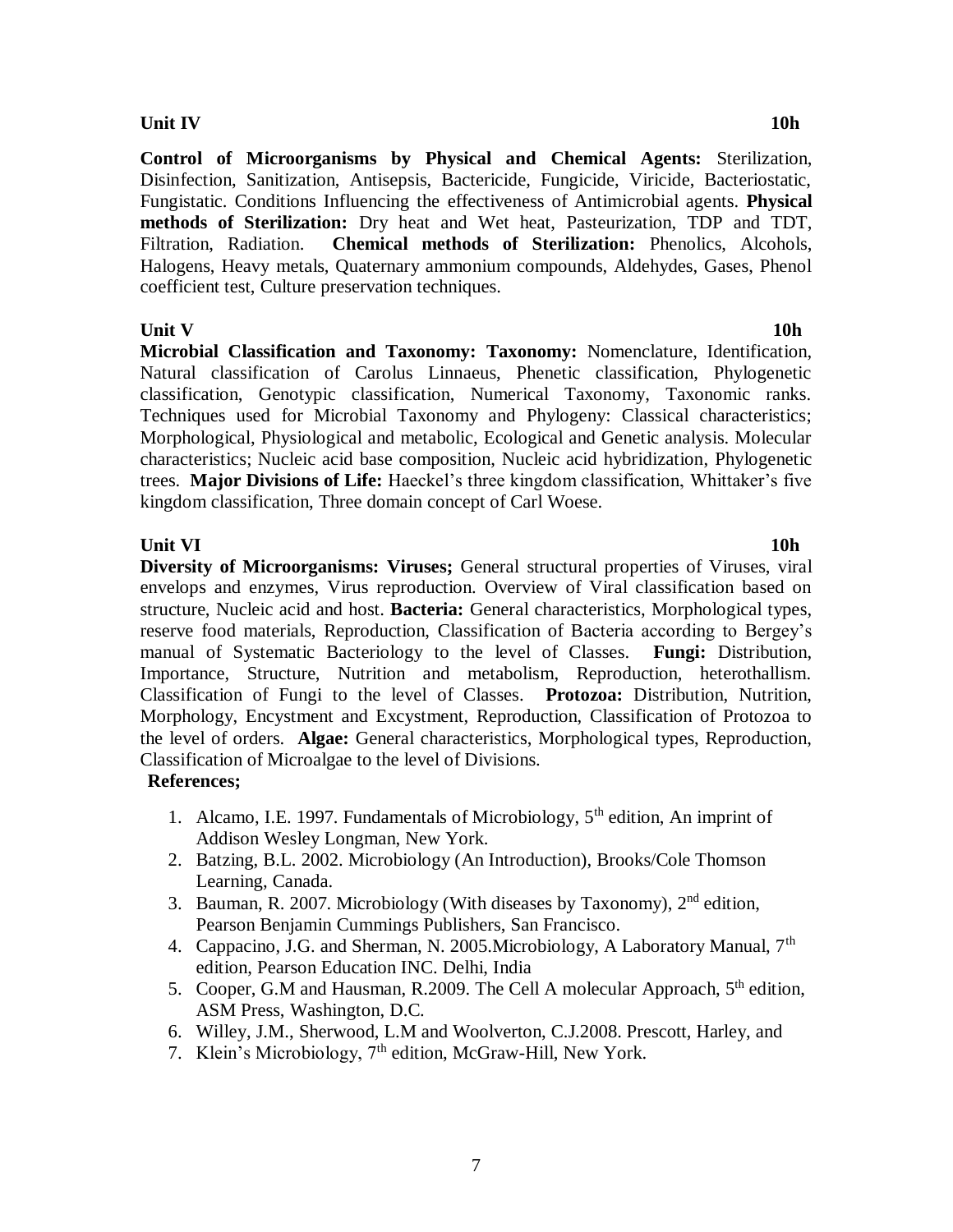### 8

# **MB-1.2: Biochemistry and Biostatistics 64h**

### **Unit I** 16h

### **Biochemistry**

**Water:** Properties of water, weak interaction in aqueous systems, ionization of water, pH, weak acids and weak bases, buffers, types of buffers and their importance. **Carbohydrates:** Definition, classification, structural properties and importance of sucrose, lactose, maltose, starch, cellulose, agar. **Amino acids, peptides and proteins:** Definition, classification, structure, general properties, assay methods of proteins. **Lipids and fats:** Definition, classification, structure and importance of lipids and fats.

### **Unit II** 16h

**Nucleotides:** Structure and properties of nucleotides and nucleosides. **Vitamins:** Definition, classification, structure and importance. **Porphyrins:** Definition, structure, properties and importance of chlorophyll, cytochrome and hemoglobin. **Enzymes:** Classification, nomenclature, general properties, activation energy, transition state, binding energy, turnover number, enzyme kinetics and Michaelis-Menten Equation, Importance of Km and Vmax, coenzymes, activators, inhibitors, isoenzymes, multienzyme complex, allosteric enzymes, mechanism of enzyme action.

### **Unit III** 16h

### **Biochemical Techniques**

**Centrifugation techniques:** Basic principles of sedimentation. Methods and applications of density-gradient centrifugation, ultracentrifugation. **Chromatographic techniques:** General principles, Methods and applications of Paper chromatography, Thin-layer chromatography, Exclusion chromatography, Affinity chromatography, Ion-exchange chromatography, HPLC, Gas-liquid chromatography. **Electrophoretic techniques:** General principles and application of electrophoresis and isoelectric focusing. **Spectroscopic techniques:** General principles and laws of radiation, colorimetry, Ultraviolet-Visible spectrophotometry. **Radioisotopic techniques:** General principles, nature of radio activity, detection and measurement of radioactivity, applications of radioisotopes in biological investigation.

### **Unit IV** 16h **Biostatistics:**

**Importance and applications:** Scope, sample and population concepts, sampling techniques, collection and organization of data, graphical presentation of datafrequency distribution, polygon, histogram, bar graph, pie diagram. **Measures of central tendency and dispersion:** Mean, Median, Mode, Range, mean deviation, variance, standard deviation. **Probability distributions:** Concepts of probability, Binomial, Poisson and Normal distribution. **Tests of significance:** Student's't' test, Chi-square test, F-test, Analysis of Variance-one way and two way ANOVA.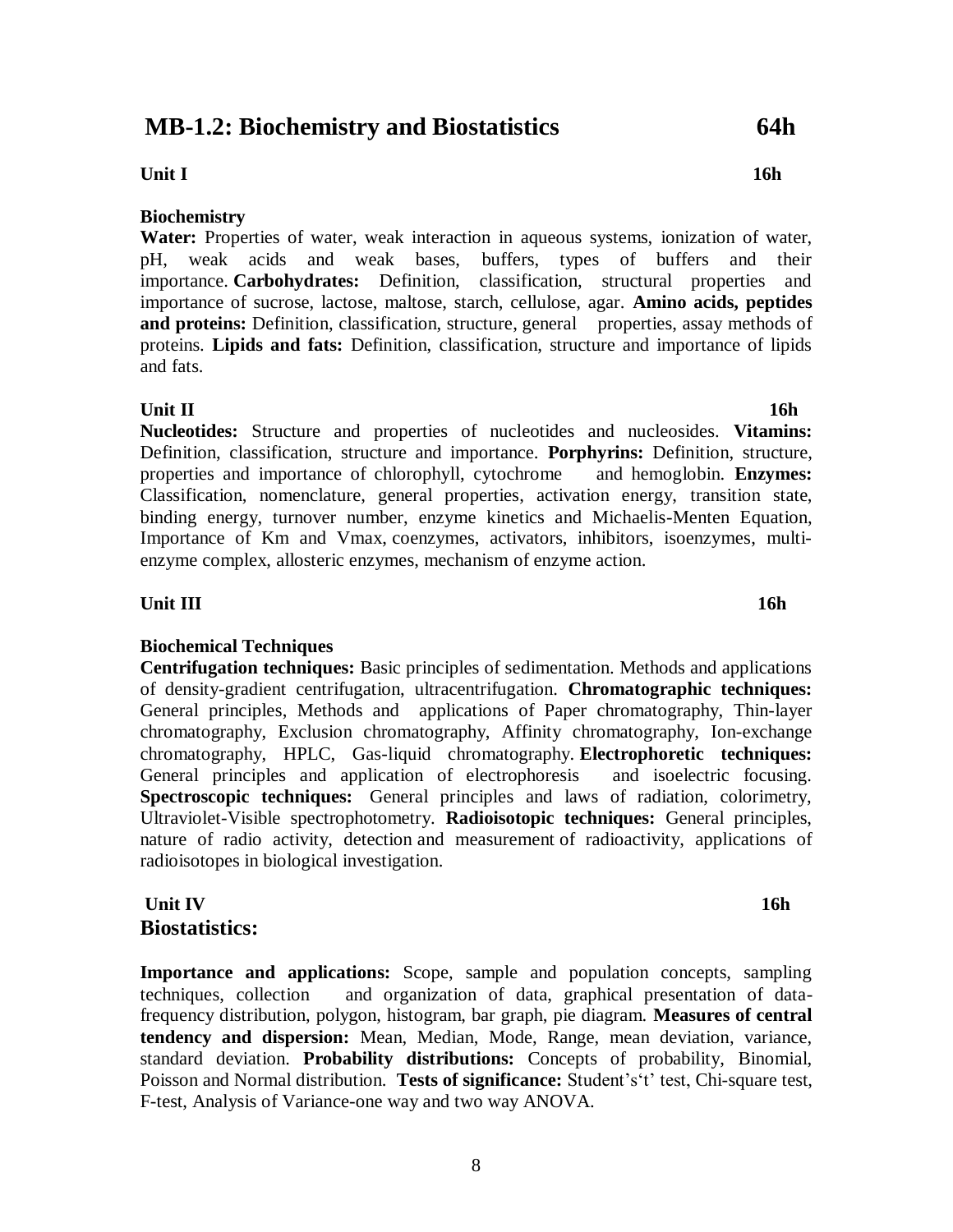# **References;**

- 1. Cazes, J.2005. Ewing's Analytical Instrumentation Handbook, 3rd edition, Marcel Dekker.Inc., USA
- 2. Miller, J.M.2005. Chromatography concepts and contrasts,  $2<sup>nd</sup>$  edition, John Wiley & Sons.Inc Publication, Canada
- 3. Mohan, J. 2003. Organic Analytical Chemistry (Theory and Practice), Narosa Publishing House, New Delhi.
- 4. Williard, Merritt, Deal and Settle. 1986. Instrumental methods of Analysis, 7<sup>th</sup> edition, CBS Publishers, New Delhi.
- 5. Wilson, K and Walker, J. 2000. Practical Biochemistry (Principles in Techniques),  $5<sup>th</sup>$  edition, Cambridge University Press, UK.
- 6. Devlin, J.M. 2011. Text book of Biochemistry with clinical correlations,  $7<sup>th</sup>$ edition, John wiley and sons, Inc. USA.
- 7. Voet, D.J., Voet, J.G. and Pratt, C.W. 2008. Principles of Biochemistry, 3rd edition, John wiley and sons.
- 8. Elliott, W.H and Elliott, D.C. 2009. Biochemistry and molecular biology, 4<sup>th</sup> edition, Oxford university press, New york.
- 9. Prasad, S. 2004. Elements of Biostatistics, Rastogi publications.

# **MB-1.3: Microbial Physiology and Bioinformatics 64h**

### **Unit I** 16h

**Metabolic Pathways: Bioenergetics;** The laws of thermodynamics and concept of entropy; First and Second law of thermodynamics, Gibb's Free energy, free energy changes in chemical reactions, free energy changes in metabolic reactions, coupling endergonic and exergonic reactions.

**Metabolism of carbohydrates:** Overview of metabolism, Glycolysis and ATP formation, gluconeogenesis, Glyoxylate cycle, Tricarboxylic acid cycle, Pentose phosphate pathway, Hexose monophosphate pathway, Entner-Doudoroff pathway, electron transport chain and oxidative phosphorylation, substrate level phosphorylation. Anaerobic oxidation of pyruvate: the process of fermentation.

### **Unit II** 16h

**Photosynthesis**: Overview of Photosynthetic metabolism, absorption of light, Photosynthetic pigments, light reactions; cyclic and non-cyclic photophosphorylation in eukaryotes, cyanobacteria, green and purple bacteria, Carbon dioxide fixation and synthesis of carbohydrates. **Metabolism of lipids:** Biosynthesis of lipids, Catabolism of lipids by beta-oxidation, yield of ATP for Stearic acid and Linoleic acid, Biosynthesis of cholesterol and ergo sterol. **Metabolism of nitrogenous compounds:** Transamination,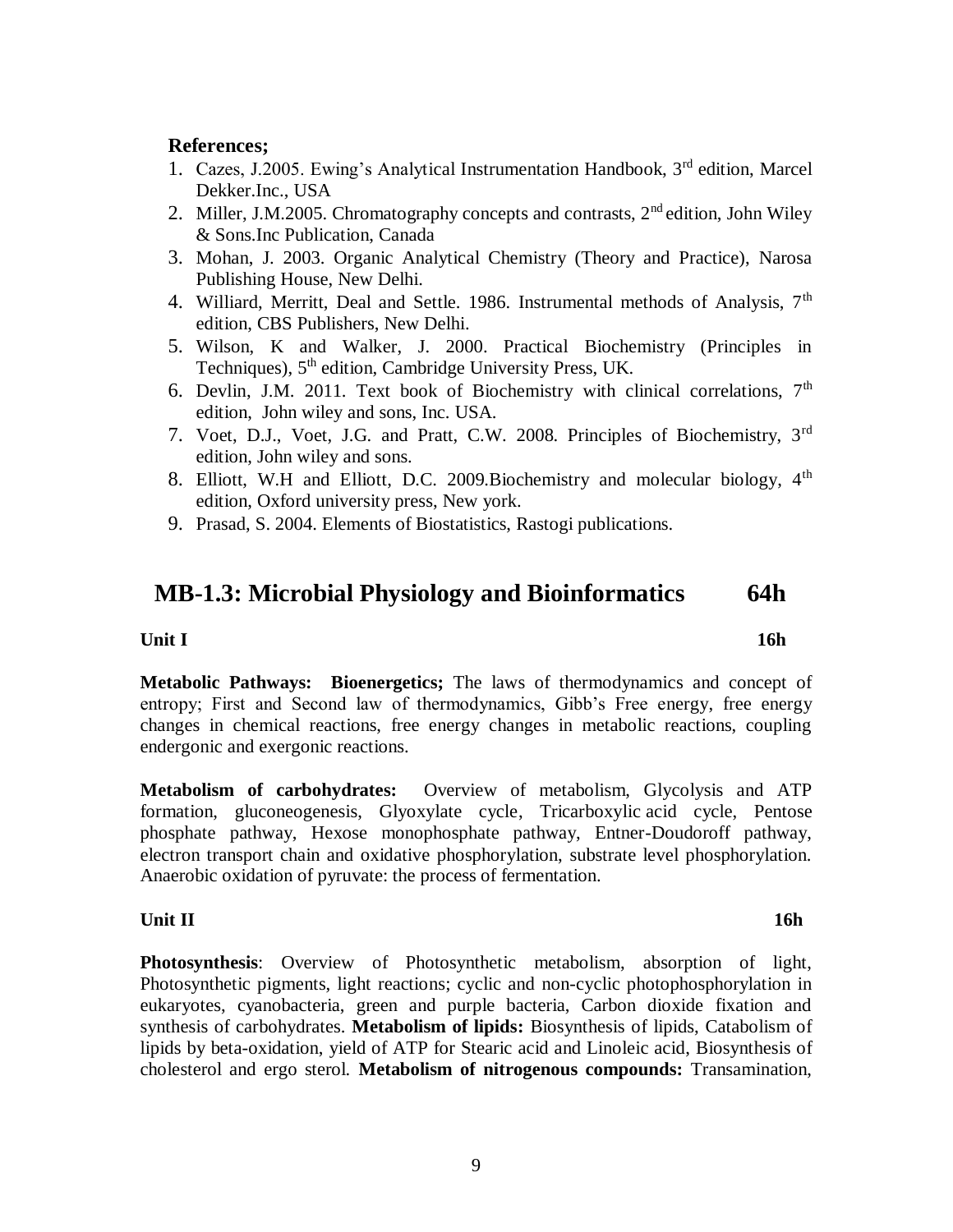**Unit I** 16h

oxidative deamination, decarboxylation, urea cycle. General biosynthetic pathways of amino acids, biosynthesis of purines and pyrimidines and their regulation.

**Unit III** 16h

**Fungal and bacterial secondary metabolism**: Secondary metabolites and regulation of secondary metabolism. **Antibiotics:** Definition, Discovery, classification, structure and mode of action. Biosynthesis of secondary metabolites -beta-lactum antibiotics, patulin, Aflatoxin, ergot alkaloids. **Fungal toxins:** Types of toxins, aromatic and phenolic toxins, terpenoid toxins, polysaccharides and glycoproteins. **Bacterial toxins**: Exo and endotoxins, enterotoxins. **Pigments:** Melanin, carotenoids. **Fungal hormones:** Sirenin (*Allomyces*) Sterols (*Achlya*). Trisporic acid (Ascomycetes), peptide hormones (Basidiomycetes). Bioluminescence in microorganisms: Mechanism and significance.

### **Unit IV** 16h

**Bioinformatics:** An overview, introduction and scope of bioinformatics. **Biological databases:** Types of databases (Entrez, SRS or Sequence Retrieval system. PIR or protein identification resource, GENE BANK, SWISS-PROT and other databases). Major bioinformatics databases and data analysis.Sequence analysis: Models for sequence analysis, methods for alignment (data matrices), method for optimal alignment (gap penalties and scoring matrices). Tools for sequence alignment- FASTA, BLASTA, PSI-Blast.Phylogenetic analysis: Phylogenetic trees, Methods of phylogenetic evaluation.

### **References;**

- 1. Batzing, B.L. 2002. Microbiology (An Introduction), Brooks/Cole Thamson Learining, Canada.
- 2. Cooper, G.M and Hausman, R.2009. The Cell A molecular Approach,  $5<sup>th</sup>$  edition, ASM Press, Washington, D.C.
- 3. Moat, A.G., Foster, J.W and Spector, M.P. Microbial Physiology, 4<sup>th</sup> edition, A John Wiley & Sons, Inc., Publication.
- 4. Ratledge, C and Kristiansen, B. 2001. Basic Biotechnology, 2nd edition, Cambridge University Press, USA.
- 5. Willey, J.M., Sherwood, L.M and Woolverton, C.J.2008. Prescott, Harley, and Klein's Microbiology, McGraw-Hill, New York.
- 6. Rastogi,S.C., Menndiratta,N. and Rastogi, P. 2007. Bioinformatics methods and applications, 2nd edition, Printice-hall of India. Pvt.Ltd. New Delhi.

7. Rajan,S.S and Balaji, R. 2002. Introduction to bioinformatics, Himalaya Publishing house, Mumbai.

**MB-1.7: (A)-Mycology 64h**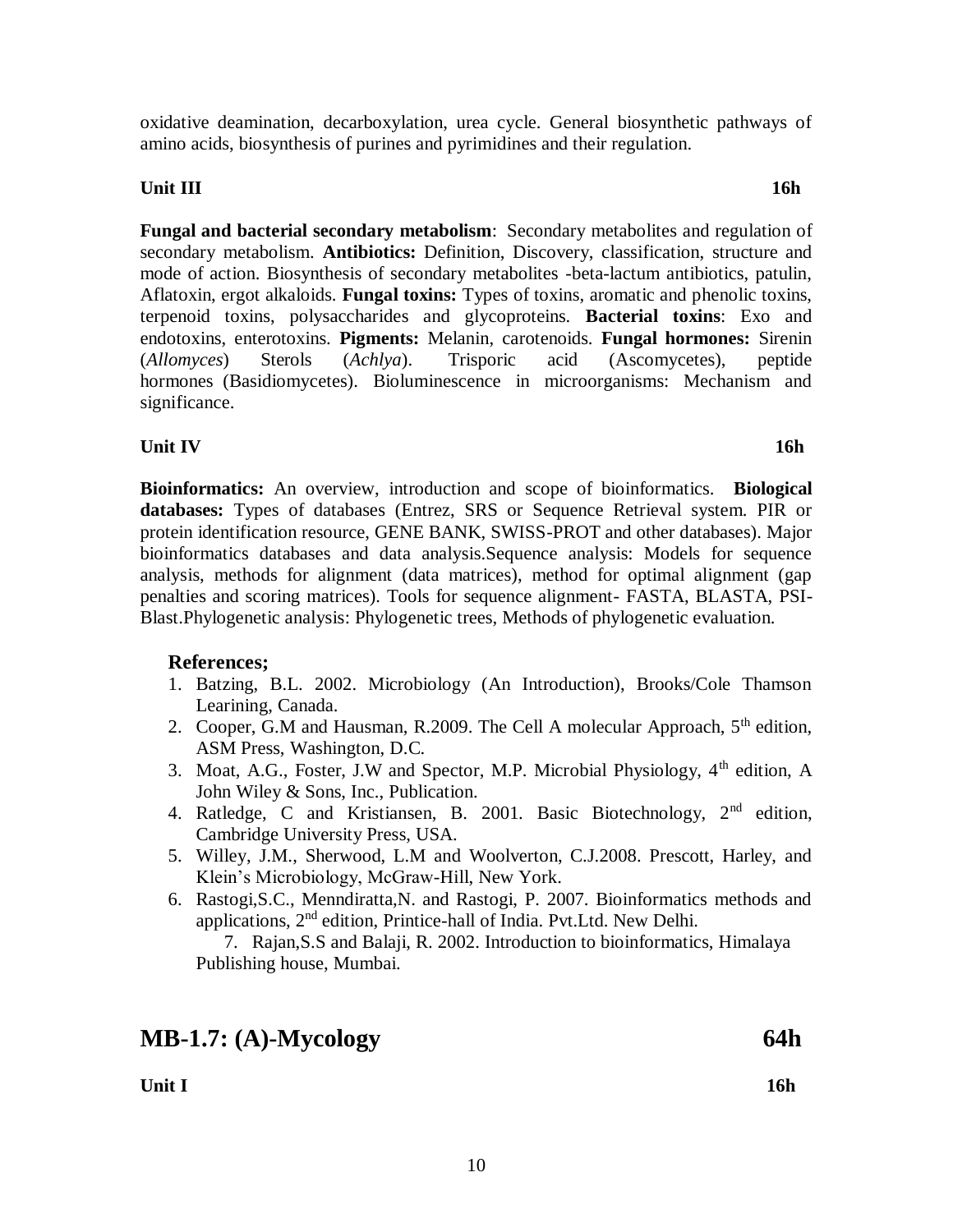11

Introduction to fungi, developmental milestones in the field of mycology, development of mycology in India, Significance of fungi to humans. **Ecology of fungi:** Distribution of fungi in nature, factors influencing fungal distribution. Characteristics of fungi-Morphological, structural and ultrastructural details of fungi, chemistry of the fungal cell and cell organelles.

**Unit II** 16h

**Fungal biodiversity and systematics:** Diversity of fungi, systematic position of fungi, parameters for fungal systematics, classification of fungi to the level of Order (with suitable examples). **Reproduction in fungi:** Asexual and sexual reproduction methods, reproductive structures and organs in different fungi, heterokaryosis, parasexuality and heterothallism**.** 

**Unit III** 16h

**Physiology of fungi:** Fungal growth, nutritional requirements, assessment of fungal growth, effect of environmental factors on growth, primary and secondary metabolism; fungal enzymes, mycotoxins**. Mycological techniques:** Isolation, culturing and maintenance of fungi. Mycological media and methods, culture collections**.** 

**Unit IV** 16h

**Application of fungi:** Usefulness of fungi and their metabolites in different fields. **Biology and significance of the following genera:** *Aspergillus, Penicillium, Neurospora, Saccharomyces, Erysiphae, Xylaria, Polyporus, Peziza, Lycoperdon, Agaricus, Puccinia, Ustilago, Colletotrichum, Fusarium, Alternaria, Drechslera, Sclerotium, Saprolegnia, Phytophthora, Rhizopus, Trichoderma.* 

## **References;**

- 1. Alexopoulos, C.J., Mims, C.W and Blackwell, M.2002. Introductory Mycology, 4<sup>th</sup> edition, John Willey & Sons (ASIA) Pte Ltd, Singapore.
- 2. Bhatnagar, D., Lillehej, E.B. and Arora, D.K., 1992. Hand Book of Applied Mycology, Mycotoxins in Ecological Systems. Vol. 5, Marcel Dekker, Inc. New York.
- 3. Bilgrami, K.S. and Verma, R.N.1997. Physiology of Fungi. Vikas publishing house Pvt. Ltd.
- 4. Carlile, M.G., Watkinson, S.C and Gooday, G.W. 1994. The Fungi, Academic Press, UK.
- 5. Gow, N.A.R and Gadd, G.M. 1996. The growing fungus, Chapman and Hall Publishers, London.
- 6. Griffin, D. 1993. Fungal Physiology,  $2<sup>nd</sup>$  edition, Willy-Less Publisher, New York.
- 7. Mukadam, D.S. 2004. Modern Topic In Fungi, Saraswati Printing Press, Aurangabad, India.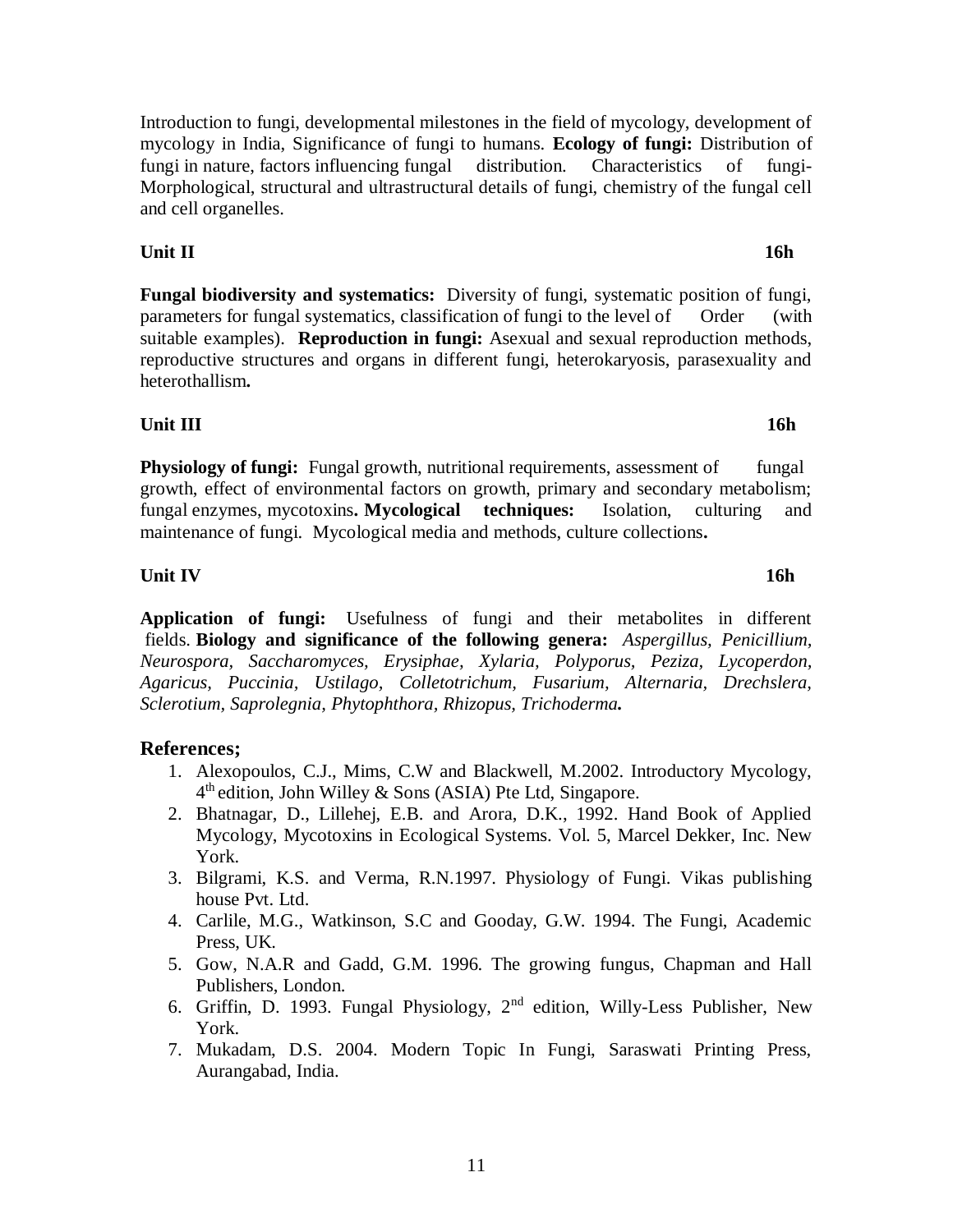- 8. Sharma, P.D. 2005. Fungi and Allied organisms. Narosa publishing house. New Delhi.
- 9. Vaughan, H.C.I.G. 2006. Fungi, 2nd edition, Biotech Books, Delhi.

# **MB-1.7: (B); Principles of Genetics 64h**

### **Unit I** 10h

**The science of Genetics:** Overview of Genetics; genetics in medicine, modern agriculture and society. Prokaryotic and eukaryotic cells, chromosome, cell cycle, mitosis, meiosis, spermatogenesis, oogenesis, union of gametes, gamete formation in plants. Life cycles of model organisms, Neurospora*, Yeast, Drosophila.*

### **Unit II** 10h

**Mendelism and extension of Mendelism:** Mendel study of heredity: concept of phenotype and genotype, monohybrid (law of dominance and segregation), dihybrid (law of independent assortment). Applications of Mendel principles; punnet square, forked line. Testing genetic hypothesis: chi-square test, pedigree analysis. Allelic variation and gene function; incomplete dominance, co dominance, multiple alleles. Gene action; environmental effects on the expression of Human genes, penetrance and expressivity. Gene interactions; epistasis, pleiotropy.

### **Unit III** 10h

**The chromosomal basis of Mendelism:** Chromosomes; chromosomal number, sex chromosomes, chromosome theory of heredity. Chromosomes as arrays of genes, nondisjunction, the chromosomal basis of Mendel principles of segregation and independent assortment. Sex linked genes; hemophelia, blood clotting disorders, colorblindness. Sex determination in Human beings and *Drosophila* .

### **Unit IV** 10h

### **Variation in chromosome number and structure:** Cytological techniques; analysis of mitotic chromosomes, the Human karyotype. Cytogenetic variation; polyploidy (sterile, fertile, tissue specific polyploidy and polyteny). Aneuploidy; monosomy, trisomy, deletions and duplications of chromosome segments.

### **Unit V 10h**

**Linkage, crossing over and chromosome mapping in Eukaryotes:** Exceptions to the Mendelian principle of independent assortment, frequency of recombination and linkage intensity. Gene mapping using the frequency of crossing over, recombination by two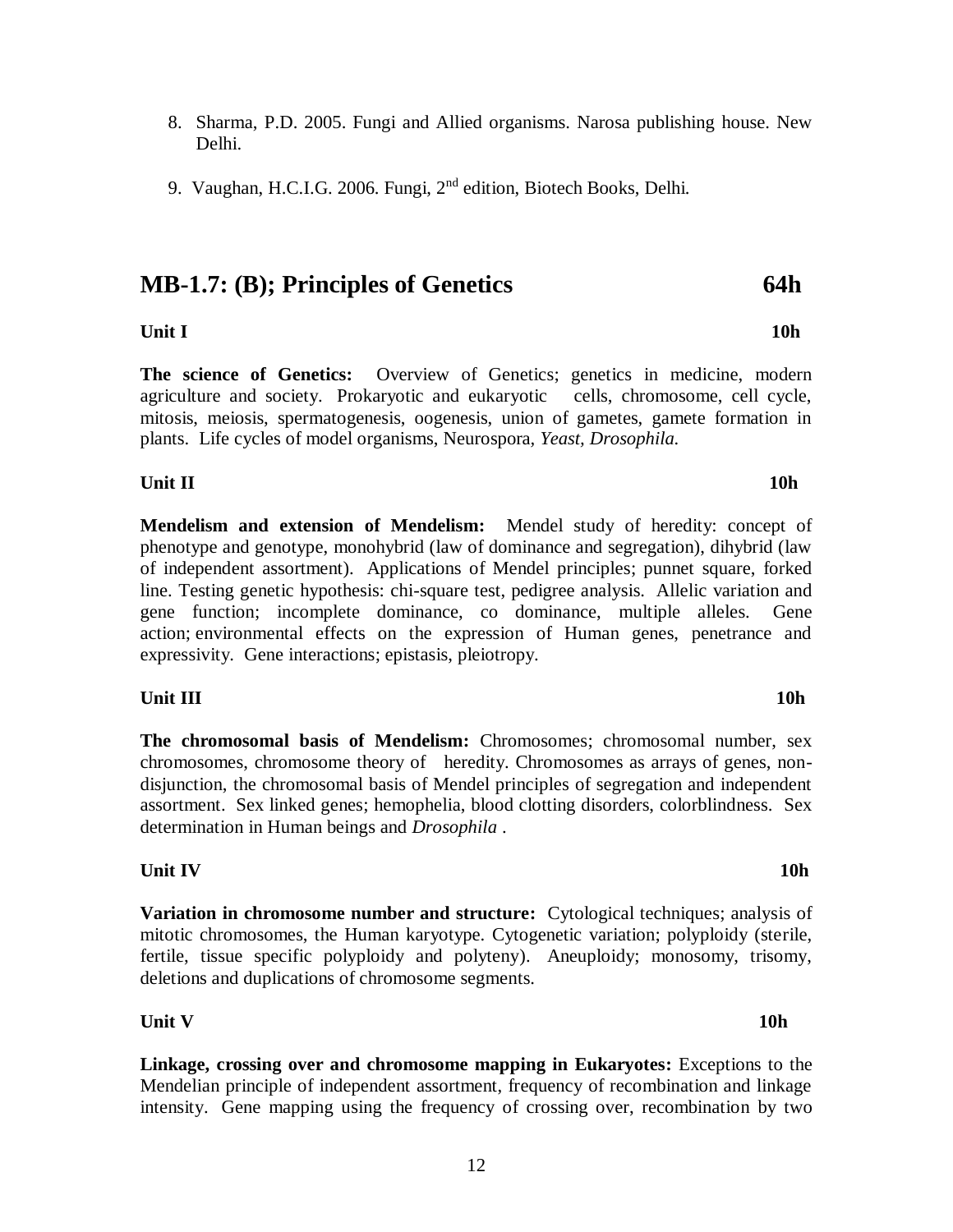13

### **Unit II** 10h

**Structure of nucleic acids:** Structure and types of DNA, Watson-Crick model of DNA, Organization of DNA in cells, melting temperature of DNA, structure and types of RNA. Historical developments of DNA as a genetic material: Griffith experiment of transformation, enzymatic approach by Avery, MacLeod and McCarty. Hershey and Chase Experiment with Phage virus.

**MB-2.1: Microbial Genetics and Molecular Biology 64h.**

**Unit I** 10h

genetic equilibrium.

**References;**

# 1. Griffiths, A.J.F., Wessler, S.R., Lewontin, R.C. and Carroll, S.B. 2008.

- Introduction to Genetic Analysis. W.H. Freeman and Company, New York.
- 2. Hartt, D and Jones, E.N.2005. Genetics (Analysis of genes and genomes),  $6<sup>th</sup>$ edition, Jones and Barlett Publishers.
- 3. Pierce, B.A. 2006. Genetics (A Conceptual Approach), 2nd edition, W.H. Freeman and Company, New York.
- 4. Russel, P.J. and Cumming, P.B. 2008. Genetics (A Molecular Approach), 2nd edition, Pearson Benjamin cummings Publishers, New York.
- 5. Strickberger, M.W.2006. Genetics, 3rd edition, Prentice-Hall of India Private Limited, New Delhi

**Quantitative and population genetics:** Complex pattern of inheritance, analysis of quantitative traits, threshold traits, the multiple factor hypothesis, partitioning the phenotypic variance, broad sense heritability, narrow sense heritability, predicting phenotypes, artificial selection. Inbreeding; the effects of inbreeding and its analysis.

Darwin's theory of evolution, theory of allelic frequency; estimating allelic frequencies, relating genotype frequencies to allele frequencies. The Hardy-Weinberg principle and exceptions. Natural selection at the level of the gene, and phenotypes. Random genetic drifts; random changes in allele frequencies, the effects of population size, populations in

Neurospora. Linkage analysis in humans; detection of linked loci by pedigree analysis.

**Unit VI 14h**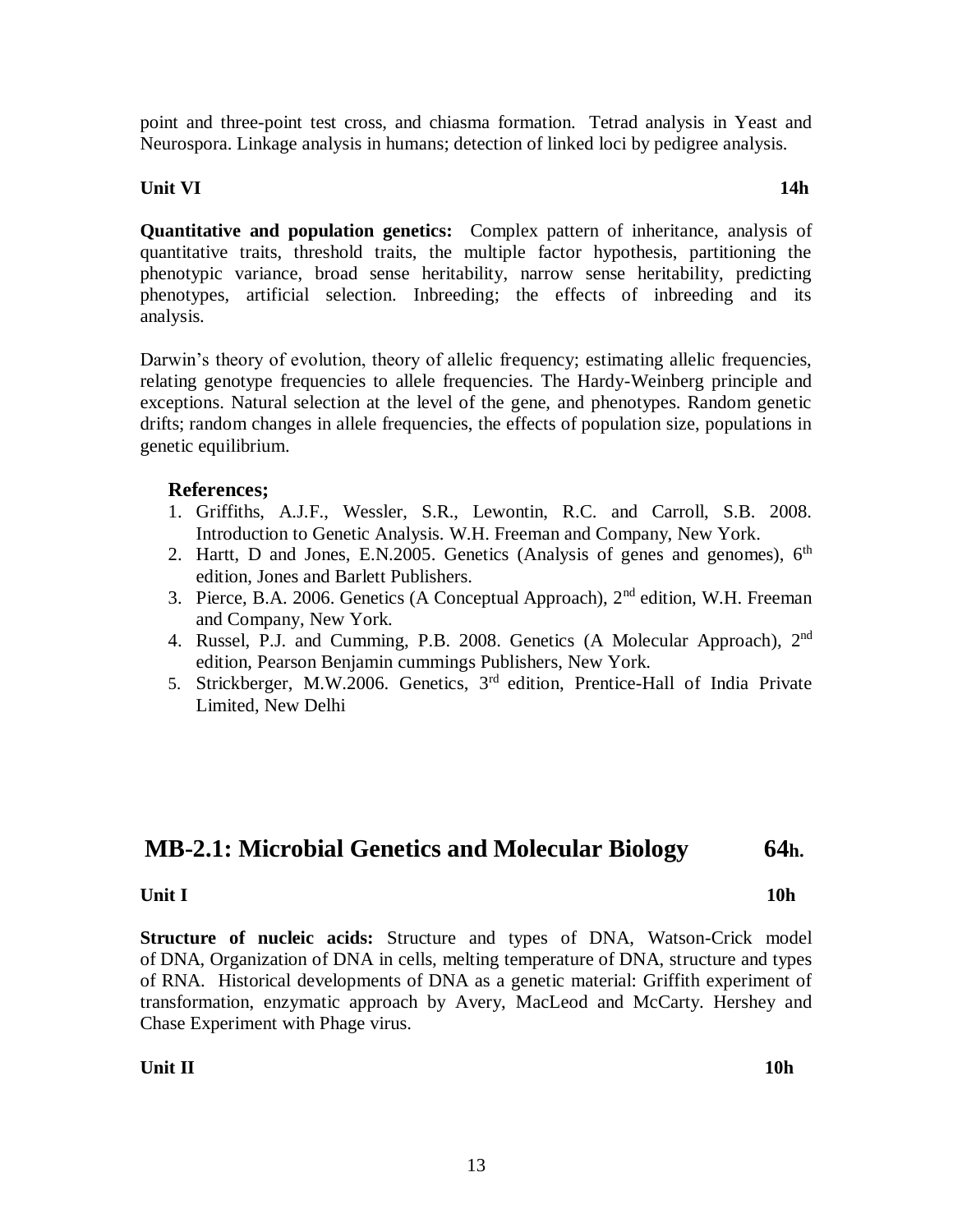**DNA replication:** Semiconservative, Rolling model, Replication machinery, Enzymes in DNA replication, events at the replication fork, termination. **Transcription (RNA synthesis) in bacteria:** Initiation, Elongation and termination of Transcription, post transcriptional modifications. **Genetic code:** Properties of Genetic code, identifying the codons, organization of Genetic code, Triplet codon, arrangement of initiation and termination codons.

**Unit III** 10h

**Translation (Protein synthesis):** Role of mRNA, role of ribosomes and role of tRNA in translation. Activation of Amino acids, Initiation, Elongation and termination of translation, post translational modifications of proteins. **Regulation of Bacterial gene expression:** Principles of regulation, mechanism to control transcription. The *lac* operon, effect of lactose and glucose on the control of lac operon. Tryp-operon.

**Unit IV 10h**

**Mutation and Repair mechanisms:** Spontaneous mutations, induced mutations, types of mutations, silent mutation, missense mutation, nonsense mutation, frame shift mutations, Mutagenesis – physical and chemical mutagens, base and nucleoside analog, alkylating agents, interchelating agents, ionizing radiation. **Repair mechanisms of damaged DNA:** Excision repair, Mis-match repair, Recombinational repair, SOS response. Auxotrophs and Prototrophs, selection of mutants, testing of chemicals for their cancer causing ability by Ames test.

**Unit V** 10h

**Recombination in fungi:** Linkage detection, linkage mapping in two and three point crosses in *Neurospora*. **Recombination in bacteria: Bacterial conjugation;** Mechanism of bacterial conjugation,  $F^+xF^-$  conjugation, Hfr conjugation,  $F'$  conjugation, Gene mapping by conjugation. **Bacterial transformation:** Natural and artificial transformation. **Transduction:** Types and mechanisms of generalized and specialized transduction. **Recombination in viruses:** Phage phenotypes, phenotype mixing, recombination.

**Unit VI 14h**

**Recombinant DNA technology:** Historical Perspectives, Restriction enzymes, classification and functions; General features of DNA polymerases, RNA polymerases, reverse transcriptase and ligases, Oligonucleotides as probes and primers. **Vectors:** General characteristics of vectors, Plasmids, Ori site, selectable markers, multi-cloning sites, Phage vectors, Construction of genomic Library and cDNA library, Expression vectors and their importance. **Transfer of recombinant DNA into host cells:** Genetic transformation of bacteria, yeast, animal and plant cells. Plating, screening and selection of recombinants. General principles and applications of DNA sequencing, DNA finger printing (RFLP), PCR, Southern and Northern blotting.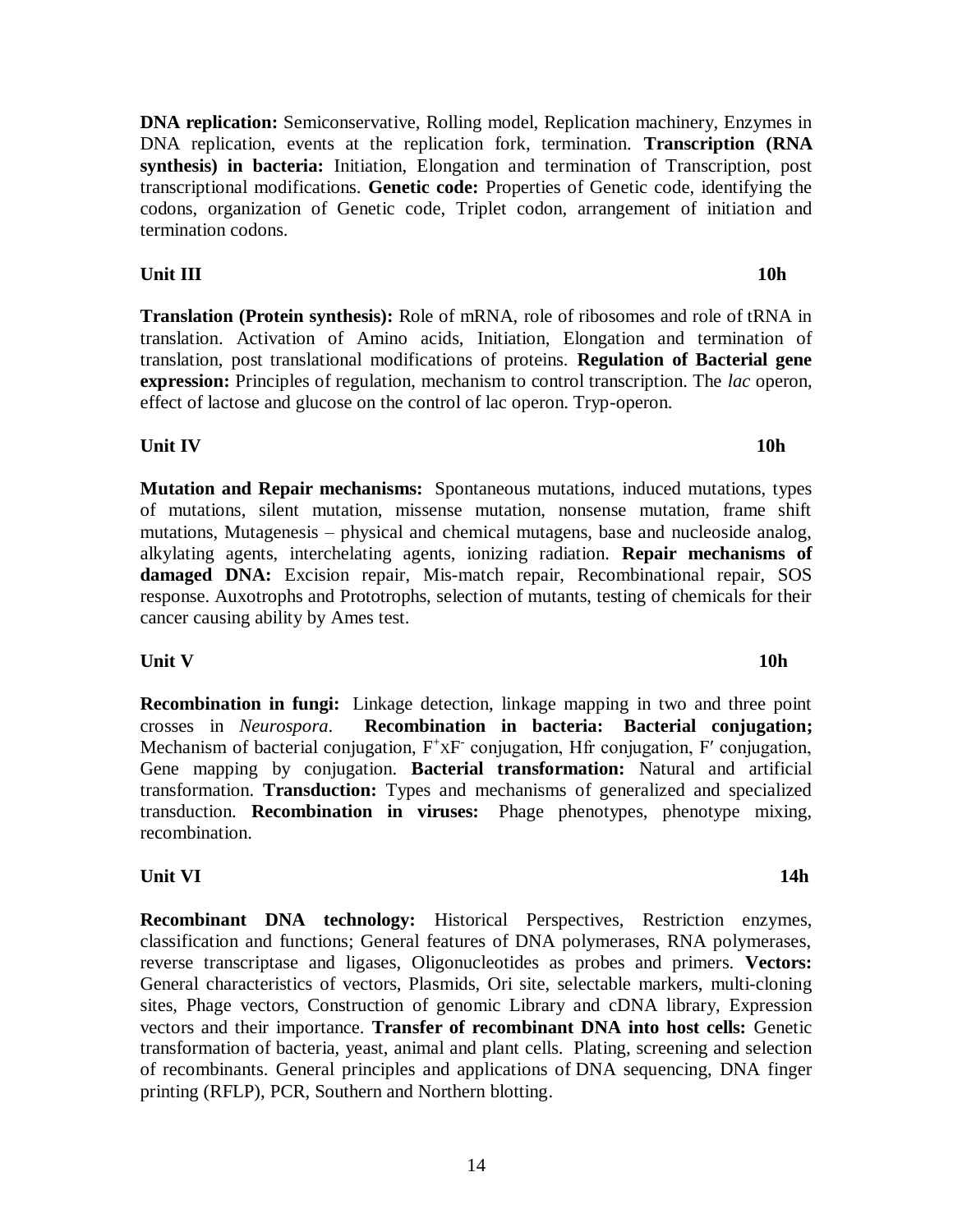### **References;**

- 1. Friedbreg, E.C., Walker, G.C., Siede, W., Wood, R.D., Schultz, R.A. and Ellenberger, T. 2006. DNA Repair and Mutagenesis, 2nd edition, ASM Press, Washington, D.C.
- 2. Nelson, D and Cox, M.M.2000. Lehiniger Principles of Biochemistry, 3rd edition, Worth Publishers, USA.
- 3. Strickberger, M.W.2006. Genetics, 3rd edition, Prentice-Hall of India Private Limited, New Delhi.
- 4. Tropp, B.E. 2008. Molecular Biology (Genes to Proteins),  $3<sup>rd</sup>$  editions, Jones and Barlett Publishers, London.
- 5. Watson, Baker, Bell, Gall, Levina and Lorick. 2008. Molecular Biology of the Gene, 6<sup>th</sup> edition, Pearson Benjamin Cummings Publishers, Cold Spring Harbor Laboratory Press, New York,

# **MB2.2: Medical Microbiology 64h**

### **Unit I** 16h

Historical development of Medical microbiology, Host parasite relationships; Symbiosis, parasites, pathogenicity, Lethal dose 50 (LD<sub>50</sub>). **Pathogenesis of Viral Diseases:** Maintaining a reservoir, contact, entry, and primary replication, vectors, release from host cells, viral spread and cell Tropism, virus-host interactions, recovery from infection, virus shedding.

**Pathogenesis of Bacterial diseases:** Maintaining a reservoir of the bacterial pathogen, transport of bacterial pathogen to the host, attachment and colonization of the pathogen, invasion of the host tissues, growth and multiplication of the bacterial pathogen, leaving the host, regulation of Bacterial virulence factors expression, pathogenicity islands. **Toxigenicity: Exotoxins;** AB toxins, specific host site exotoxins, membrane disrupting exotoxins, superantigens, roles of exotoxins in diseases**.** Endotoxins.

### **Unit II** 16h

**Host defense against Microbial invasion:** Primary defenses, secondary defenses, factors influencing host defenses. Microbial mechanisms for escaping host defenses, evasion of host defenses by bacteria and viruses, evading the complement system, resisting phagocytosis, survival inside phagocytic cells, evading the specific immune response.

**Antimicrobial chemotherapy:** The development of chemotherapy, general characteristics of antimicrobial drugs, therapeutic index, narrow and broad spectrum drugs, cidal or static. **Determining the level of Antimicrobial activity;** Dilution susceptibility tests, Disc diffusion tests, Kirby-Bauer method, the Etest. **Antimicrobial drugs:** Inhibitors of cell wall synthesis (Penicillins, Cephalosporins), Protein synthesis inhibitors (Tetracyclines, Chloramphenicol), Metabolic antagonists (Sulfonamides, Trimethoprim), Nucleic acid synthesis inhibitors (Quinolones). **Factors influencing**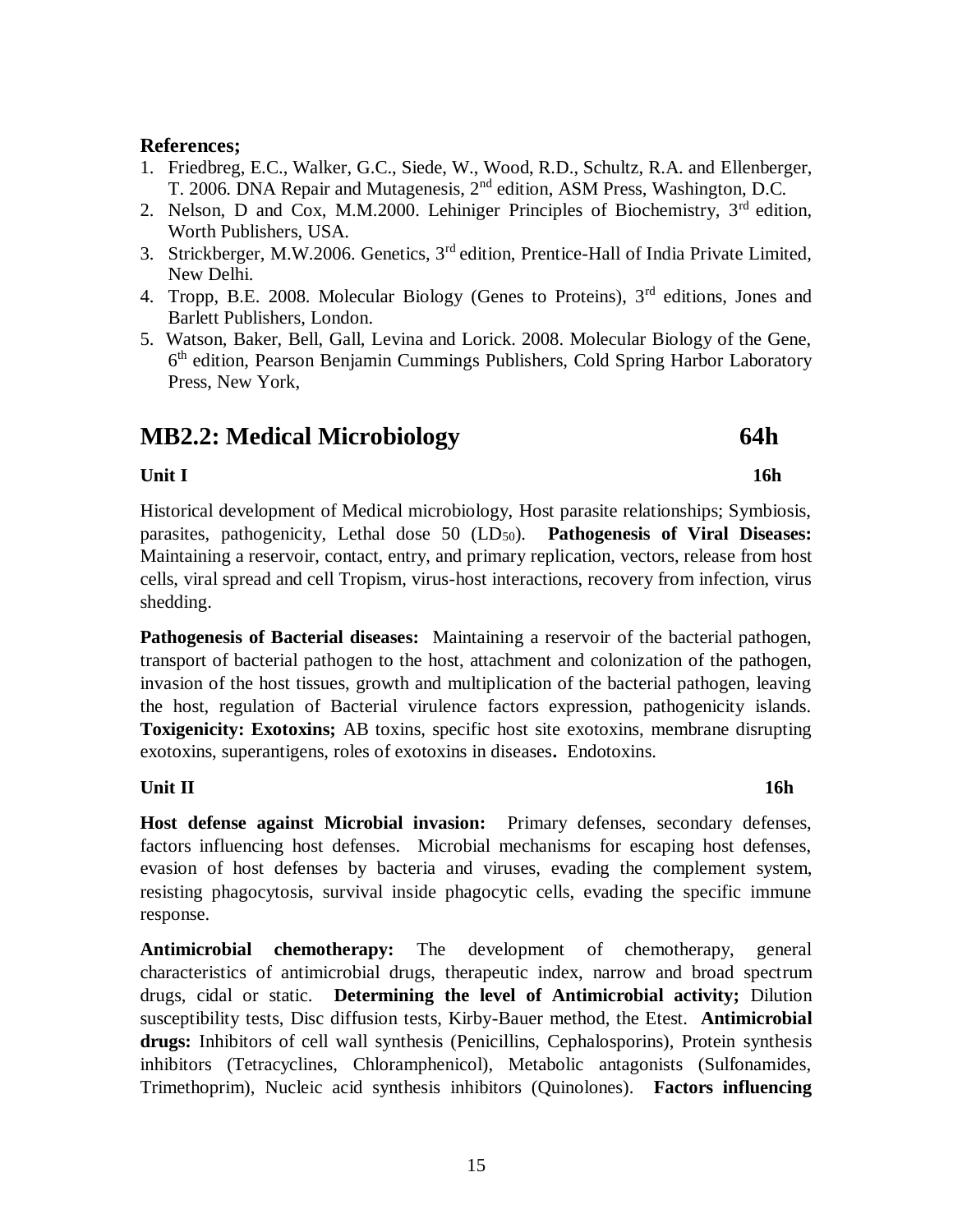16

**Antimicrobial Drug Effectiveness: Drug resistance;** mechanism of drug resistance, origin and transmission of drug resistance, Antifungal drugs, Antiviral drugs, Antiprotozoan drugs.

### **Unit III** 16h

Pathogenesis, clinical conditions, laboratory diagnosis, epidemiology, chemotherapy and prevention of following infectious agents. **Bacteria:** *Staphylococcus, Streptococcus, Pneumococcus, Escherichia coli, Salmonella, Shigella, Neisseria, Vibrio, Clostridium, Haemophilus, Brucella, Mycobacterium, Mycoplasma, Chlamydia,* 

### **Unit IV** 16h

**Virus:** Measles, Mumps, Influenza, Yellow fever, HIV, Common cold, Rabies, Hepatitis, Poliomyelitis, Dengue, Prions and Viroids. **Fungi:** Superficial mycosis, cutaneous mycosis, subcutaneous mycosis, systemic mycosis, opportunisticmycosis, **Protozoa:**  Ameobiasis, Giardiasis, Malaria, Leishmaniasis, Trypanosomiasis**. Dental infections :** Dental plaque, dental caries, periodontal diseases. **Nosocomial infections:** Bacteremia, burn wounds, respiratory tract infections, surgical site infections, urinary tract infections, miscellaneous infections.

### **References;**

- 1. Ananthanarayan, R and Paniker, C.K.J.2009.Text book of Microbiology, 8<sup>th</sup> edition, Universities press Private Limited, Hyderabad, India
- 2. Black, J.G. 1996. Microbiology Principles and Applications, 3<sup>rd</sup> edition, Prentice Hall Publictions, USA.
- 3. Coiw, R and Sunshine, G. Immunology (A short course),  $6<sup>th</sup>$  edition, Wiley Blackwell.
- 4. Forbes, B., Sahm, D.F and Weissfeld, A.S.1998. Diagnostic Microbiology,  $11<sup>th</sup>$  edition, Mosby, Inc.Missouri.
- 5. Janeway, Travers, Walport and Shlomchik.2005. Immunobiology (The immuno system in health and diseases),  $6<sup>th</sup>$  editions, Garland Science Publishers, New York.
- 6. Kindt, T.J., Goldsby, R.A and Osborne, B.A.2007. Kuby Immunology,  $6<sup>th</sup>$  edition, W.H. Freeman & Company, New York.
- 7. Male, D., Brostoff, J., Roth, D.B and Roitt, I.2006. Roitt Immunology, 7<sup>th</sup> edition, Mosby Elsevier Publishers.
- 8. Mims, C., Dockrell, H.M., Goering, R.V., Roitt, I., Wakelin, D. and Zucker, M. 2004. Medical Microbiology, 3rd edition, Elsevier Mosby, New York.
- 9. Prescott, Harley, and Kleins. Microbiology, 7<sup>th</sup> Edition, McGraw Hill Publication.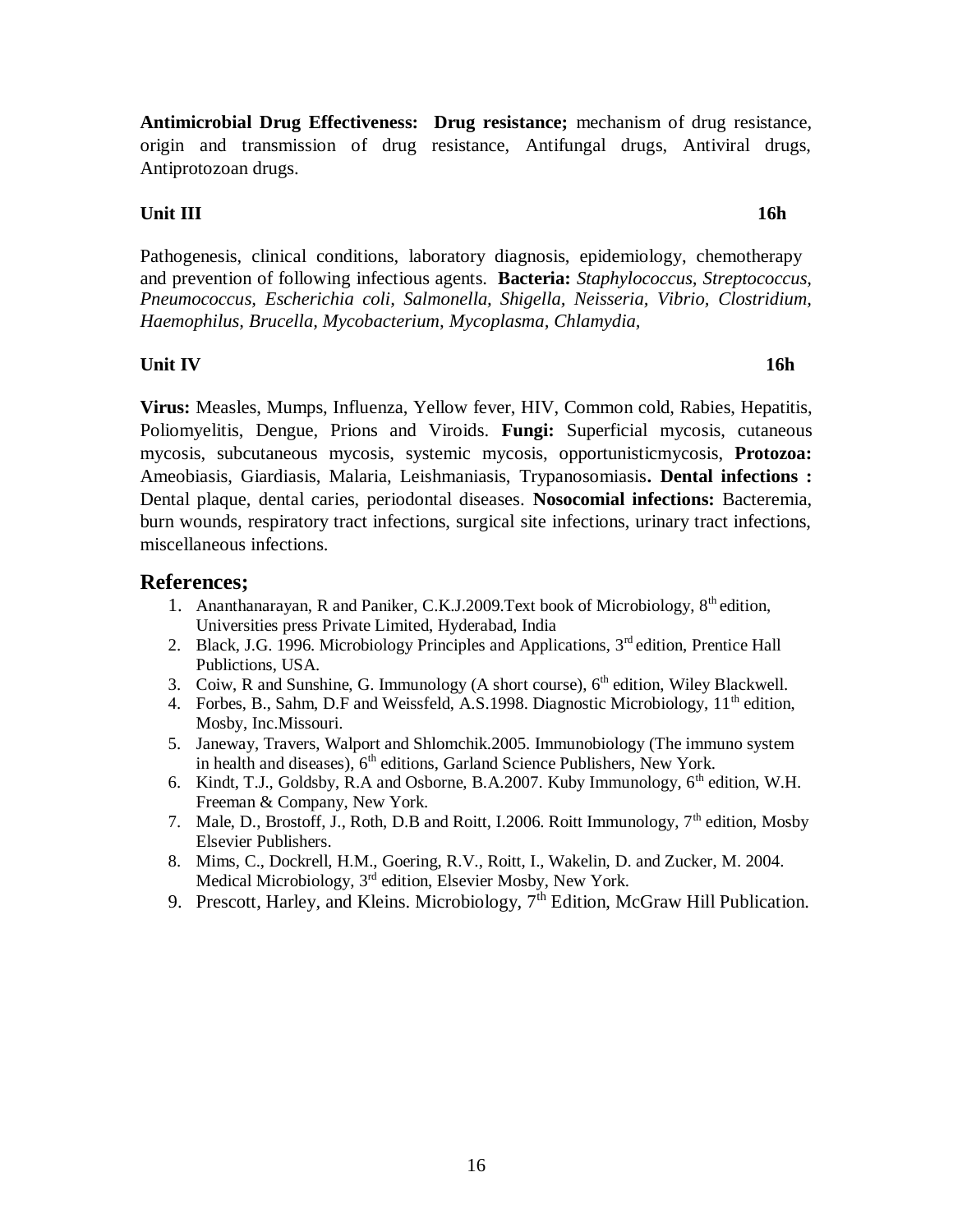# **MB-2.5: (A) Plant-Microbe Interactions 64h**

## **Unit I 16h**

Introduction to microbial interactions with plants. Pre-penetration, Penetration and Postpenetration of microorganisms with plants. Nature of plant-microbe interaction: **Symbiotic relationship of microorganisms with plants:** *Rhizobium* and mycorrhizal fungi.

### **Unit II** 16h

**Plant-pathogen interactions:** Biology of *Agrobacterium*, *Peronospora*, *Alternaria* and TMV interactions with their hosts. Role of receptors, elicitors, lectins, cell wall surface components, suppressors, enzymes, toxins, PR-proteins and growth regulators in plant-microbe nteractions.

## **Unit III** 16h

Molecular approaches in the study of plant-microbe interactions, genetic basis of pathogenicity and parasitism, signal transduction, compatibility and incompatibility, gene-for-gene concept. Plant interaction with endophytic bacteria and fungi, Use of Avirulent mutants in control of bacterial, fungal and viral disease of plants. Interactions of plants with soil pathogens and their antagonists in natural ecosystem.

### **Unit IV 16h**

Transgenic approaches for crop protection pathogen derived resistance, plantibodies, over expressing defence genes, use of cloned resistance genes, expression of vaccines in plants, engineering broad spectrum resistance. **Systemic acquired resistance in plants:** Hypersensitive response and associated defense reactions in plants, induced structural and biochemical defense mechanisms.

## **References;**

- 1. Agrios, G. 2005. Plant Pathology,  $5<sup>th</sup>$  edition, Reed Elsevier India Private Limited, New Delhi, India.
- 2. Ayres, P.G. 1992. Pests and Pathogens (Plant Responses to foliar Attack), Bioscientific Publishers.
- 3. Ayres, P.G. 1992. Pests and Pathogens (Plant Responses to foliar Attack), Bioscientific Publishers.
- 4. Carlile, M.g., Watkinson, S.C and Gooday, G.W. 1994. The Fungi, Academic Press, UK.
- 5. Geger, M.J. and Stence, M.J. 2001. Biotic interactions in plant pathogen association. CAB-International, United Kingdom.
- 6. Gow, N.A.R and Gadd, G.M. 1996. The growing fungus, Chapman and Hall Publishers, London.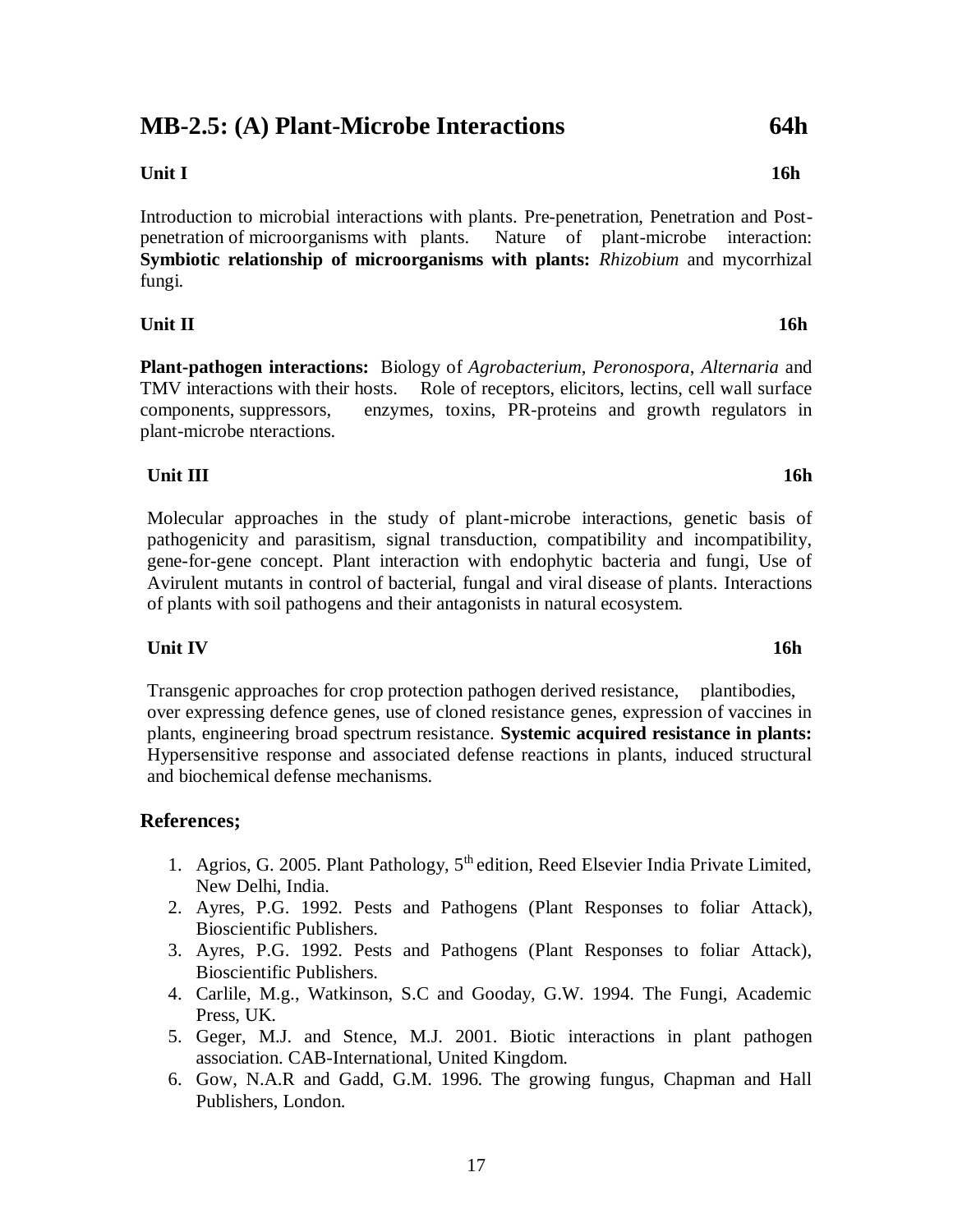- 7. Mehrotra, R.S.1980. Plant Pathology, Tata McGraw-Hill publishing Company Limited, New Delhi.
- 8. Pelczar, M.J, Chan, E.C.S and Krieg, N.R. 1986. Microbiology,  $5<sup>th</sup>$  edition, Tata McGraw-Hill Publishing Company Ltd, New Delhi.
- 9. Rangaswami, G and Bagyarai, D.J.2005. Agricultural Microbiology, 2<sup>nd</sup> edition, Prentice-Hall of India Private Limited, New Delhi.

# **Soft Core: MB.2.5 (B)-Microbial Enzymology 64h**

### **Unit I** 16h

**Bio energetics:** First and second law of thermodynamics; enthalpy, entropy, and Gibbs free energy**.** Enzyme nomenclature, classification, general properties of enzymes, factors affecting enzyme activity, activation energy, transition state, turnover number, enzyme co-factors. **Enzyme kinetics**; General kinetic principles; steady-state enzyme kinetics, Michelis-Menton equation, importance of Km and Vmax, linear transformation of MMequation (LB Plot). **Enzyme inhibition studies;** Kinetics of competitive, noncompetitive, uncompetitive and mixed inhibitors.

### **Unit II** 16h

**Enzyme regulation:** Allosteric and cooperative effects, conquered model of Monod *et al*, and seqential model of Koshland *et al*, **Principles of metabolic regulations;** feedback regulations of multifunctional pathway. **Mechanism of enzyme action:** Acid base catalysis, covalent catalysis, chymotrypsin, pyruvate kinase, Multi enzyme complex, Fatty acid synthatase complex: biological significance of multi enzyme complex. **Coenzymes:** Structure and functions of different coenzymes.

### **Unit III** 16h

**Isolation and purification of enzymes:** Enzyme extraction –soluble enzymes, membrane bound enzymes, purification-precipitation methods, concentration of biomolecules: salting with ammonium sulphate precipation, dialysis, lyophilisation, chromatographic methods, total activity and specific activity**. Assay techniques for microbial enzymes** : Amylases, proteiases, cellulases, and lipases, Basic principles of cell and enzyme immobilization.

### **Unit IV** 16h

**Uses of enzymes in analysis** – Enzyme electrodes. Enzyme as biosensor, potentiometric biosensor, industrial applications of enzymes. **Commercial value:** steriodical conversions, penicillin and antibiotic conversion, immunosensor. Recent advances and future prospects of enzyme engineering; artificial enzymes. Enzymes in organic solvents, enzyme targeting using liposomes, isoenzymes**.**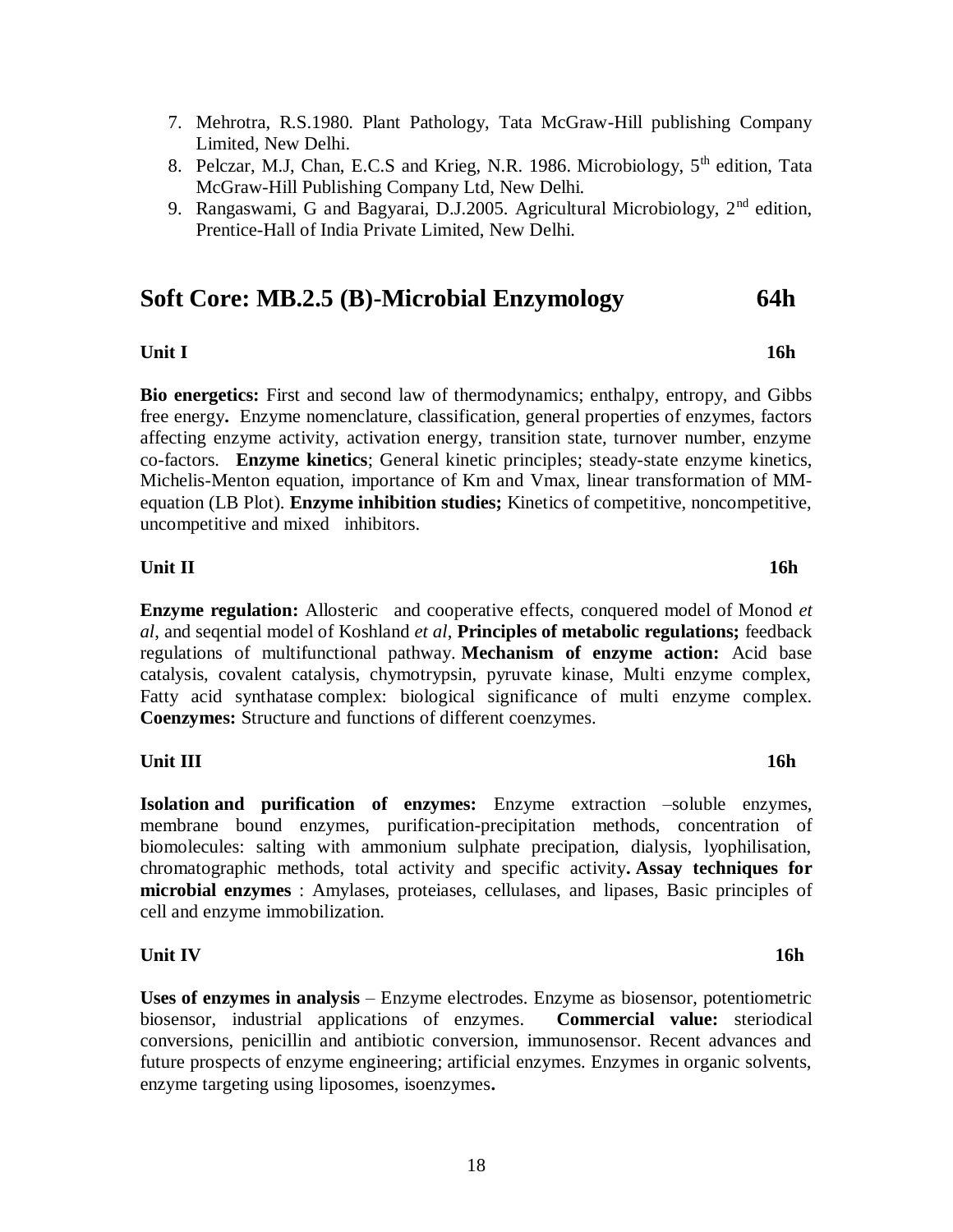### **References;**

- 1. Palmer, T.2004. ENZYMES Biochemistry, Biotechnology, Clinical chemistry, East West press, New Delhi.
- 2. Palmer, T and Bonner, P.L.2008. ENZYMES Biochemistry, Biotechnology and Clinical chemistry, 2nd edition, East West press, New Delhi.
- 3. Singh, S. 2007. A text Book of Enzymes, Campus Books International, New Delhi.

# **MB-2.7: (A) – Water Microbiology 32h**

### **Unit I 16h**

Sources of Microbial contamination of water. Factors influencing microbial Contamination of water. Sampling of water for microbiological analyses. Types of water samples. Collection, transport and processing of samples. Detection of microbial populations in water – Phenotypic detection. Determination of microbial members: Direct count and viable count procedures

### **Unit II** 16h

Detection methods for water-borne pathogens-multiple tube fermentation method, membrane filter method, P-A technique, rapid detection of coliforms. Detection of indicators of pathogenic bacteria-enterococci, bacteriophages. Water disinfection methods. Safe limits for drinking water. Water Quality standards.

### **References;**

- 1. Alcamo, I.E. 1997. Fundamentals of Microbiology,  $5<sup>th</sup>$  edition, An imprint of Addison Wesley Longman, New York.
- 2. Batzing, B.L. 2002. Microbiology (An Introduction), Brooks/Cole Thamson Learining, Canada.
- 3. Bauman, R. 2007. Microbiology (With diseases by Taxonomy),  $2<sup>nd</sup>$  edition, Pearson Benjamin Cummings Publishers, San francisco.
- 4. Cappucino, J.G. and Sherman, N. 2005. Microbiology, A Laboratory Manual, 7th edition, Pearson Education INC. Delhi, India
- 5. Patnail, P. 1997. Hand Book of Environmental Analysis. CRC Press, Inc., USA.
- 6. Willey, J.M., Sherwood, L.M and Woolverton, C.J.2008. Prescott, Harley, and Klein's Microbiology, McGraw-Hill, New York.

# **MB-2.7: (B) Agricultural Microbiology 32h**

### **Unit I** 16h

Concepts and scope of agricultural microbiology, importance of microorganisms in agriculture, influence of microorganisms in plant growth, modern concept of microbial

19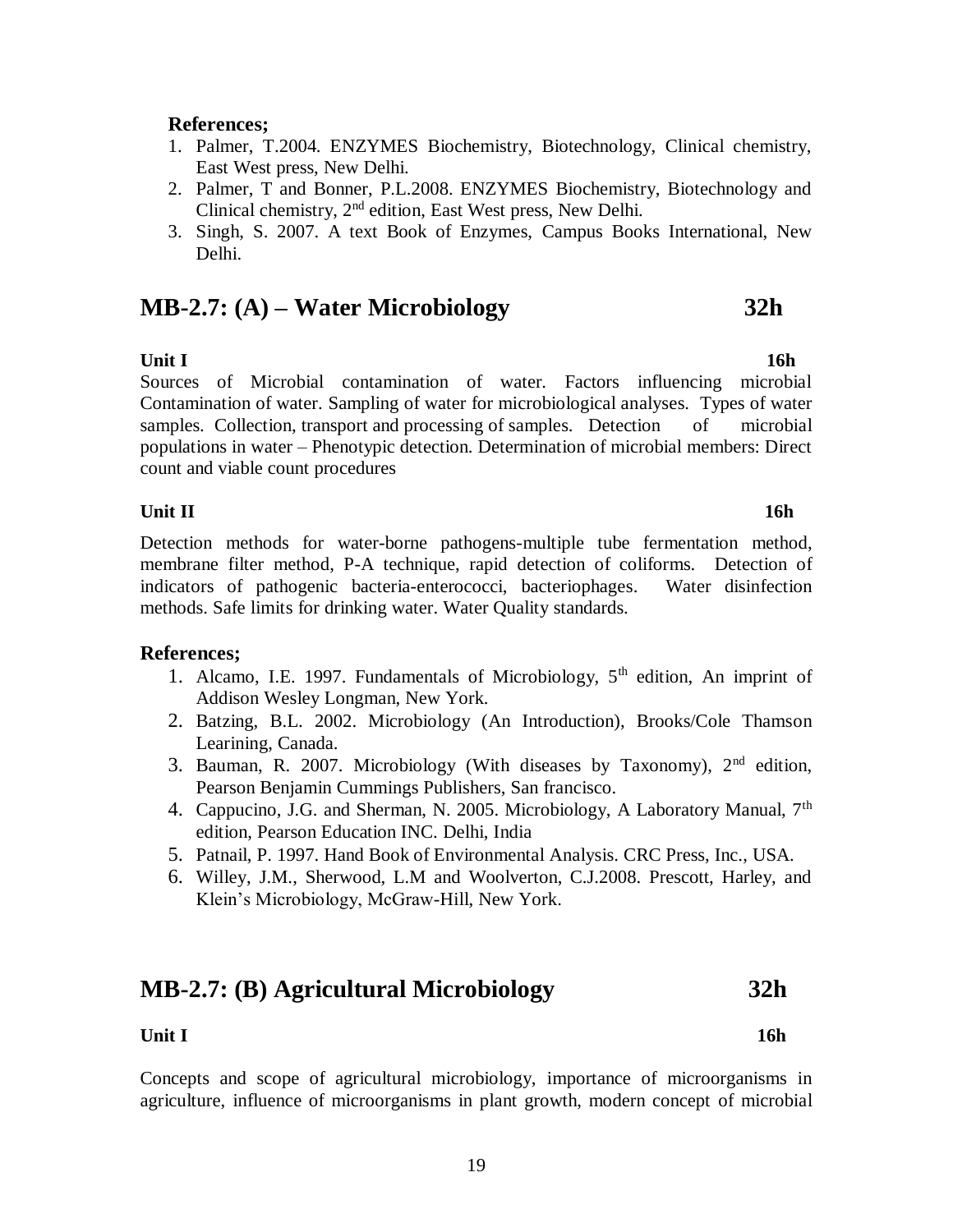inoculants in agriculture; biological nitrogen fixation-symbiotic and non-symbiotic nitrogen fixation, mechanism of nitrogen fixation and importance. Interaction of soil microorganisms with plants; Rhizosphere and phylloplane microorganisms. *Rhizobium* inoculants: Brief account of production and application of *Rhizobium* inoculant; physiology and genetics pf nodulation and nitrogen fixation, strain selection and mass culturing.

### **Unit II** 16h

Brief account of production and utility of *Azotobacter, Azospirillum,* cyanobacteria, *Azolla, Frankia.* Phosphate-solubilizing, microorganisms-importance, application of these microorganisms in agriculture. Mycorrhizae, Types and applications of mycorrhizae. Methods of biofertilizer application-seed inoculation, soil amendment and nursery application.

## **References;**

- 1. Agrios, G. 2005. Plant Pathology,  $5<sup>th</sup>$  edition, Reed Elsevier India Private Limited, New Delhi, India.
- 2. Carlile, M.G., Watkinson, S.C and Gooday, G.W. 1994. The Fungi, Academic Press, UK.
- 3. Gow, N.A.R and Gadd, G.M. 1996. The Growing Fungus, Chapman and Hall Publishers, London.
- 4. Mehrotra, R.S.1980. Plant Pathology, Tata McGraw-Hill publishing Company Limited, New Delhi.
- 5. Purohit, S.S. 2003. Agricultural Biotechnology, 2nd edition, Agrobios Publisher, Jodhpur, India.
- 6. Rangaswami, G and Bagyarai, D.J.2005. Agricultural Microbiology,  $2<sup>nd</sup>$  edition, Prentice-Hall of India Private Limited, New Delhi.

# **MB-3.1: Agriculture Microbiology 64h**

### **Unit I** 16h

Concepts and scope of agricultural microbiology, importance of microorganisms in agriculture, influence of microorganisms in plant growth, modern concepts of microbial inoculants in agriculture. Interaction of soil microorganisms with plants: Rhizosphere and phylloplane microorganisms. Mass culturing and quality control of microbial inoculants-mother culture, shake culture and brief account of large scale production of biofertilizers, types of carrier materials, packing, storage, bench life and transportation of biofertilizers. ISI standards and quality testing at different levels. Methods of biofertilizer application- seed inoculation, soil amendment and nursery application.

**Unit II. 10h**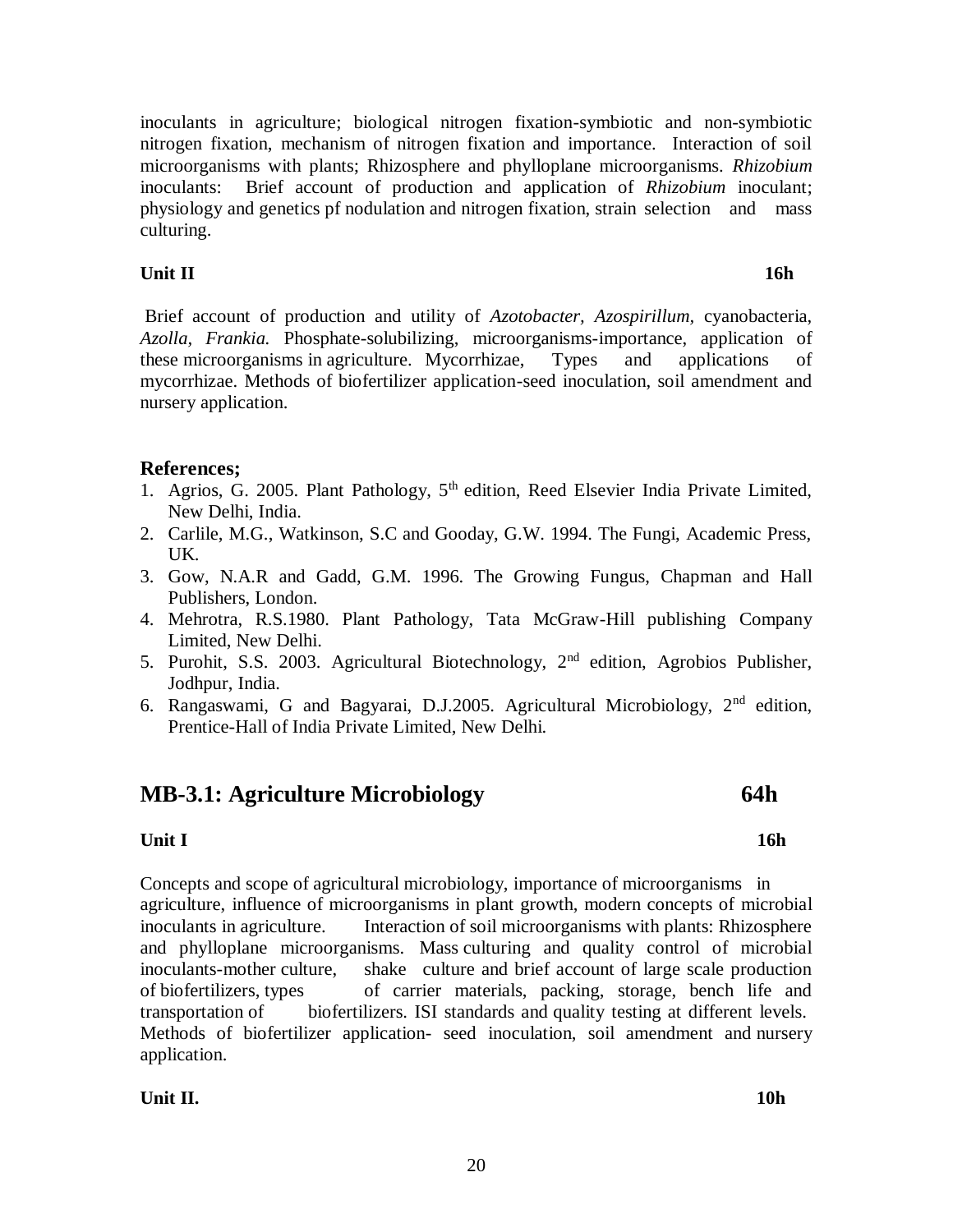Symbiotic and non-symbiotic nitrogen fixation, mechanisms of nitrogen fixation and importance. Brief account of production and application of *Rhizobium* inoculant; strain selection and mass culturing. Brief account of production and utility of *Azotobacter, Azospirillum,* cyanobacteria, *Azolla*, *Frankia*. Salient features and significance of strains and application of these organisms. Phosphate-solubilizing microorganisms-importance, culturing and applications of these microorganisms in agriculture. Mycorrhizae: types, Mass production and application of mycorrhizae.

**Unit III.** 06h

**Phytopathology:** Introduction and historical milestones, significance of plant diseases, types of plant diseases, basic procedure of plant disease diagnosis, parasitism, pathogenicity and plant disease development, disease cycle, infection cycle and plant disease triangle **Levels of plant- pathogen interaction:** Prepenetration, hostrecognition, role of host exudates, entry by plant pathogens through natural openings and wounds, direct penetration, process of pathogenesis, infection and establishment of pathogens in the host tissues**.** 

**Unit IV** 16h

Role of pathogen enzymes in pathogenesis- production of different enzymes and action of pathogen enzymes on host tissues and significance of these enzymes in disease development**.** Role of phytotoxins in plant pathogenesis-types of toxins produced by plant pathogens, effect of toxins on disease development. Role of plant growth regulators in plant pathogenesis. **Defense mechanisms in plants:** Structural and biochemical defense mechanisms role of elicitors, receptors and suppressors in disease development, molecular mechanisms in expression of plant disease resistance**. Epidemiology of plant diseases:** Effect of environmental factors on disease development; Dissemination of plant pathogens; Disease forecasting and its Significance, **Seed Pathology:** Importance of seed-borne diseases and seed health testing methods.

**Unit V** 16h

**Plant Disease Management:** Cultural methods-exclusion, eradication, crop rotation and sanitation. Inspection and certification, quarantine regulations. Physical methods-soil solarization, hot water treatment, mulching and other methods. Chemical control of plant diseases-preparation and use of different chemicals, types of chemicals used in plant disease management; application of chemicals to soil, seeds, plant and store house problems and remedies for fungicidal resistance. Biological control of plant diseaseselection, testing and use of antagonistic microorganisms and their metabolites, application methodology and significance. Breeding for disease resistance, systemic acquired resistance; protoplast, cell, tissue culture and somaclonal variation for disease resistance, biotechnological approaches in obtaining disease resistance plants, induced resistance, transgenic plants for plant disease management. Integrated disease management practices. Brief account of some important plant diseases (with one example for each group with description of pathogen, symptoms and management)- rots,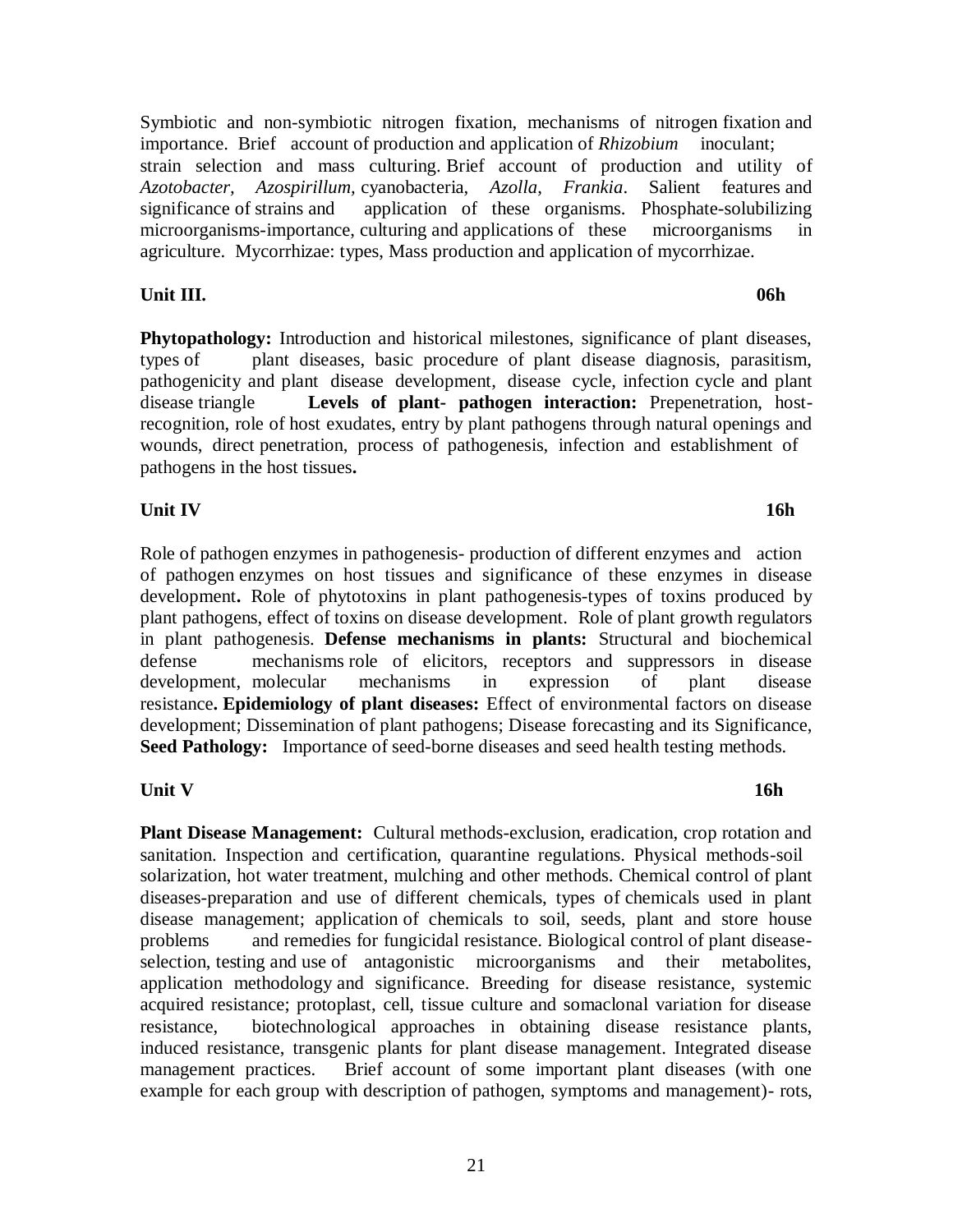damping-offs, downy mildews, white rust, powdery mildews, smuts, rusts, wilts, leaf spots, anthracnose, galls, ergots, bacterial diseases, viral diseases, phytoplasmal diseases, nematode diseases, protozoal diseases, viroid diseases, non-parasitic diseases and post-harvest diseases.

### **References;**

- 1. Agrios, G. 2005. Plant Pathology, 5<sup>th</sup> edition, Reed Elsevier India Private Limited, New Delhi, India.
- 2. Ayres, P.G. 1992. Pests and Pathogens (Plant Responses to foliar Attack), Bioscientific Publishers.
- 3. Carlile, M.G., Watkinson, S.C and Gooday, G.W. 1994. The Fungi, Academic Press, UK.
- 4. Gow, N.A.R and Gadd, G.M. 1996. The growing fungus, Chapman and Hall Publishers, London.
- 5. Mehrotra, R.S.1980. Plant Pathology, Tata McGraw-Hill publishing Company Limited, New Delhi.
- 6. Purohit, S.S. 2003. Agricultural Biotechnology, 2nd edition, Agrobios Publisher, Jodhpur, India.
- 7. Rangaswami, G and Bagyarai, D.J.2005. Agricultural Microbiology,  $2<sup>nd</sup>$ edition, Prentice-Hall of India Private Limited, New Delhi.
- 8. Agarwal, V.K and Sinclair, J.B. 1987. Principles of Seed Pathology, CBS Publishers, Delhi.
- 9. Srivastava, H.N. 2001. Plant Pathology, Pradeep Publications, Jalandhar.
- 10.Rao, N.S.S. 1993. Biofertilizers In Agriculture and Forestry, 3rd edition, Oxford & IBH Publishing Pvt. Ltd, New Delhi.
- 11. Dhingra, O.D and Sinclair, J.B. 1985. Basic Plant Pathology Methods, CBS Publishers, Delhi.
- 12. Nene, Y.L and Thapliyal, P.N. 1971. Fungicides In Plant Disease Control, 2nd edition, Oxford & IBH Publishing Co., New Delhi.
- 13. Nene, Y.L. 2001. Seed-borne Diseases Objectionable in Seed Production and their Management, Scientific Publishers, Jodhpur, India.

# **MB 3.3: Immunology 64h**

### **Unit I** 16h

**Overview of the immune system:** History, early theories of immunity, types of immunity - innate immunity and acquired immunity. **Organs and Cells of immune system:** Central lymphoid organs-bone marrow and thymus; peripheral lymphoid system-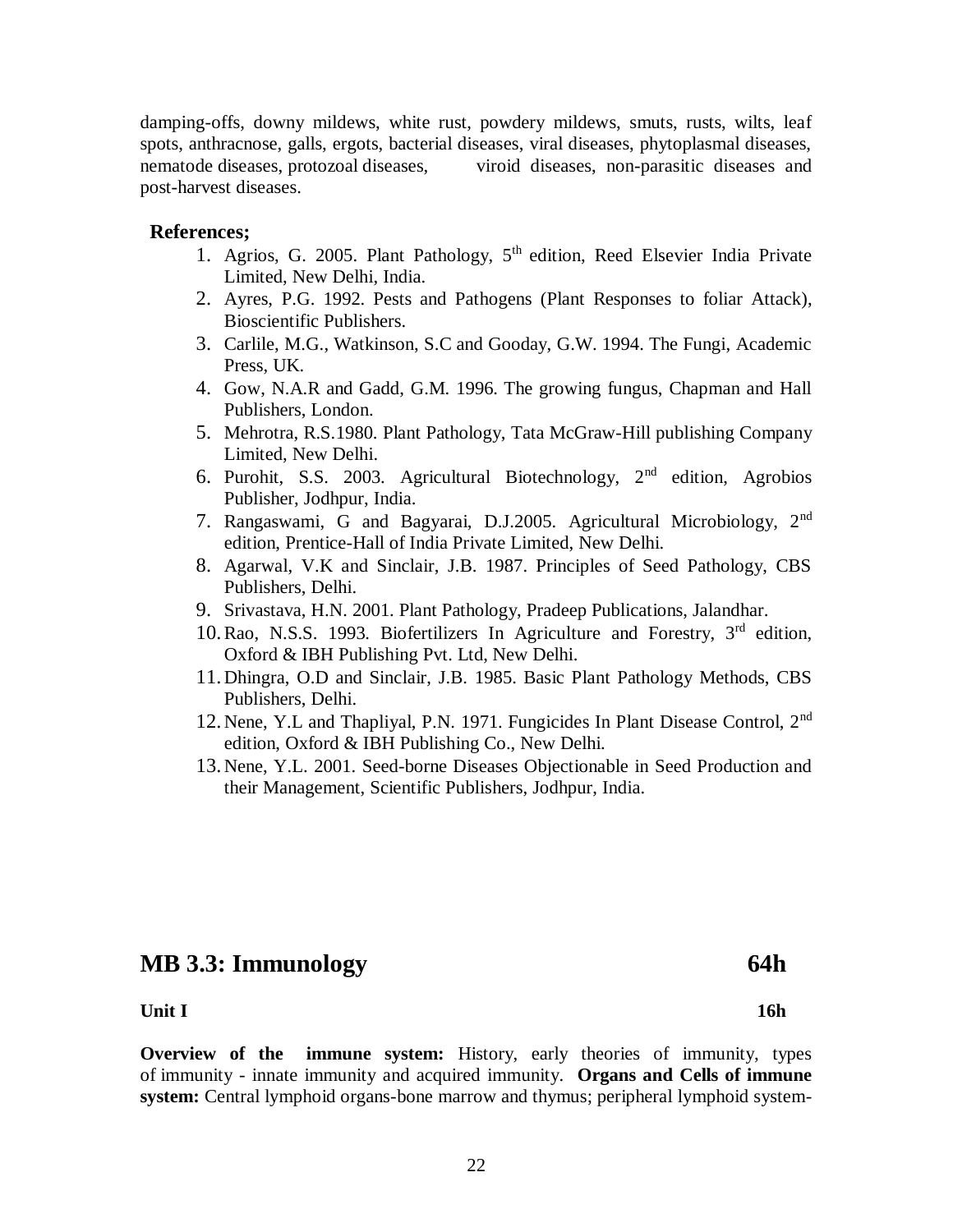spleen, lymphnodes, gut associated lymphoid tissues. **Lymphoid cells;** B cells, T cells, Natural killer cells, **Myeloid cells;** Neutrophils, Basophils and Eosinophils, Macrophages and Dendritic cells. Development of T and B-lymphocytes.

**Immunity:** Humoral Immunity, Cell mediated Immunity, Innate immunity, Acquired Immunity, active (natural and artificial) immunity, passive (natural and artificial) immunity. **Antigens;** Immunological properties of antigens, factors influencing immunogenicity, epitope, hapten, Agretope, Adjuvants, Alumn adjuvant, Freund's incomplete and complete Adjuvants, Effect of dose size of antigen on Immune response, Effect of rout of administration of antigen towards immune response, Contribution of Host towards immune response.

**Unit II** 16h

**Antibodies/Immunoglobulins:** Immunoglobulin classes, basic structure and chemistry of IgG, IgM, IgA, IgE and IgD, Characteristic features of Primary response, Secondary response and Memory response; Antigenic determinants of immunoglobulinsisotypic, allotypic and idiotypic determinants; Generation of Antibody diversity and specificity. **Antigen-antibody reactions:** Immuno precipitation, Agglutination, Complement fixation, Immunofluorescence, ELISA, RIA, Western blotting. Production and applications of polyclonal and monoclonal antibodies. Different types of vaccines and their significance.

### **Unit III** 16h

**Complement System:** Major pathways of Complement system; Classical pathway, Lectin pathway and Alternative pathway, Generation of Membrane attack complex (MAC), Biological functions of complement components. **Major Histocompatibility Complex (MHC) and Antigen presentation:** Types, Structure and functions of MHC molecules, General organization and inheritance of the MHC, Role MHC and their expression pattern. **Presentation of Bacterial and Viral Antigens:** Phagocytosis, Processing and presentation of antigens by Class I and class II MHC molecules. **Transplantation Immunology:** Introduction, Types of Grafts, Immunologic basis of Graft rejection, clinical manifestations of Graft rejection, **HLA Typing:** Antibody dependant cell mediated cytotoxicity, Mixed Lymphocyte reactions. General and specific Immunosuppressive therapy. **Hyper Sensitive Reactions:** Introduction, Types of hypersensitive reactions; Type I, II, III and Delayed Type of Hypersensitivity (DTH). Autoimmune Diseases, Cytokines.

**Unit IV** 16h

**Immune response to Infectious diseases: Viral Diseases;** Neutralization of Viruses, Cell mediated immunity to control Viral pathogens, Viruses can evade defense mechanisms. **Bacterial Diseases:** Immune response to extracellular and intracellular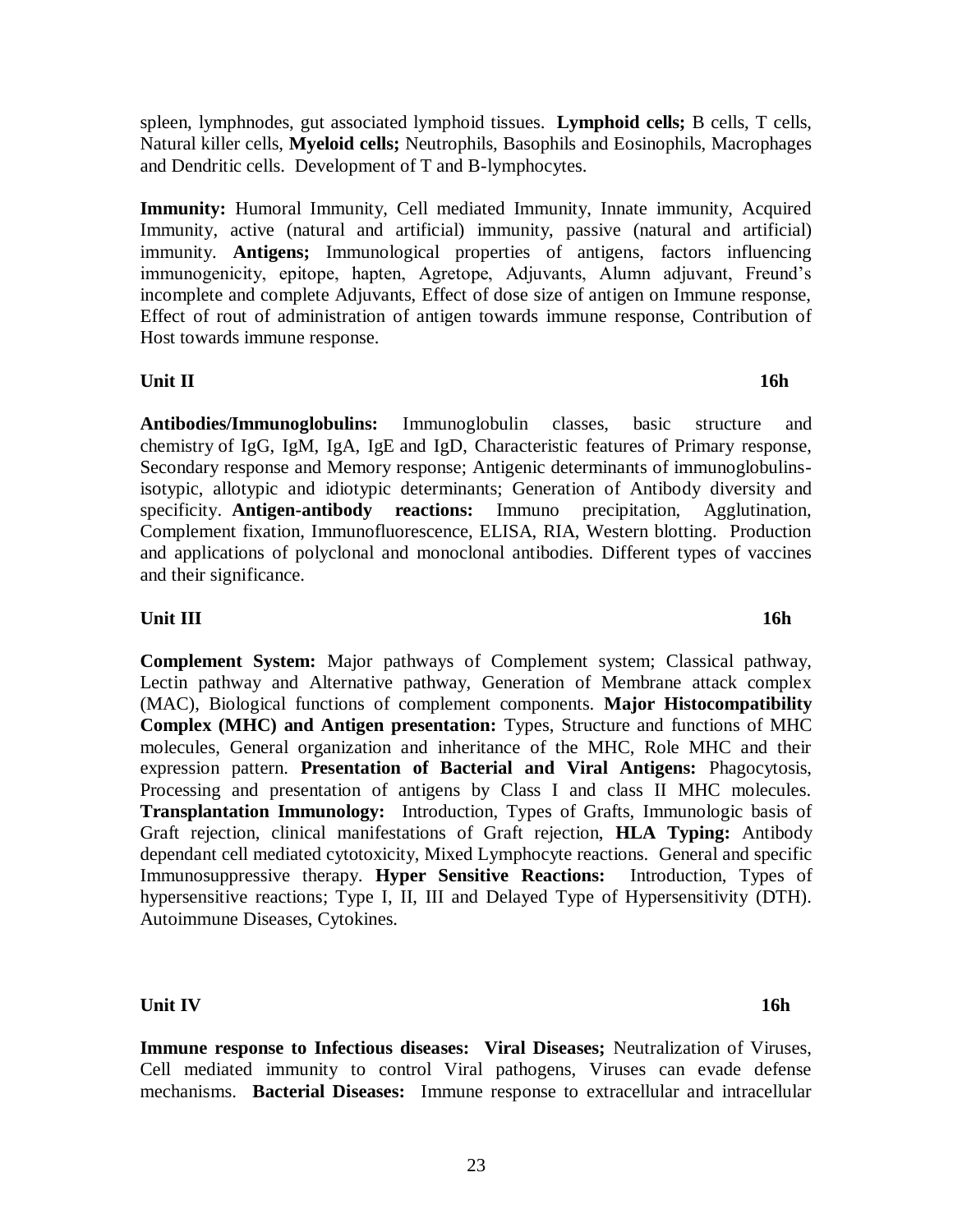bacteria, bacteria can evade defense mechanisms, Immune response to Bacterial pathogenesis. **Parasitic Diseases:** Immune response to Malaria, Trypanosoma, Leishmaniasis. **Fungal Diseases:** Innate and Acquired Immunity to control fungal infections. **Vaccines:** Introduction, active and passive immunization, designing vaccines for active immunization, Live attenuated vaccines, Inactivated or killed vaccines, Subunit vaccines (Toxoids, Bacterial polysaccharide capsules, Viral glycoproteins, Recombinant vaccines), Multivalent subunit vaccines, DNA vaccines.

### **References;**

- 1. Ananthanarayan, R and Paniker, C.K.J.2009.Text book of Microbiology,  $8<sup>th</sup>$ edition, Universities press Private Limited, Hyderabad, India
- 2. Black, J.G. 1996. Microbiology Principles and Applications, 3rd edition, Prentice Hall Publictions, USA.
- 3. Coiw, R and Sunshine, G. Immunology (A short course),  $6<sup>th</sup>$  edition, Wiley Blackwell.
- 4. Forbes, B., Sahm, D.F and Weissfeld, A.S.1998. Diagnostic Microbiology, 11<sup>th</sup> edition, Mosby, Inc.Missouri.
- 5. Janeway, Travers, Walport and Shlomchik.2005. Immunobiology (The immuno system in health and diseases),  $6<sup>th</sup>$  editions, Garland Science Publishers, New York.
- 6. Kindt, T.J., Goldsby, R.A and Osborne, B.A.2007. Kuby Immunology, 6th edition, W.H. Freeman & Company, New York.
- 7. Male, D., Brostoff, J., Roth, D.B and Roitt, I.2006. Roitt Immunology,  $7<sup>th</sup>$  edition. Mosby Elsevier Publishers.
- 8. Mims, C., Dockrell, H.M., Goering, R.V., Roitt, I., Wakelin, D. and Zucker, M. 2004. Medical Microbiology,  $3<sup>rd</sup>$  edition, Elsevier Mosby, New York.

# **MB-3.5 (A): Immunotechnology 64 h**

### **Unit I** 16h

**Immune system:** Brief account of immune system, types of immunity, immune response, nature of immunogens, antigens and haptens. **The structure and types of antibodies**: Molecular structure of different types of antibodies and their biological functions. **Generation of Antibodies:** Production of polyclonal antibodies, production of monoclonal antibodies, Methodology for the production of hybridoma cells, screening, selection and cloning. **Purification of immunoglobulins:** Purification of immunoglobulins from serum samples– principles and procedures of salting-out (ammonium sulphate precipitation), ion-exchange, gel filtration and affinity chromatography, isoelectric focusing, electrophoresis, assessment of purity of immunoglobulins. **Methods to determine the affinity of Antigen-Antibody interactions**: Equilibrium dialysis, Surface plasmon resonance.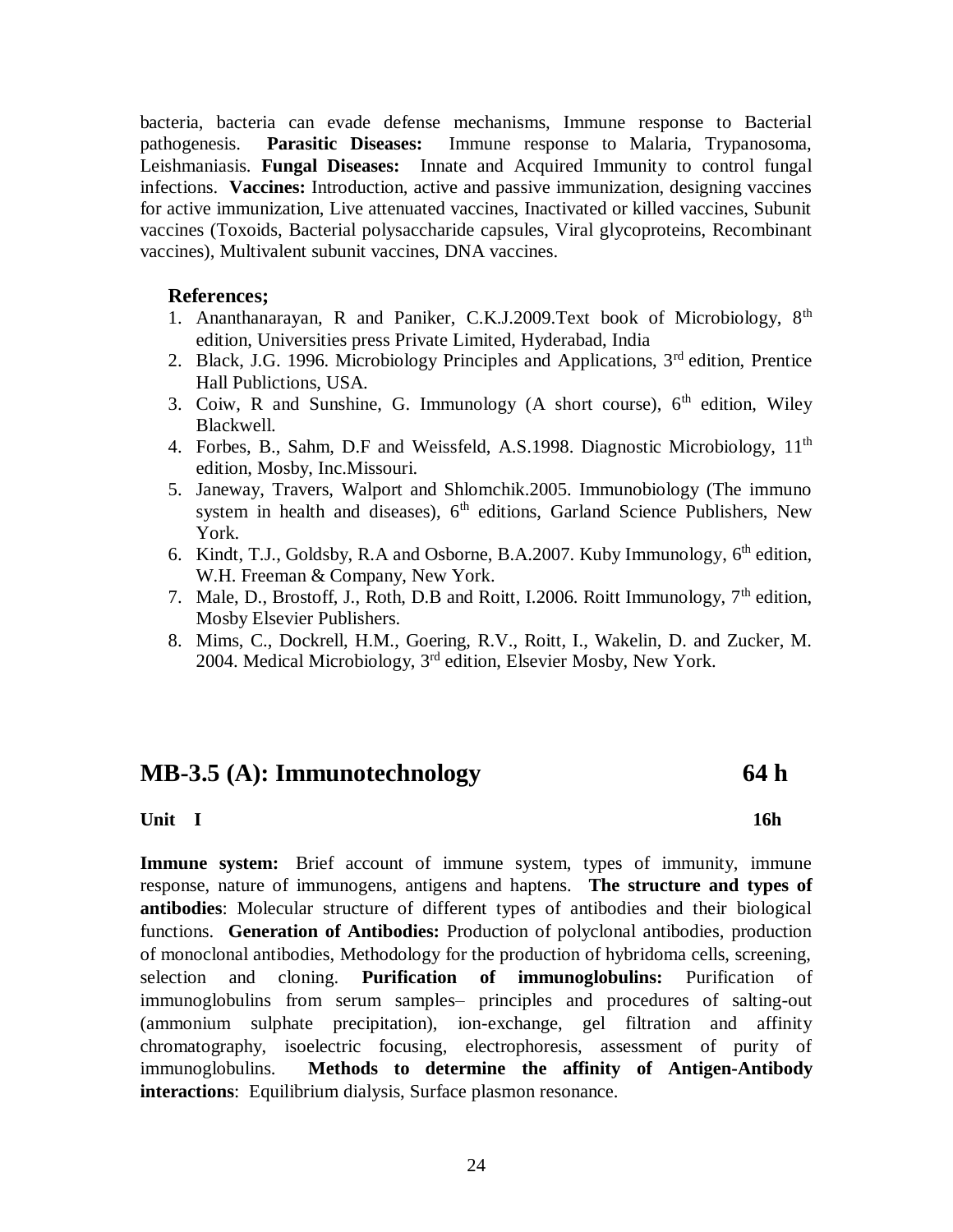### **Unit II** 16h

**Immunological Techniques:** Immunoprecipitation in solution, Immunoprecipitation of soluble antigens in gel matrices, characterization of cell-bound molecules by immunoprecipitation. **Agglutination Reactions:** Hemagglutination reaction to detect antigen conjugated to the surface of red blood cells, Hemagglutination inhibition reactions to detect the presence of antiviral antibodies, Agglutination reaction to detect antibacterial antibodies. **Antibody assays based on Molecule binding to Solid phase supports: Radioimmuno assay** to measure the concentration of proteins and hormones in body fluids. **ELISA:** Indirect Elisa, Sandwich ELISA, Competitive ELISA, available enzyme systems for ELISA assays, Chromogenic, Fluorogenic or Chemiluminogenic Substrates, Modifications of ELISA using Biotin-Streptavidin Bonding interactions. ELISPOT assay to measure molecules secreted by individual cells. Western Blotting to detect specific protein in a complex protein mixture. **Microscopic Visualization of Cells and Subcellular Structures:** Immunocytochemistry and Immunohistochemistry, Immunoelectron Microscopy. **Immunofluorescence:** Fluorescence to visualize Cells and Molecules, Immunofluorescence Microscopy, Confocal fluorescence microscopy, Multiphoton fluorescence Microscopy, *In vivo* observation of Immune responses by Intravital Imaging.

### **Unit III** 16h

**Analysis of Cells:** Flow Cytometry, Magnetic activated cell sorting. **Analysis of Cell Cycle:** Assessment of cell division by Tritiated (<sup>3</sup>H) Thymidine uptake, Colorimetric assay for cell division, Use of antibodies to detect newly synthesized DNA, Analysis of cell cycle status of cell populations using propidium iodide, Follow of cell division by Carboxyfluorescein Ester. **Assays of cell death.** <sup>51</sup>Cr release assay to measure cell death, Detection of Apoptotic cells by Fluorecently labeled Annexin V, TUNEL assay to measure Apoptotically generated DNA fragmentation, Caspase assay to measure the activity of enzymes involved in Apoptosis. **Biochemical approaches to elucidate signal transduction pathway:** Biochemical inhibitors to identify intermediates in signaling pathways. **Whole animal Experimental Systems:** Federal guidelines to protect Nonhuman research subjects, inbred strains to reduce Experimental variation, Congenic strains to study the effects of particular gene loci on immune response, *in vivo* examination of isolated cell populations, transgenic animals in Immunology, Knock-in and knockout animals.

### **Unit IV** 16h

**Vaccines:** Active or Passive immunization, passive immunization by preformed antibodies, active immunization to induce immunity and memory. **Different strategies to develop vaccines;** Live attenuated vaccines (BCG, Polio), Inactivated or killed vaccines, subunit vaccines, recombinant vector vaccines, DNA vaccines, multivalent vaccines, role of adjuvants to enhance the immune response to a vaccine.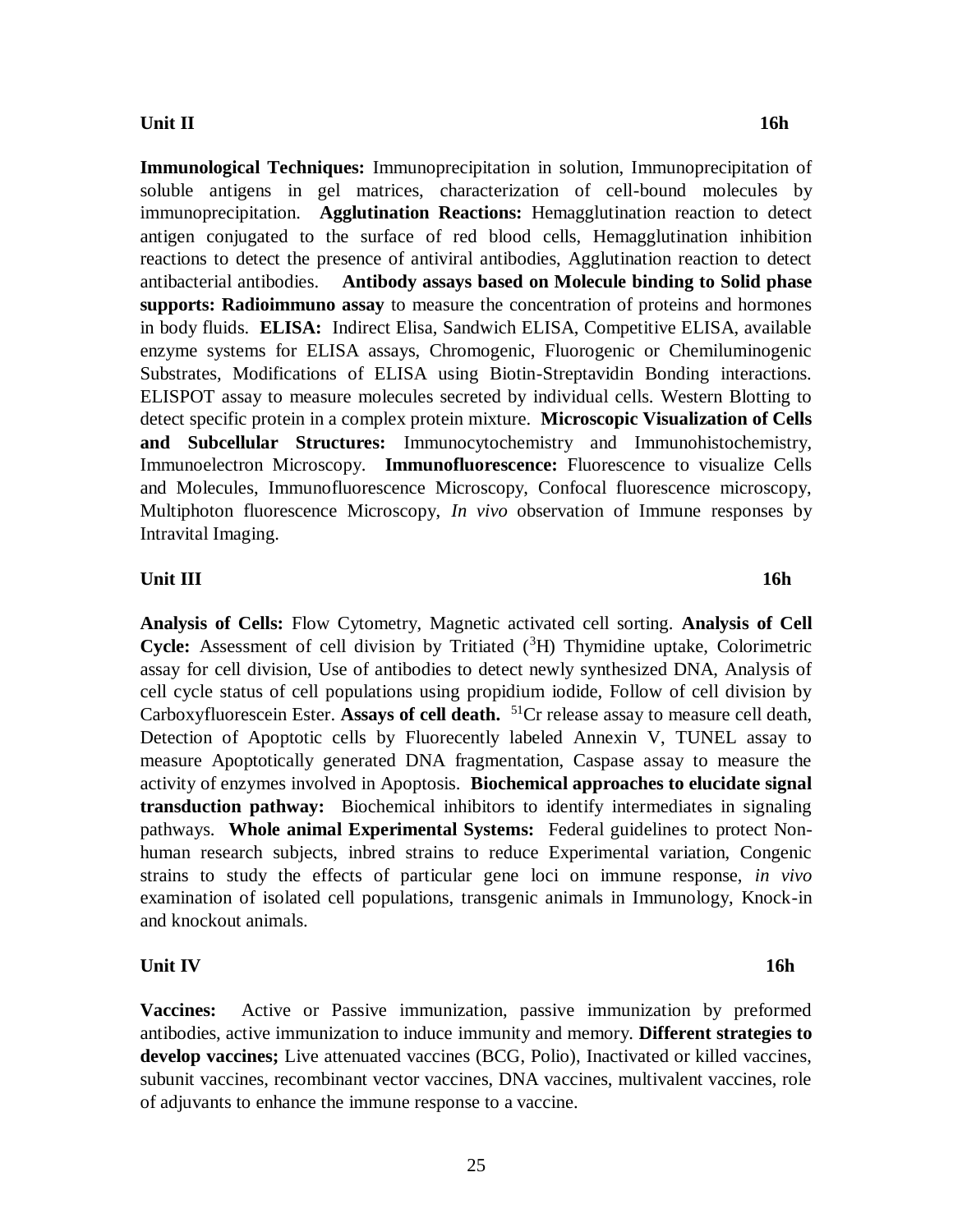**Immunotherapy:** Concept of immunotherapy, **Drugs in nonspecific immunotherapy;** Cyclophosphamide or Cytoxan, Purine antagonists (Azathioprine and 6-mercaptopurine), Folic acid analog (Methotrexate). **Corticosteroid therapy;** Concept, mechanism of steroid hormone action, General aspects of glucocorticoid therapy, Clinical uses of corticosteroids, side effects of steroids in treatment. **Specific Immunotherapy:** Antibody based therapy; Inhibitors of tumor necrosis factor (TNF), Antibodies against IL-2 receptors, Anti-IgE Immunotherapy for allergic diseases.

### **References;**

- 1. Coiw, R and Sunshine, G. Immunology (A short course),  $6<sup>th</sup>$  edition, Wiley Blackwell.
- 2. Forbes, B., Sahm, D.F and Weissfeld, A.S.1998. Diagnostic Microbiology,  $11<sup>th</sup>$ edition, Mosby, Inc.Missouri.
- 3. Janeway, Travers, Walport and Shlomchik.2005. Immunobiology (The immuno system in health and diseases),  $6<sup>th</sup>$  editions, Garland Science Publishers, New York.
- 4. Kindt, T.J., Goldsby, R.A and Osborne, B.A.2007. Kuby Immunology, 6<sup>th</sup> edition, W.H. Freeman & Company, New York.
- 5. Male, D., Brostoff, J., Roth, D.B and Roitt, I.2006. Roitt Immunology,  $7<sup>th</sup>$  edition, Mosby Elsevier Publishers.
- 6. Yadav, P.R. and Tyagi, R. 2005. Immuno-Biotechnology, Discovery Publishing House, New Delhi.

# **MB-3.5: (B) Fermentation Technology 64h**

### **Unit I 16h**

Basics of fermentation processes, definition, scope, history, chronological development of the fermentation industry. Component parts of fermentation process. Microbial growth kinetics, batch and continuous, direct, dual or multiple fermentations; scaleup of fermentation, comparison of batch and continuous culture as investigative tools, examples of the use of fed batch culture. Isolation, preservation and strain improvement of industrially important microorganism. Use of recombination system (Parasexual cycle, protoplast fusion techniques), application of recombinant strains, the development of new fermentation products.

### **Unit II** 16h

Screening (primary and secondary screening); detection and assay of fermentation products (Physico-chemical assay, biological assays). Inoculum development, criteria for transfer of inoculum, development of inoculum for yeast processes, bacterial fermentation and mycelial processes. Fermentation equipment and its use; (design of a fermentor, types of fermentor, agitation, aeration, antifoam, pH and temperature. Instrumentation and process variables control use of on-line, off line, on and off line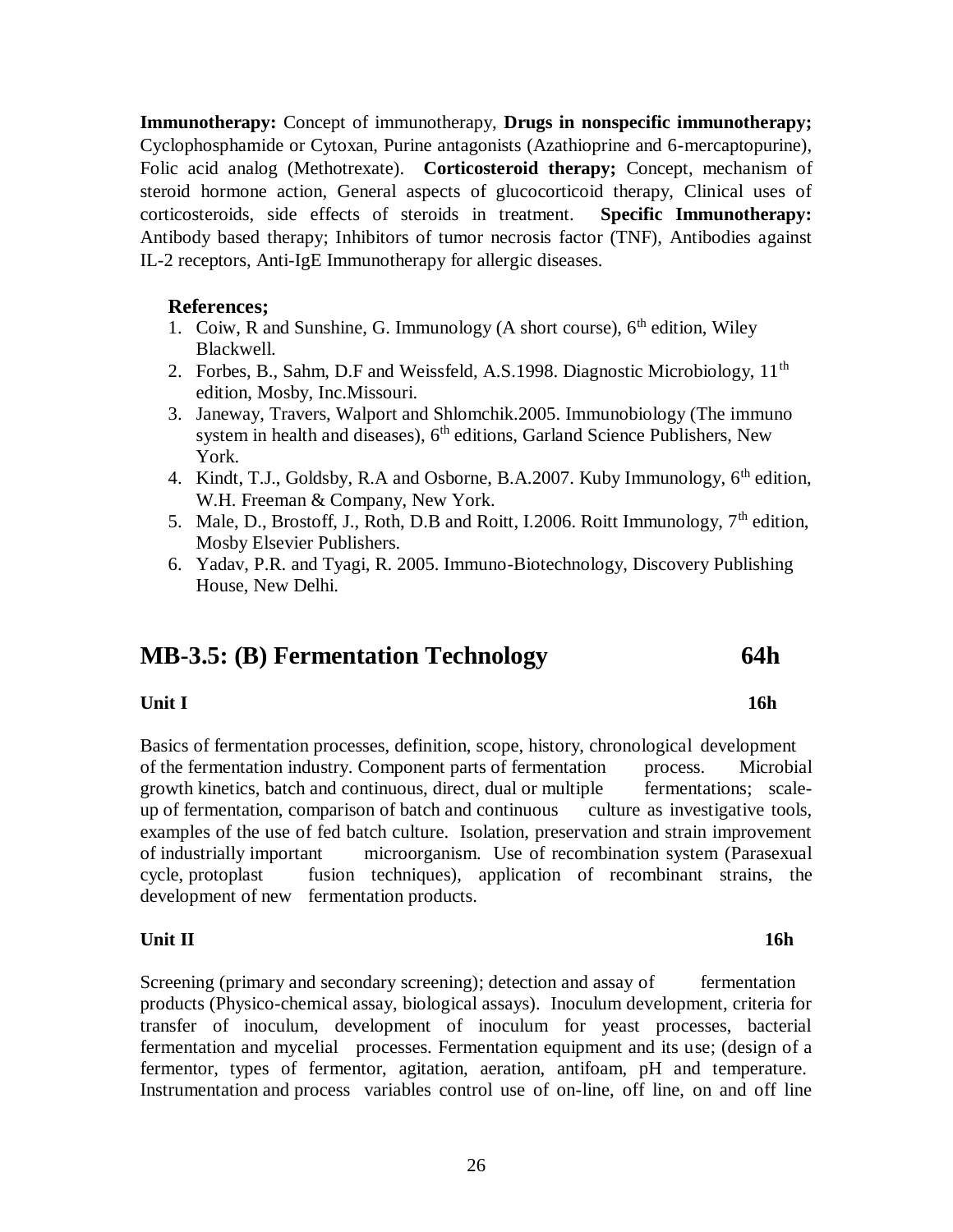control. Media formulation – raw materials, fermentation media, solid state, surface and submerged fermentation.

### **Unit III** 16h

Fermentation type reactions (Alcoholic, bacterial, mixed acid, propionic acid, butanediol and acetone-butanol). Microbial production of enzymes (amylases, Proteases, cellulases, pectinases and lipases) primary screening for producers, large scale production. Immobilization methods. techniques of immobilization, effect of immobilization on enzyme activity, applications of immobilized enzymes, commercial production of enzymes-amylases, proteases, pectinases, cellulases and lipases, advantages and disadvantages of immobilization, Cell immobilization.

### **Unit IV** 16h

Fermentative production of industrial alcohol, production of beverages**.** Production of organic acids; citric acid, aminoacids; glutamic acid; production of vitamins. antibiotics; benzyl penicillin and tetracyclins, streptomycin production and applications, bacterial and fungal enzymes, (cellulases, amylases, xylanases, isomerases, proteases and lipases). Single cell protein, production of uses; single cell oil, production and uses.

### **References;**

- 1. Casida, L.E.2007. Industrial microbiology, New age international (P) Ltd., New Delhi.
- 2. Clark, D.P and Pazdernik, N.J.2009. Biotechnology applying the genetic revolution, Elsevier Academic Press, UK.
- 3. Glazer, A and Nikaido.1995. Microbial biotechnology fundamentals of applied microbiology, W.H.Freemn and company, USA.
- 4. Glick, B.R and Pasternak, J.J.2003. Molecular Biotechnology Principles and Applications of Recombinant DNA, 3<sup>rd</sup> edition, ASM Press, USA.
- 5. Harider, S.I. and Ashok, A. 2009. Biotechnology, A Comprehensive Training Guide for the Biotechnology Industry, CRC Press, New York.
- 6. Sridhar, S.2010. Industrial Microbiology, Dominant Publishers, New Delhi.
- 7. Tanuja.S and Purohit, S.S. 2008. Fermentation Technology, Agrobios Publication, Jodhpur, India.

# **MB-3.7: (A) Diagnostic Microbiology 32h**

### **Unit I** 16h

An overview of medical microbiology, significance of microbial diseases of humans. **Medical Specimens:** collection procedure and transport of body fluid specimens, gastrointestinal specimens, genital specimens, respiratory specimens, urine specimens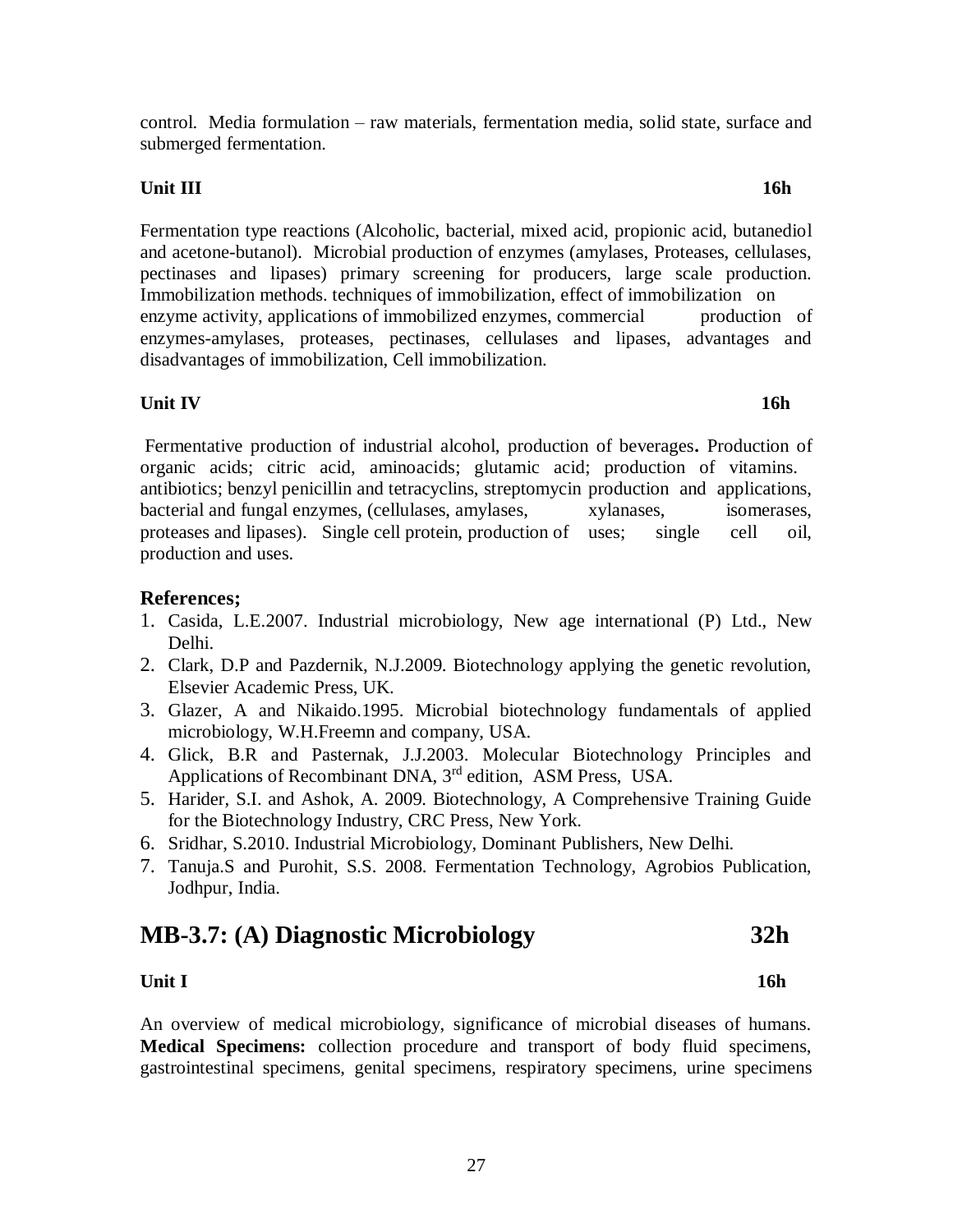and wound specimens. **Specimens processing:** General methods, microscopy, culture methods and serology.

### **Unit II** 16h

Laboratory diagnosis of important bacterial, viral, fungal and protozoal infections. (*Mycobacterium*, *Staphylococcus*, *Treponema*, *Salmonella*, HIV, Hepatitis, *Aspergillus*, *Candida*, *Plasmodium*). Antimicrobial drug testing procedures**.** Laboratory safety measures and sample disposal.

### **References;**

- 1. Coiw, R and Sunshine, G. Immunology (A short course),  $6<sup>th</sup>$  edition, Wiley Blackwell.
- 2. Forbes, B., Sahm, D.F and Weissfeld, A.S.1998. Diagnostic Microbiology, 11<sup>th</sup> edition, Mosby, Inc.Missouri.
- 3. Janeway, Travers, Walport and Shlomchik.2005. Immunobiology (The immuno system in health and diseases),  $6<sup>th</sup>$  editions, Garland Science Publishers, New York.
- 4. Kindt, T.J., Goldsby, R.A and Osborne, B.A.2007. Kuby Immunology, 6<sup>th</sup> edition, W.H. Freeman & Company, New York.
- 5. Male, D., Brostoff, J., Roth, D.B and Roitt, I.2006. Roitt Immunology,  $7<sup>th</sup>$  edition, Mosby Elsevier Publishers.
- 6. Mims, C., Dockrell, H.M., Goering, R.V., Roitt, I., Wakelin, D. and Zucker, M. 2004. Medical Microbiology,  $3<sup>rd</sup>$  edition, Elsevier Mosby, New York.

# **MB-3.7 (B): Industrial Microbiology 32h**

# **Unit I** 16h

Concepts and scope of Industrial microbiology, Screening and strain improvement in industrial microbiology**. Industrial fermentors:** Basic functions, design and components. **Different types of fermentors:** Chemostat and turbiodstat, tower fermentors, membrance bioreactors, scale up of fermentation process. **Microbial growth kinetics:** Batch cultures, continuous cultures, fed-batch cultures, industrial production of biomass and metabolites.

### **Unit II** 16h

Fermentation media: desired qualities, sources of nutrition. Downstream processing: objectives and criteria. Industrial production of penicillin, alcohol, glutamic acid, vitamin A and alcoholic beverages.Industrial enzymes: Production and applications of amylases, proteases, pectinases, cellulases and lipases. Immobilization of enzymes or cells.

### **References;**

28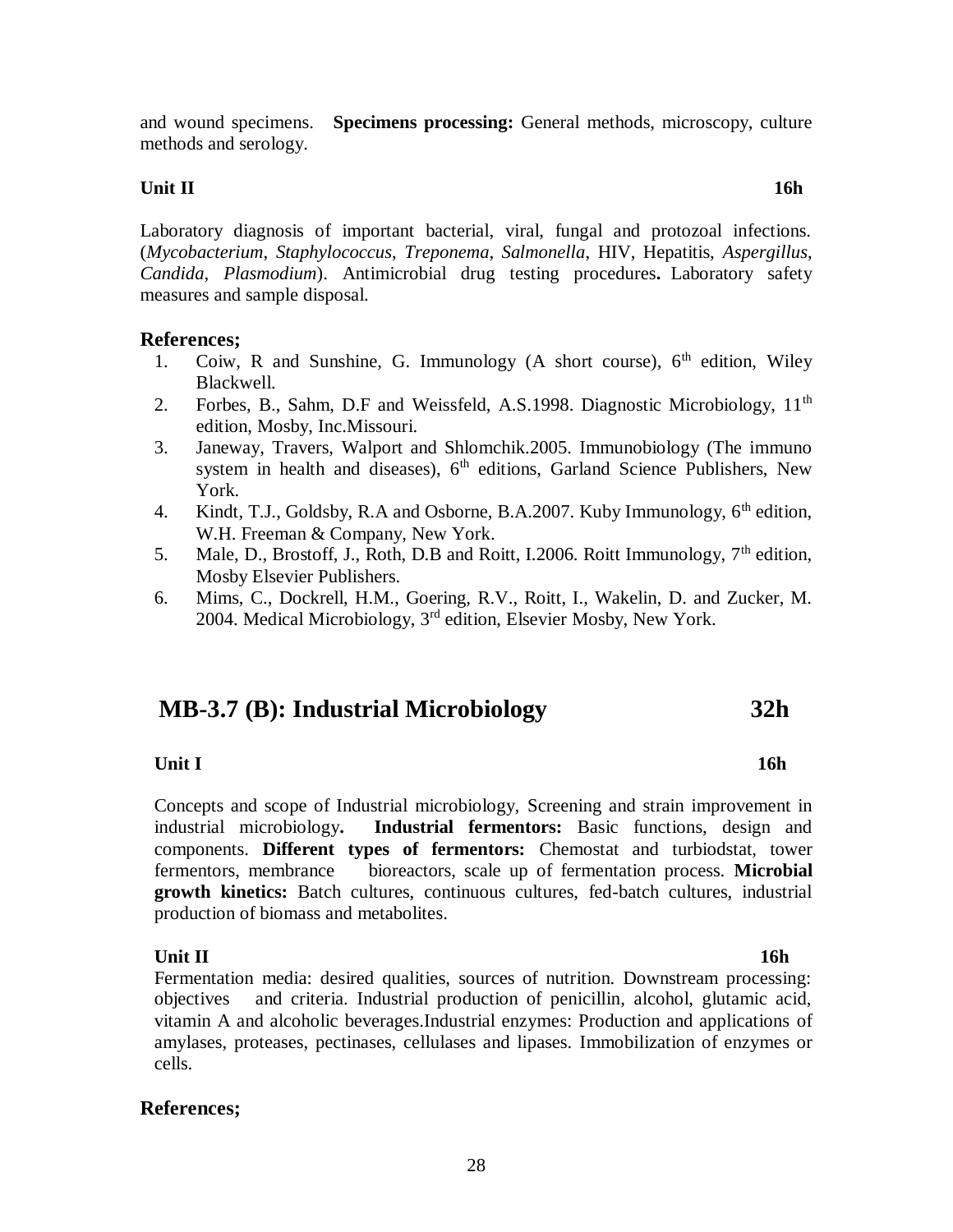- 1. Casida, L.E.2007. Industrial microbiology, New age international (P) Ltd., New Delhi.
- 2. Casida, L.E.2007. Industrial microbiology, New age international (P) Ltd., New Delhi.
- 3. Clark, D.P and Pazdernik, N.J.2009. Biotechnology applying the genetic revolution, Elsevier Academic Press, UK.
- 4. Glazer, A and Nikaido.1995. Microbial biotechnology fundamentals of applied microbiology, W.H.Freemn and company, USA
- 5. Glick, B.R and Pasternak, J.J.2003. Molecular Biotechnology Principles and Applications of Recombinant DNA, 3<sup>rd</sup> edition, ASM Press, USA
- 6. Harider, S.I. and Ashok, A. 2009. Biotechnology, A Comprehensive Training Guide for the Biotechnology Industry, CRC Press, New York.
- 7. Sridhar, S.2010. Industrial Microbiology, Dominant Publishers, New Delhi
- 8. Tanuja.S and Purohit, S.S. 2008. Fermentation Technology, Agrobios Publication, Jodhpur, India.
- 9. Patel, A.H. 1985. Industrial Microbiology, Macmillan India Ltd, New Delhi.

## **MB-4.1: Food and Industrial Microbiology 64h**

### **Unit I** 16h

**Food Microbiology:** Introduction, Food as a substrate for microorganism; factors influencing the growth of microorganisms (moisture, water activity, pH, nutrient content, inhibitory substances and biological structure**.** Source of food contamination-soil, water, air, sewage, plants and animals**.** Microbial examination of foods-microscopic techniques and culture techniques. Food spoilage-general means of food spoilage, microorganisms involved in food spoilage of cereals, vegetables, meat, fish, egg and canned foods. Chemical changes caused by microorganisms. Food preservation-general principles, removal of microorganisms, maintenance of anaerobic conditions; preservation using high temperatures; factors affecting heat resistance; determination of heat resistance; thermal death time, determination of thermal processes, heat treatments employed in food processing, growth of microorganisms at low temperatures, low temperatures storage, effect of freezing temperatures on microorganisms; preservation by drying; microbiology of dry foods; food preservatives and factors influencing their effectiveness; preservation methods using radiations. **Food-borne illnesses:** General account of food borne bacterial diseases-*Clostridium*, Gastroenteritis, Vibrio, enteropathogenic *Escherichia coli*, *Bacillus*; Food poisoning-mycotoxins (aflatoxins, ochratoxins, trichothecines, zearalenones, ergot alkaloids); food borne viruses, parasites; seafood toxicants.

### **Unit II** 16h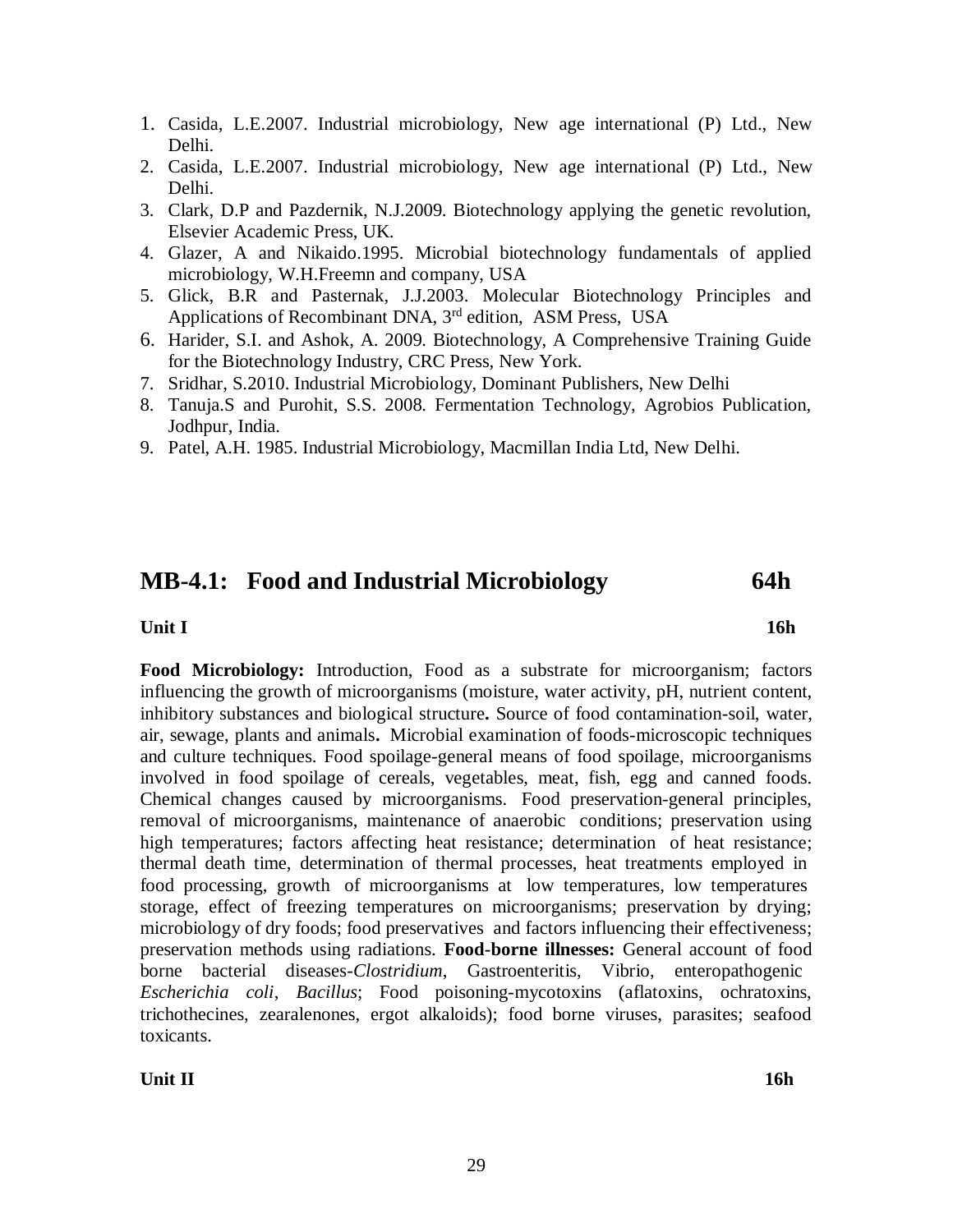**Food fermentation**-bread, malt beverages, vinegar, fermented vegetable, general principles in the production of cultures for food fermentation**.** Microbial foods: single cell proteins (*Spirulina*, yeast, *Fusarium*), fats from microorganisms, single cell oil (PuFas from fungi); mushroom-value, cultivation and preservation methods. Food Control-Enforcement and control agencies, microbiological criteria for foods.

**Dairy Microbiology:** Nutritional level of milk, microbial flora of milk, sources of milk contamination. Bacteriology of milk: Incidence and characterization of pathogenic. microorganisms in milk, bacteriological aspects of pasteurization, sterilization of milk; predominant types of microorganisms in chilled and refrigerated milk supplies and their importance; heat resistant types in milk and their role in milk spoilage; use of detergents and sanitizers in the cleaning and sanitation of dairy equipment's; principles of quality control tests for milk; bacteriological grading, market milk production and public health control.

**Microbiology of dairy products:** Microbiology of cream, butter, ice-cream and indigenous dairy products such as khoa, peda, yoghurth, acidophilus milk, dahi, kefir, koumiss, shrikhand, cultured butter milk, cheese and other fermented milk products; use of rennet and microbial rennet substitutes in cheese making.

**Microbiology of dairy starter cultures:** definition and properties of starter culture, criteria for starter selection, lactic and non-lactic starter cultures used in dairy industry; use of pure and mixed starter cultures in product manufacturing; production of flavour components by starter cultures; methods of starter maintenance, propagation and preservation; judging the quality of starter cultures; judging the quality of starter cultures. Defects associated with starter cultures – incidence, detection and control. Microbial utilization of whey; composition of different dairy effluents, methods for treatment and disposal of dairy effluents; their significance and applications. Current trends in microbiological quality control in dairy industry.

### **Unit III** 16h

**Industrial Microbiology;** Concepts and scope of Industrial microbiology. Screening and strain improvement in industrial microbiology: Industrial important species and strains, screening methods, strain development for improved yields, strain maintenance and preservation. Industrial fermentors: Basic functions, design and componentsimpellers, spargers, baffles, sterilization of fermentor, sterilization of air supply, inoculation methods, sampling methods, a brief account of monitoring and control devices. Different types of fermentors: Chemostat, turbidostat, gradostat, tabular fermentors, tower fermentors, membrane bioreactors, scale up of fermentation processparameter and problems associated with scale up. Microbial growth kinetics: Batch cultures, continuous cultures, fed-batch (variable volume, fixed volume, cyclic), comparison of batch and continuous cultures in industrial production of biomass and metabolites. Fermentation media**:** desired qualities, sources of carbon, nitrogen, vitamins and minerals; role of buffers, precursors, inhibitors, inducers and antifoams**.**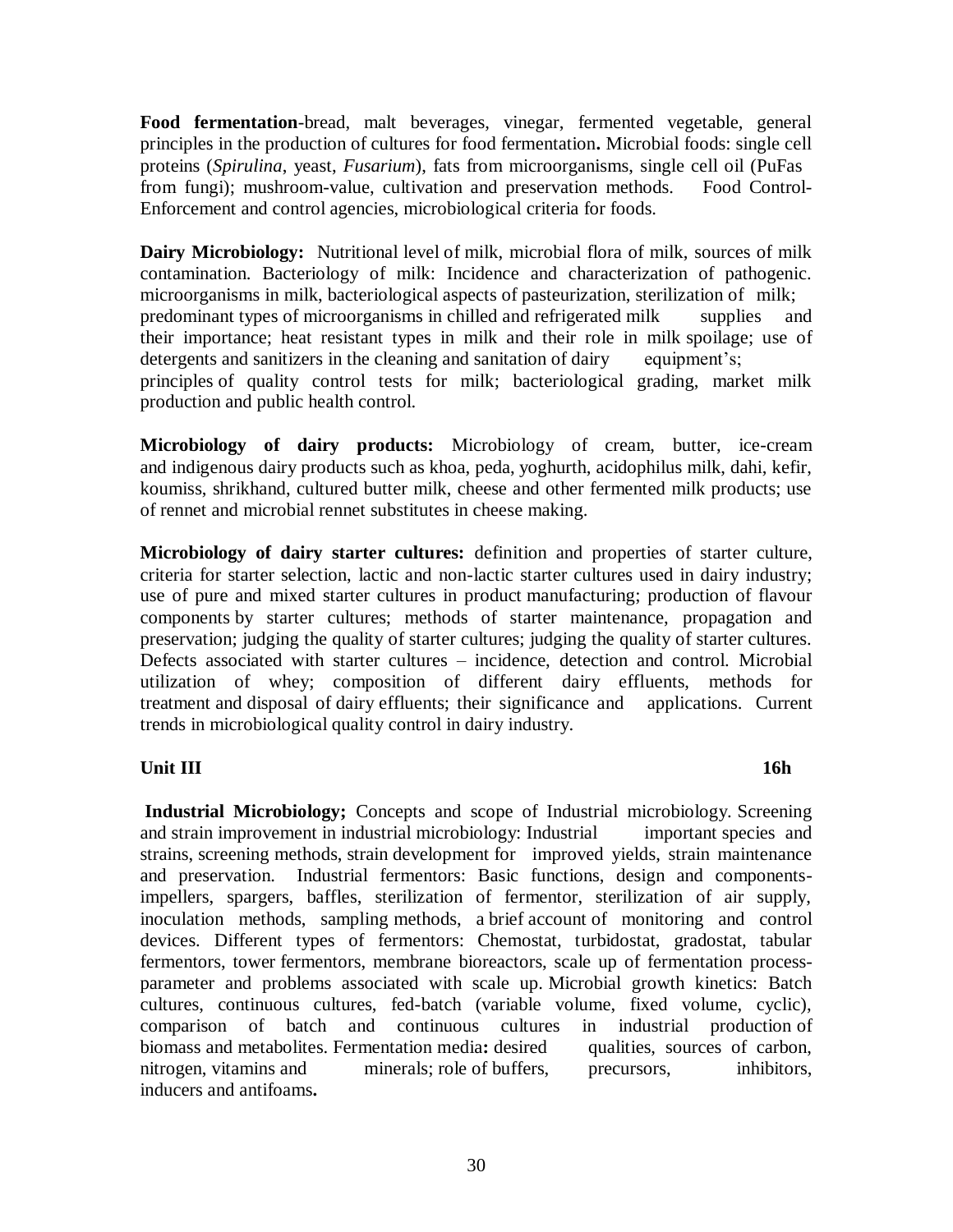### **Unit IV** 16h

**Downstream processing:** objectives and criteria, foam separation, precipitation methods, filtration devices, filter aids, industrial scale centrifugation and cell disruption methods, liquid-liquid extraction, solvent recovery, chromatography, microfiltration, ultrafiltration, drying devices, crystallization and whole broth processing. Industrial fermentation of penicillin, lactic acid, glutamic acid, vitamin A and alcoholic beverages-wine, bear and whisky. **Industrial enzymes:** production and applications of amylases, proteases, pectinases, cellulases and lipases. Immobilization of enzymes or cells: methods, substrates, advantages and applications. Modern approaches to industrial waste treatments.

### **References;**

- 1. Downes, F.P and Ito, K.2001. Compendium methods for the Microbiological Examination of Foods, 4<sup>th</sup> edition, APHA, Washington, DC
- 2. Doyle, M.P., Beuchat, L.R. and Montville, T.J. 2001. Food Microbiology, Fundamentals and Frontiers, 2nd edition ASM Press Washington DC.
- 3. Frazier, W.C and Westhoff, D.C.1988. Food Microbiology, 4<sup>th</sup> edition, Tata McGraw-Hill Publishing Company, New Delhi
- 4. Marth, E.H and Steele, J.L.2001. Applied Dairy Microbiology, r, Marcel Dekker AG Publishers, Switzerland.
- 5. Parihar, P and Parihar, L.2006. Dairy Microbiology, 2<sup>nd</sup> edition, Agrobios Publishers, Jodhpur, India
- 6. Casida, L.E.2007. Industrial microbiology, New age international (P) Ltd., New Delhi.
- 7. Clark, D.P and Pazdernik, N.J.2009. Biotechnology applying the genetic revolution, Elsevier Academic Press, UK.
- 8. Sridhar, S.2010. Industrial Microbiology, Dominant Publishers, New Delhi
- 9. Stanbury, P.E, Whitaker, A. and Hall, S.J. Principles of fermentation technology.

## **MB-4.2: Microbial Biotechnology 64h**

### **Unit I** 16h

**Microbial Biotechnology:** Introduction, Definition, Concepts, Microorganisms as tools, use of microorganisms and their products in biotechnology**. Microorganisms for the production of macromolecules:** Production of chymosin in *E. coli*. Production of Hepatitis B surface antigen proteins in yeast cells; expression of foreign gene products in a secreted form (Prochymosin in yeast). **Microbial insecticides:** *Bacillus thuringensis*, Baculoviruses, entomopathogenic fungi- *Beauveria*. Bacterial production of polysaccharides, xanthan gum, microbial production of polyester- polyhydroxy alkanoates. **Fungal biotechnology**: fungal production of alkaloids, antibiotics, enzymes, organic acids.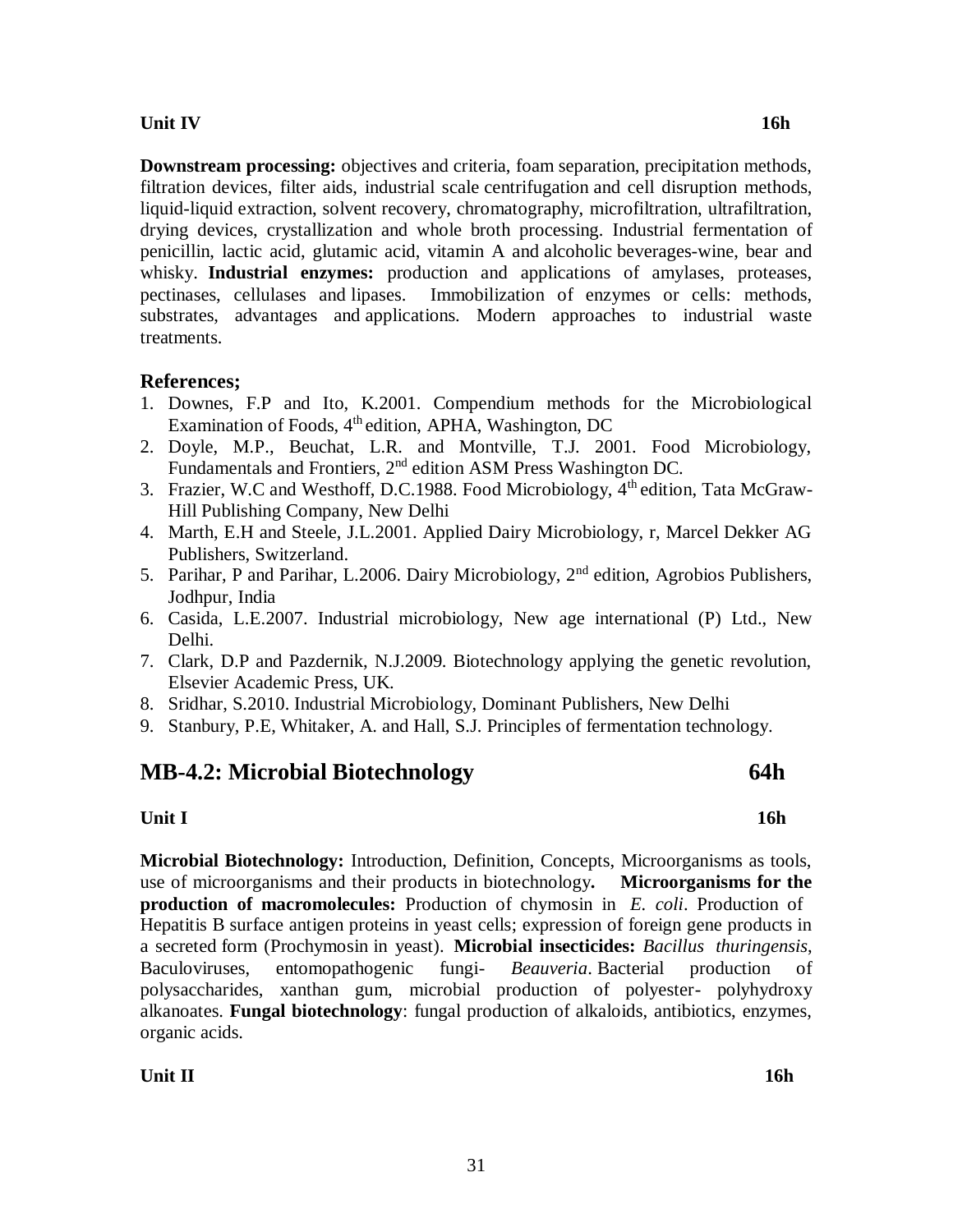**Microbial production of useful products:** Production and applications of insulin, human interferon, human growth hormone. **Agricultural biotechnology**: Development of insect-resistant, herbicide-resistant plants; use of plants as bioreactors for the production of immunoglobulins. Terminator seed technology. **Animal biotechnology:** General principles and applications for the production of transgenic mice, cattle, pigs. **Gene therapy**: General principles of gene therapy, brief account of genetic diseases and techniques involved in gene therapy. **Environmental Biotechnology:** Principles of degradative capabilities of microorganisms, genetic engineering for the control of pollutants. Microorganisms in mineral recovery and removal of heavy metals from aqueous effluents.

### **Unit III** 16h

**Biotransformations**; Introduction, biocatalytic selection, biocatalytic immobilization and performance, Immobilized enzyme reactors. **Recombinant proteins of high value;**  Applications of high value proteins, analytical enzymes, therapeutic proteins, regulatory aspects of therapeutic proteins. **Regulations and patenting in Biotechnology:** Regulating the use of biotechnology, deliberate release of genetically engineered organisms, regulation policies of human gene therapy. Patenting of biotechnological inventions, organisms and protocols. Social and ethical aspects of biotechnology.

### **Unit IV** 16h

**Nanotechnology: Microorganisms for synthesis of nanomaterials;** Natural and artificial synthesis of nanoparticles in microorganisms; Use of microorganisms for nanostructure formation, testing of antimicrobial effect of nanoparticles using microorganisms. **Biological Methods of Synthesis:** Use of bacteria, fungi, Actinomycetes for nanoparticle synthesis, Magnetotactic bacteria for natural synthesis of magnetic nanoparticles; Mechanism of formation; Role of plants in nanoparticle synthesis.

### **References;**

- 1. Casida, L.E.2007. Industrial microbiology, New age international (P) Ltd., New Delhi.
- 2. Clark, D.P and Pazdernik, N.J.2009. Biotechnology applying the genetic revolution, Elsevier Academic Press, UK.
- 3. Glazer, A and Nikaido.1995. Microbial biotechnology fundamentals of applied microbiology, W.H. Freemn and company, USA.
- 4. Glick, B.R and Pasternak, J.J.2003. Molecular Biotechonology Principles and Applications of Recombinant DNA, 3<sup>rd</sup> edition, ASM Press, USA
- 1. Harider, S.I. and Ashok, A. 2009. Biotechnology, A Comprehensive Training Guide for the Biotechnology Industry, CRC Press, New York.
- 2. Sridhar, S.2010. Industrial Microbiology, Dominant Publishers, New Delhi.
- 3. Ratledge, C and Kristiansen, B. 2001. Basic Biotechnology, 2nd edition, Cambridge University Press, USA.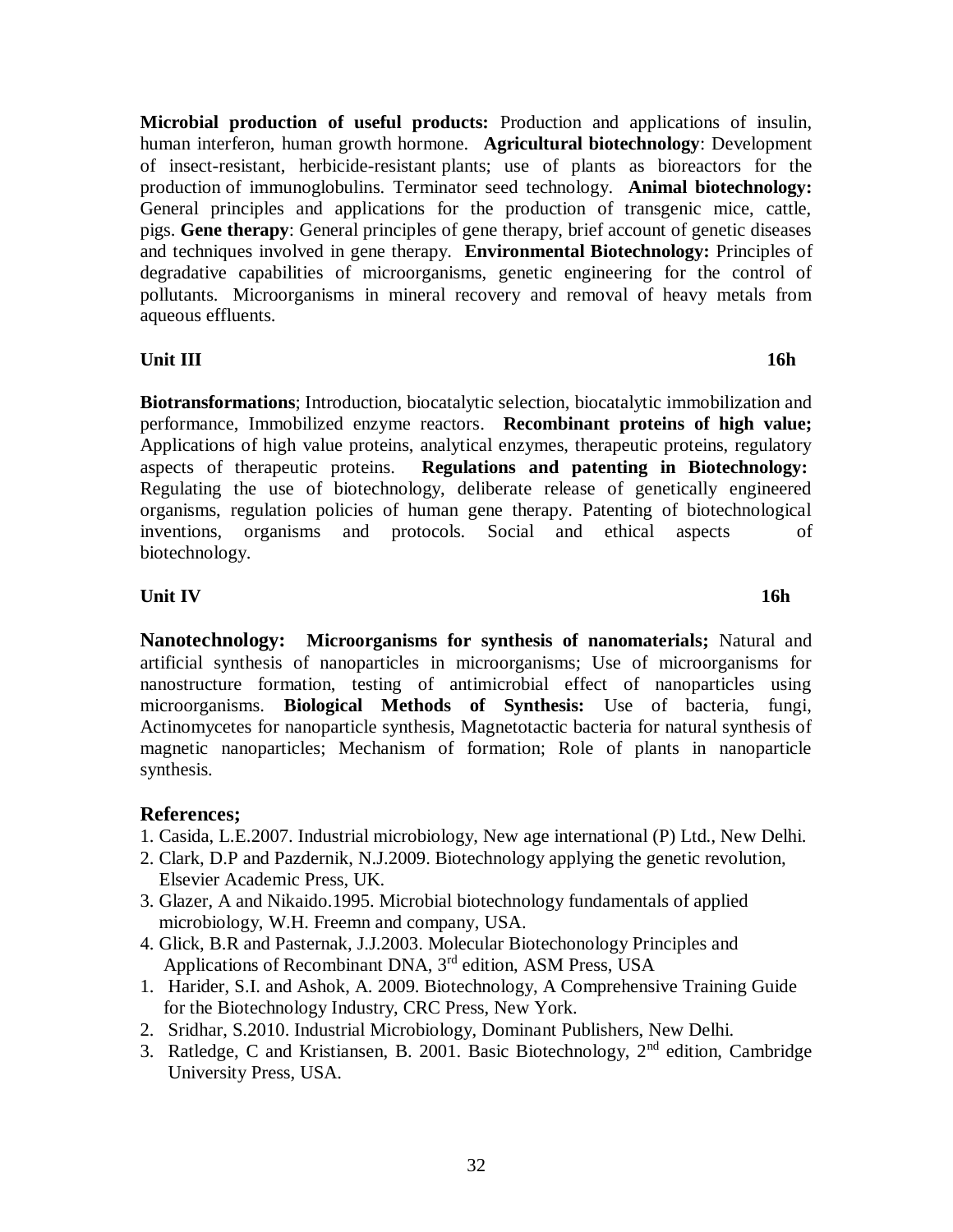- 4. Ratner, M and Ratner, D. 2003. Nanotechnology, Pearson education, New Delhi, India.
- 5. Rao, M.B. and Reddy.K.K. 2007. Introduction to Nanotechnology, Campus books international, New Delhi.
- 6. Lindsay, S.M. 2010. Introduction to Nanaoscience, Oxford university press. New York.

## **MB-4.3: Environmental Microbiology 64h**

**Unit I**. **16h**

**Environment and Ecosystem:** Physical, chemical and biological aspects of environment, natural habitats of microorganisms, microorganisms in ecosystem as producers and decomposers. Biogeochemical cycles-role of microorganisms in transformation and maintenance of carbon, nitrogen, phosphorus and sulphur in nature.

**Soil Microbiology** Historical development of soil microbiology. Physical characteristics and nutrient status of soil. Distribution of microorganisms in soil, their importance in maintaining soil fertility, organic matter and composting. Influence of environmental factors on soil microorganisms. Role of microorganisms in formation of different soils. Enumeration and isolation of soil microorganisms. Brief account of interactions among soil microorganisms-mutualism, commensalism, antagonism, competition, synergism, parasitism and predation. Bioremediation of pollutants in soil, biodegradation of pesticides in soil.

### **Unit II** 16h

**Aquatic microbiology:** Aquatic environment: Temperature, hydrostatic pressure, light, salinity, turbidity, pH, nutrients. Distribution of microorganisms in the aquatic environment. Methods in the study of fresh and marine water microorganisms. Role of aquatic microorganisms in food chain of aquatic environment. Eutrophication-role of nitrogen and phosphorus in eutrophication, process and control of eutrophication. Microorganisms and water Pollution-Microflora of natural and polluted water, sources and characteristics of water pollutants; health hazards due to water pollution; microorganisms as indicators of water pollution; water quality criteria and assessment; bacteriological examination of water for potability. The role of microorganisms in the purification of waste water: waste water treatment process, aerobic-anaerobic-design and functioning of treatment plant; microbial ecology and application of trickling filters; activated sludge process, microbial treatment of sludges. Water-borne diseases and their prevention.

### **Unit III** 16h

**Microbiology of the atmosphere:** Microorganisms in air, sources of air-borne microorganisms. Intramural and Extramural aeromicrobiology. Techniques for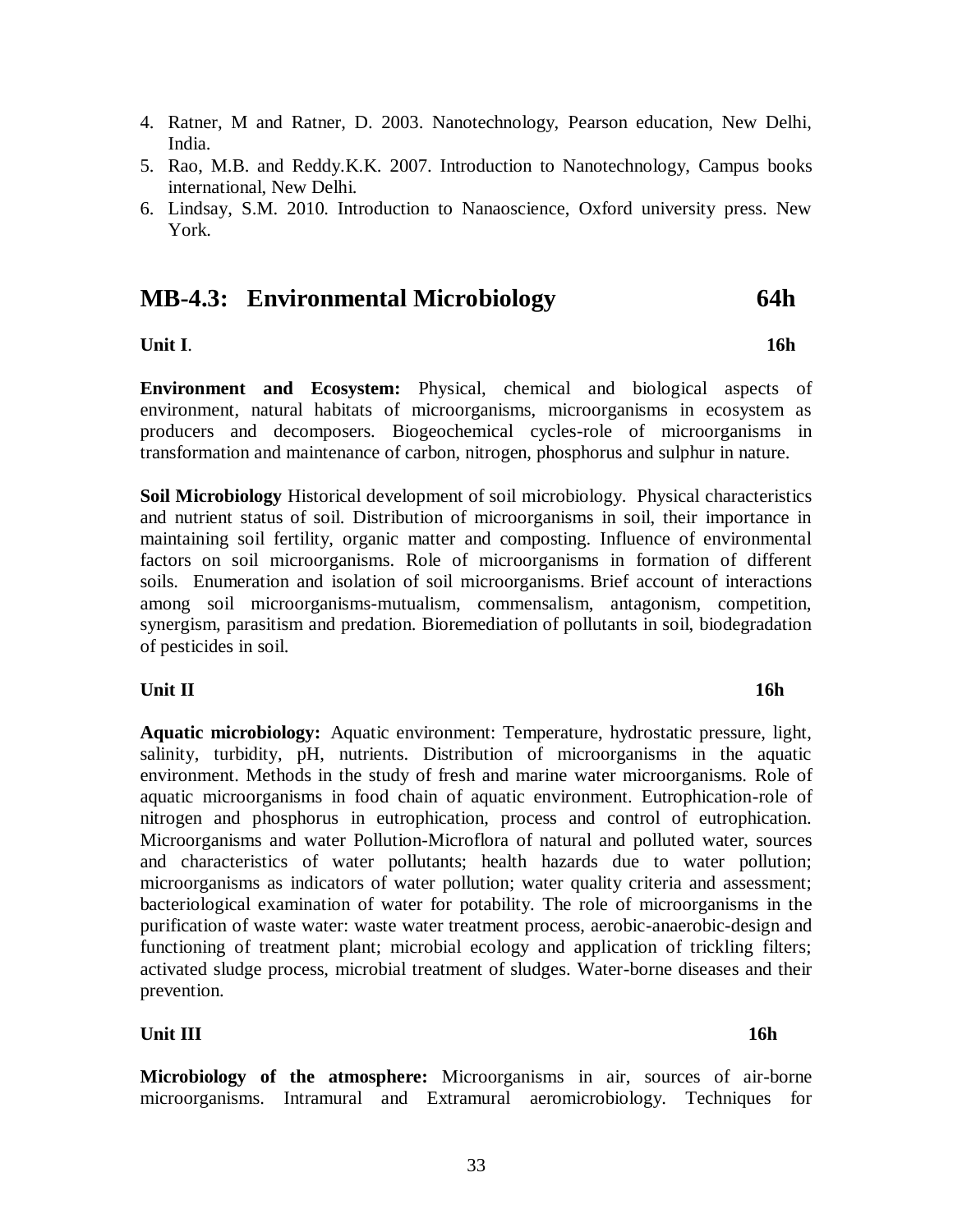microbiological sampling of air, impactors and impingers-Gravity slide, Plate exposure, vertical cylinder, Anderson's sampler, Hirst's trap, Burkard's 7-day volumetric sampler, rotarod sampler. Brief account of air-borne diseases of humans and plants. Brief account of air-borne allergens and their significance. **Microorganisms in extreme environments:**Extreme environments of temperature, salinity, pressure, pH. Extreme thermopiles, psychrophiles, extreme halophiles, barophiles and other microorganisms in extreme environments. Radio sensitivity of microorganisms, effect of radiation on microorganisms, mechanisms of radio-tolerance in microorganisms.

**Unit IV** 16h

**Biodeterioration and Bioremediation**: Microorganisms as biodeteriogens and their role in cycling of matter. Microbial degradation of cellulose, lignin, pectin, chitin, synthetic polymers, xenobiotic compounds, petroleum and other hydrocarbons. Solid wastes, chemical wastes, utilization of microorganisms in industrial effluent treatment technologies. Bioremediation of xenobiotic pollutants. Factors influencing bioremediation. Metal toxicity to microorganisms, importance of microorganisms in oreleaching, use of microorganisms in metal extraction.

## **References;**

- 1. Atlas, R and Bartha, R.2005. Microbial Ecology Fundamental and Applications, 4 th edition, Pearson Education (P) Ltd. Delhi, India
- 2. Bhatia, S.C. 2008. Hand Book of Environmental Microbiology, Atlantic Publishers Pvt. Ltd. New Delhi.
- 3. Gilman, J. 2001. A Manual of Soil Fungi, Biotech Books, Delhi.
- 4. Maier, R., Pepper, I and Gerba, C.P.2006. Environmental Microbiology, Reed Elsevier India Private Limited, New Delhi, India
- 5. Patnail, P. 1997. Hand Book of Environmental Analysis. CRC Press, Inc., USA.
- 6. Subba Rao, N.S.1999. Soil Microbiology, Oxford & IBH Publishing Co. Pvt. Ltd, New Delhi, India
- 7. Thakur, I.S. 2006. Environmental Biotechnology, I.K. International Pvt. Ltd. New Delhi.

# **M.Sc., in Microbiology (CBCS) I Semester Hard core: Practical MB-1.4: Fundamentals of Microbiology**

|    | Safety measures in Microbiology laboratory         |
|----|----------------------------------------------------|
| 2. | Preparation of Glass Ware                          |
| 3. | <b>Study of Microscopes</b>                        |
| 4. | Sterilization methods and sterilization indicators |
| 5. | Preparation of culture media                       |
| 6. | Isolation of microorganisms from natural soil      |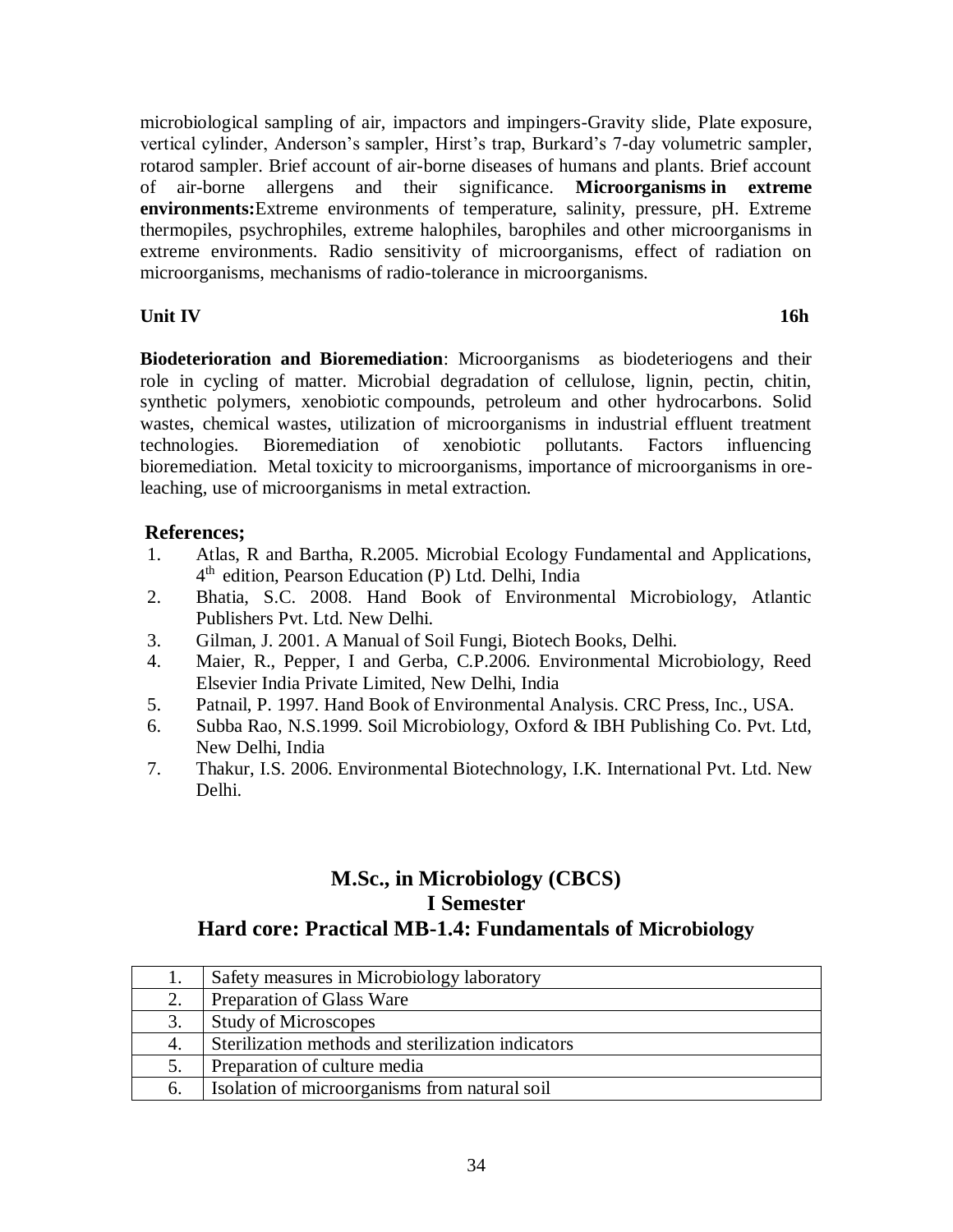| 7.  | Pure culture techniques and aspartic transfer                           |
|-----|-------------------------------------------------------------------------|
| 8.  | Culturing of microorganisms from solid and liquid media                 |
| 9.  | Study of cultural characteristic of bacteria                            |
| 10. | Bacterial motility-Hanging drop technique                               |
| 11. | Preparation of stains and indicators                                    |
| 12. | Simple staining                                                         |
| 13. | Negative staining                                                       |
| 14. | Gram's staining                                                         |
| 15. | Acid fast staining                                                      |
| 16. | Endo spore staining                                                     |
| 17. | Measurement of microbial cell`number / Spore number using hemocytometer |
| 18. | Measurement of microorganisms by micrometry                             |
| 19. | Slide culture for fungi                                                 |
| 20. | Study of microbial culture preservation methods                         |
| 21. | Microbial growth assessment-viable count and turbidity                  |
| 22. | Evaluation of disinfectant: the use – dilution method                   |
| 23. | Evaluation of antiseptic: the filter paper disc method                  |
| 24. | <b>Study of Algae</b>                                                   |
| 25. | Study of Fungi                                                          |
| 26. | <b>Study of Protozoa</b>                                                |

# **M.Sc., in Microbiology (CBCS) I Semester Hard core: Practical MB-1.5: Biochemistry and Biostatistics**

| 1.               | Preparation of molar and normal solutions                         |
|------------------|-------------------------------------------------------------------|
| 2.               | Determination of the concentration of HCl by volumetric analysis  |
| 3.               | Determination of the concentration of NaOH by volumetric analysis |
| $\overline{4}$ . | Ionization of water and concept of pH and pOH                     |
| 5.               | Titration curve of strong acid and strong base                    |
| 6.               | Titration curve of weak acid and strong base                      |
| 7.               | <b>Buffers</b>                                                    |
| 8.               | Qualitative analysis of carbohydrate                              |
| 9.               | Qualitative estimation of proteins                                |
| 10.              | Quantitative estimation of total carbohydrate by Anthrone method  |
| 11.              | Quantitative estimation of protein by Biuret method               |
| 12.              | Estimation of free fatty acids                                    |
| 13.              | i) Circular paper chromatogram                                    |
| 14.              | ii) Thin layer chromatography                                     |
| 15.              | Component and uses of Colorimeter / Spectrophotometer             |
| 16.              | Component and uses of pH meter                                    |
| 17.              | Mean, mode, median                                                |
| 18.              | <b>Standard deviation</b>                                         |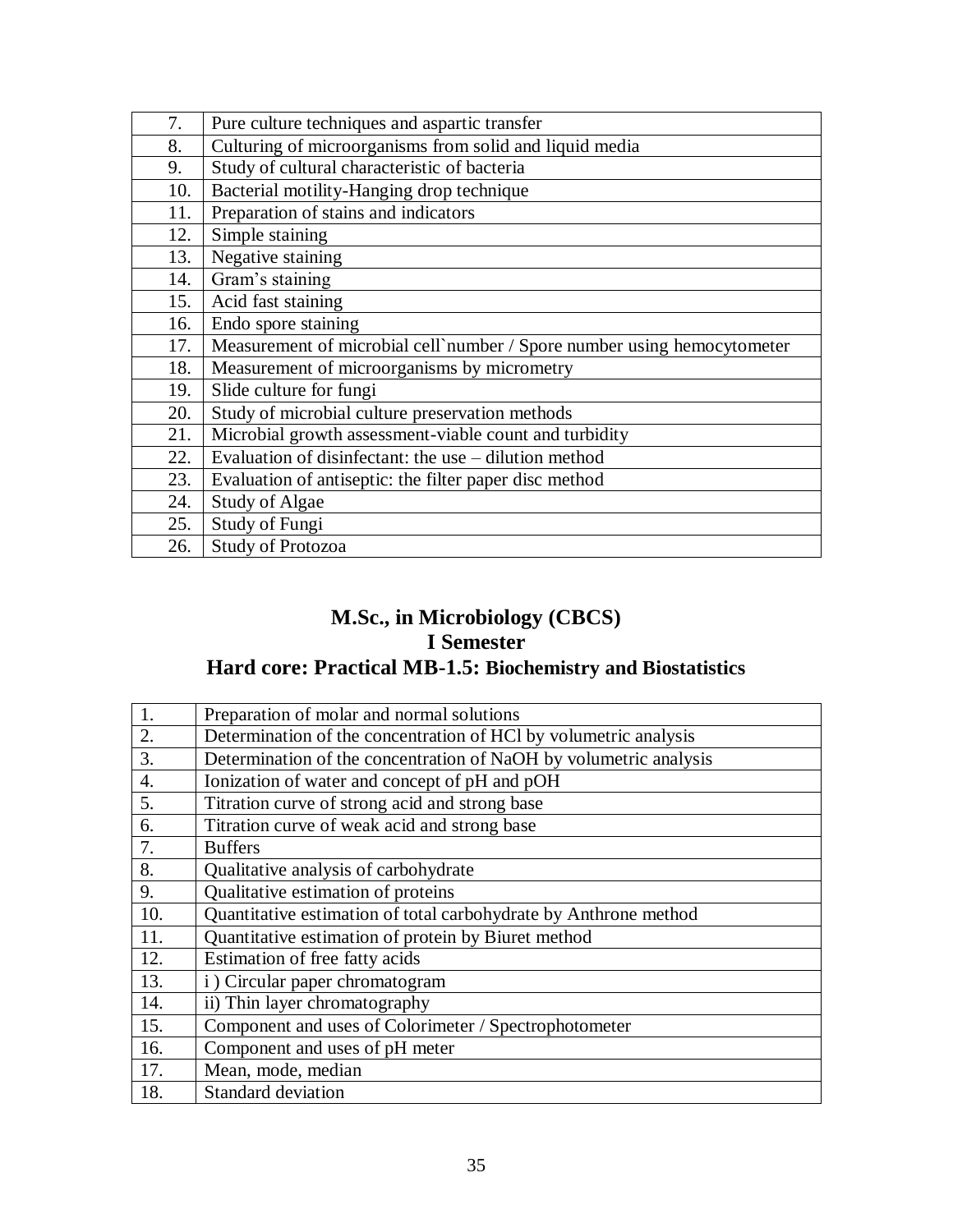| 19. | Chisquare test |
|-----|----------------|
|-----|----------------|

# **M.Sc., in Microbiology (CBCS) I Semester Hard core: Practical MB-1.6: Microbial Physiology and Bioinformatics**

| 1.  | Starch Hydrolysis test                                                 |
|-----|------------------------------------------------------------------------|
| 2.  | Gelatin hydrolysis test                                                |
| 3.  | Casein hydrolysis test                                                 |
| 4.  | Citrate utilization test                                               |
| 5.  | Urease test                                                            |
| 6.  | Methyl red test                                                        |
| 7.  | <b>Voges Praskour test</b>                                             |
| 8.  | Indole production test                                                 |
| 9.  | Melonate utilization test                                              |
| 10. | Phenlyalanine test                                                     |
| 11. | Fermentation ability of the microorganisms                             |
| 12. | Triple sugar iron agar test                                            |
| 13. | $H2S$ production test                                                  |
| 14. | Lecithinase test                                                       |
| 15. | Lipase test                                                            |
| 16. | <b>B-Galactosidase test</b>                                            |
| 17. | Catalase test                                                          |
| 18. | Oxidase test                                                           |
| 19. | KOH Solubility test                                                    |
| 20. | Identification of unknown bacteria using different physiological tests |
| 21. | Prediction of nucleotide sequence                                      |
|     | 22. Prediction of amino acid sequence                                  |

# **M.Sc., in Microbiology (CBCS) I Semester Soft core: Practical MB-1.8 (A): Mycology**

|    | Preparation and use of mycological media                    |
|----|-------------------------------------------------------------|
| 2. | Isolation of fungi from soil, air, water and other sources  |
| 3. | Isolation of yeast from different sources                   |
| 4. | Single spore isolation and establishment of pure culture    |
| 5. | Culture preservation of fungi                               |
| 6. | Population count of fungi in soil by serial dilution method |
|    | Mounting media and stains for fungi                         |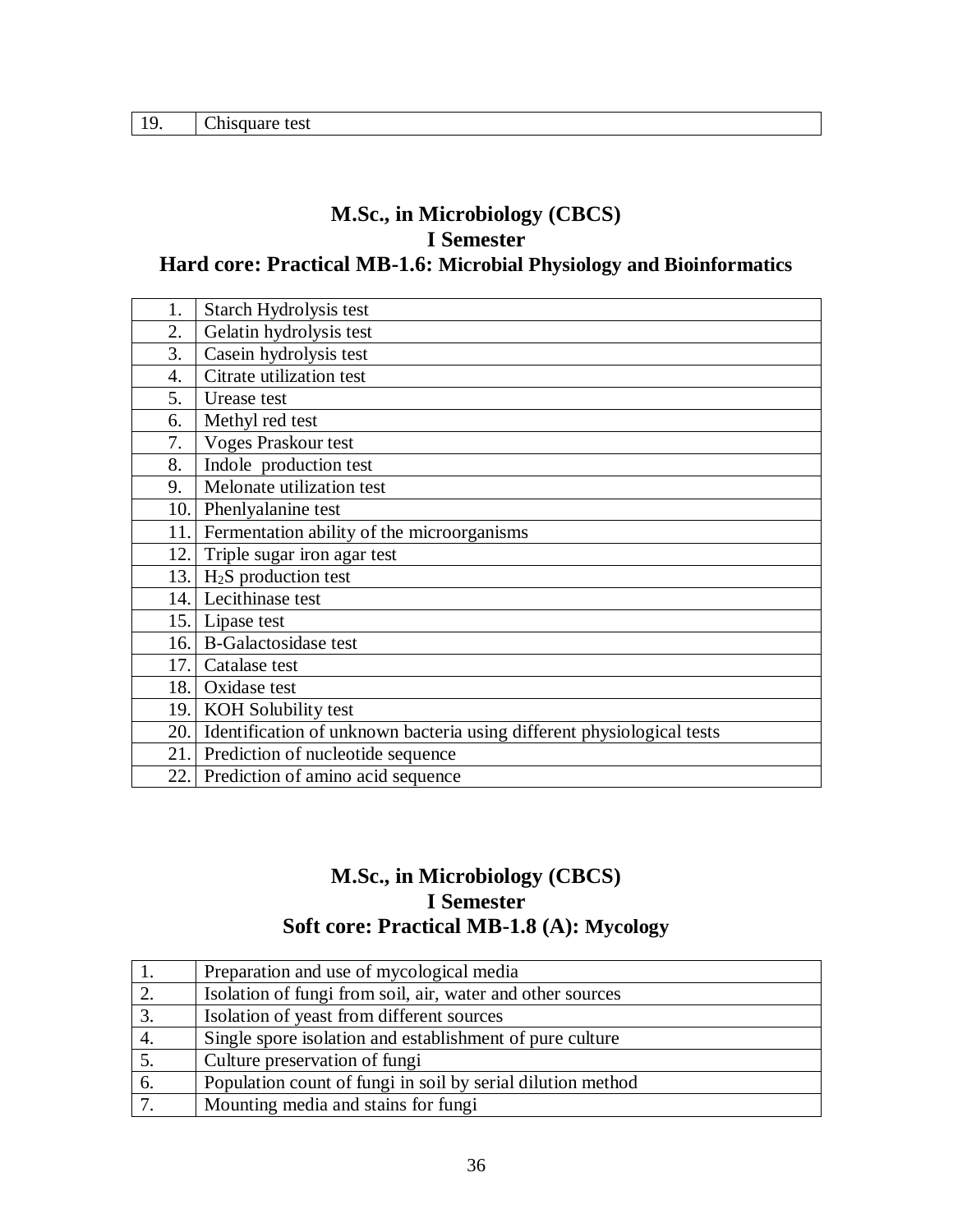| 8.  | Techniques for microscopic preparation of fungi                                 |
|-----|---------------------------------------------------------------------------------|
| 9.  | Fungal growth assessment by colony diameter measurement                         |
| 10. | Spore germination assay                                                         |
| 11. | Effect of different sugars on spore germination                                 |
| 12. | Types of spores in fungi                                                        |
| 13. | Extraction and estimation of intracellular and extra cellular proteins of fungi |
| 14. | Determination of fungal enzyme activity                                         |
| 15. | Extraction and estimation of fungal lipids                                      |
| 16. | Detection of aflatoxin by thin layer chromatography                             |
| 17. | Detached leaf biomass for phytotoxins of fungal origin                          |
| 18. | Detection of antibiotic activity of fungal culture broth                        |
| 19. | Biodegradation of agricultural wastes by fungi                                  |
| 20. | Microbial interaction; Fungi and fungi, Fungi and bacteria                      |
| 21. | Types studys of the following general                                           |
|     | Aspergillus, Penicillium, Neurospora, Saccharomyces, Erysiphae, Xylaria,        |
|     | Polyporus, Peziza, Lycoperdon, Agaricus, Puccinia, Ustilogo, Alternaria,        |
|     | Drechslera, Sclerotium, Saprolegnia, Rhizopus, Trichoderma, Candiada            |

# **M.Sc., in Microbiology (CBCS) I Semester Soft core: Practical MB-1.8 (B): Principles of Genetics**

| 1.               | Mitosis in plants                                                      |
|------------------|------------------------------------------------------------------------|
| 2.               | Meiosis in plants/animals                                              |
| 3.               | Study of polytene chromosomes in salivary glands of <i>Drosophila</i>  |
| $\overline{4}$ . | Study of human karyotype                                               |
| 5.               | Genomic DNA extraction:                                                |
|                  | a) Bacteria                                                            |
|                  | b) Plant                                                               |
|                  | c) Fungi                                                               |
| 6.               | Study of Drosophila                                                    |
|                  | a) Morphology                                                          |
|                  | b) Culturing                                                           |
|                  | c) Mutants                                                             |
|                  | d) X- linked inheritance                                               |
| 7.               | Agarose gel electrophoresis for DNA separation                         |
| 8.               | Quantification of DNA by U.V spectrophotometer                         |
| 9.               | Determination of Tm of DNA from different sources by spectrophotometer |
|                  | method                                                                 |
| 10.              | Photographs of genetic disorders                                       |
| 11.              | Karyotyping of different syndromes                                     |
| 12.              | Study of human karyotyping                                             |
| 13.              | Genetic problems                                                       |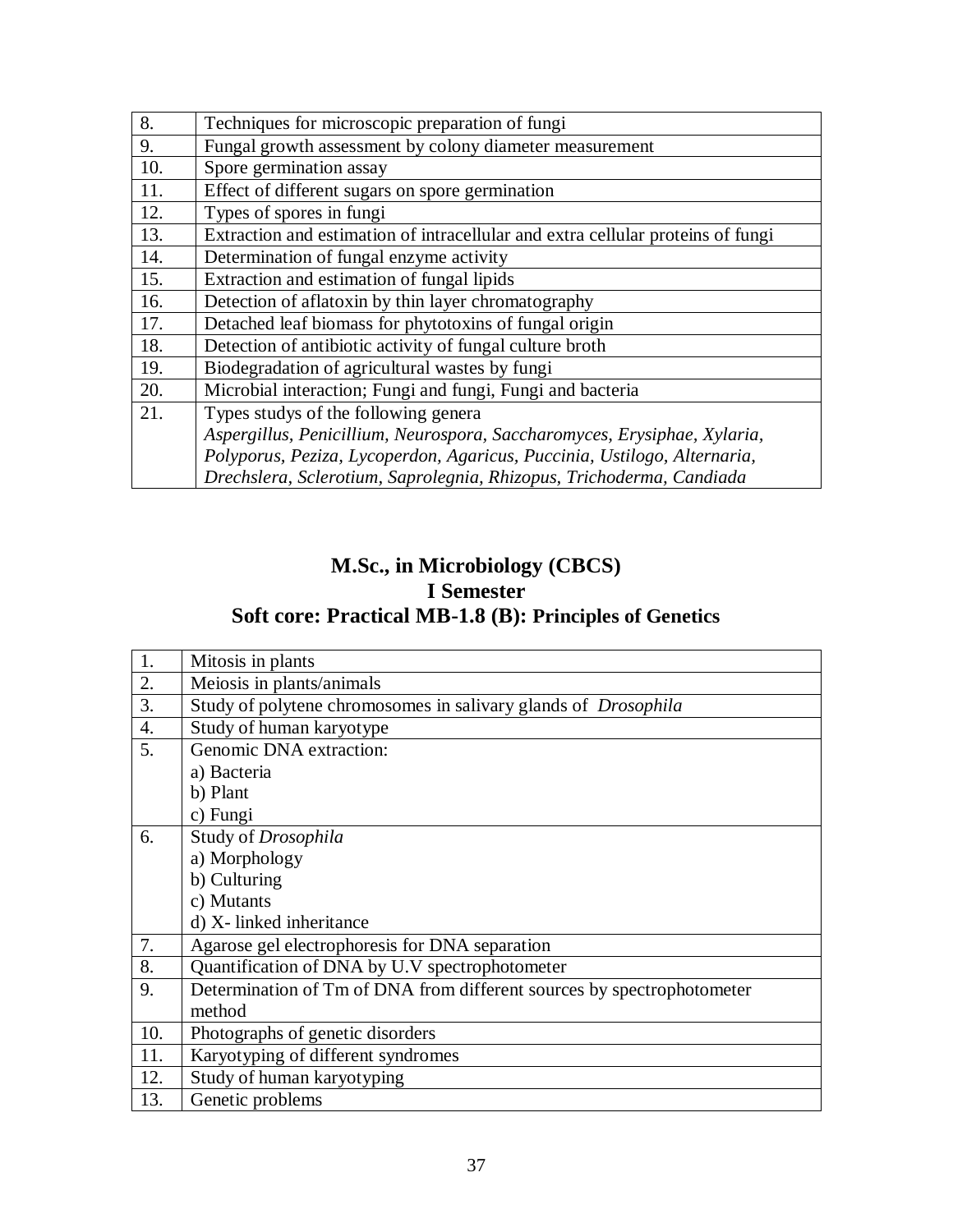| a) Restriction mapping                 |
|----------------------------------------|
| b) Linkage mapping                     |
| c) DNA sequencing                      |
| d) Study of different types of vectors |

# **M.Sc., in Microbiology (CBCS) II Semester**

# **Hard core: Practical MB-2.3: Microbial Genetics and Molecular Biology**

| 1.               | Isolation of bacteria/fungal DNA                                     |
|------------------|----------------------------------------------------------------------|
| 2.               | Quantitative estimation of DNA by Diphenyl amine method              |
| 3.               | Quantitative estimation of RNA by Orcinol method                     |
| $\overline{4}$ . | Estimation of protein by Bardford's method                           |
| 5.               | Isolation of Coliphages from sewage                                  |
| 6.               | Bacterial survival against UV-radiation                              |
| 7.               | Isolation of antibiotic resistant mutant by gradient plate method    |
| 8.               | Isolation and characterization of petite mutant in yeast             |
| 9.               | Induction of mutation in yeast and bacteria by chemicals / radiation |
| 10.              | Replica plating technique                                            |
| 11.              | Bacterial plasmid isolation                                          |
| 12.              | Restriction digestion of DNA                                         |
| 13.              | Ligation                                                             |
| 14.              | <b>Bacterial transformation</b>                                      |
| 15.              | Bacterial conjugation                                                |
| 16.              | Genetic problems                                                     |
| 17.              | Prediction of nucleotide sequence                                    |
| 18.              | Prediction of protein sequence                                       |

# **M.Sc., in Microbiology (CBCS) II Semester Hard core: Practical MB-2.4: Medical Microbiology**

|              | Isolation of normal micro flora of human                                 |
|--------------|--------------------------------------------------------------------------|
| $\mathbf{2}$ | Isolation and identification of Staphylococci                            |
| 3.           | Isolation and identification of Streptococci                             |
| 4.           | Isolation and identification of Escherichia, Pseudomonas, Salmonella,    |
| 5.           | Isolation of Gram-negative intestinal pathogen                           |
| 6.           | Detection of Urinary tract pathogens                                     |
| 7.           | Examination of bacteria by using urine dip slide technique               |
| 8.           | Detection of <i>Mycobacterium tuberculosis</i> in sputum by AFB staining |
| 9.           | Determination of dental caries susceptibility by Snyder Agar test        |
| 10.          | Detection of Malarial parasite in blood smear                            |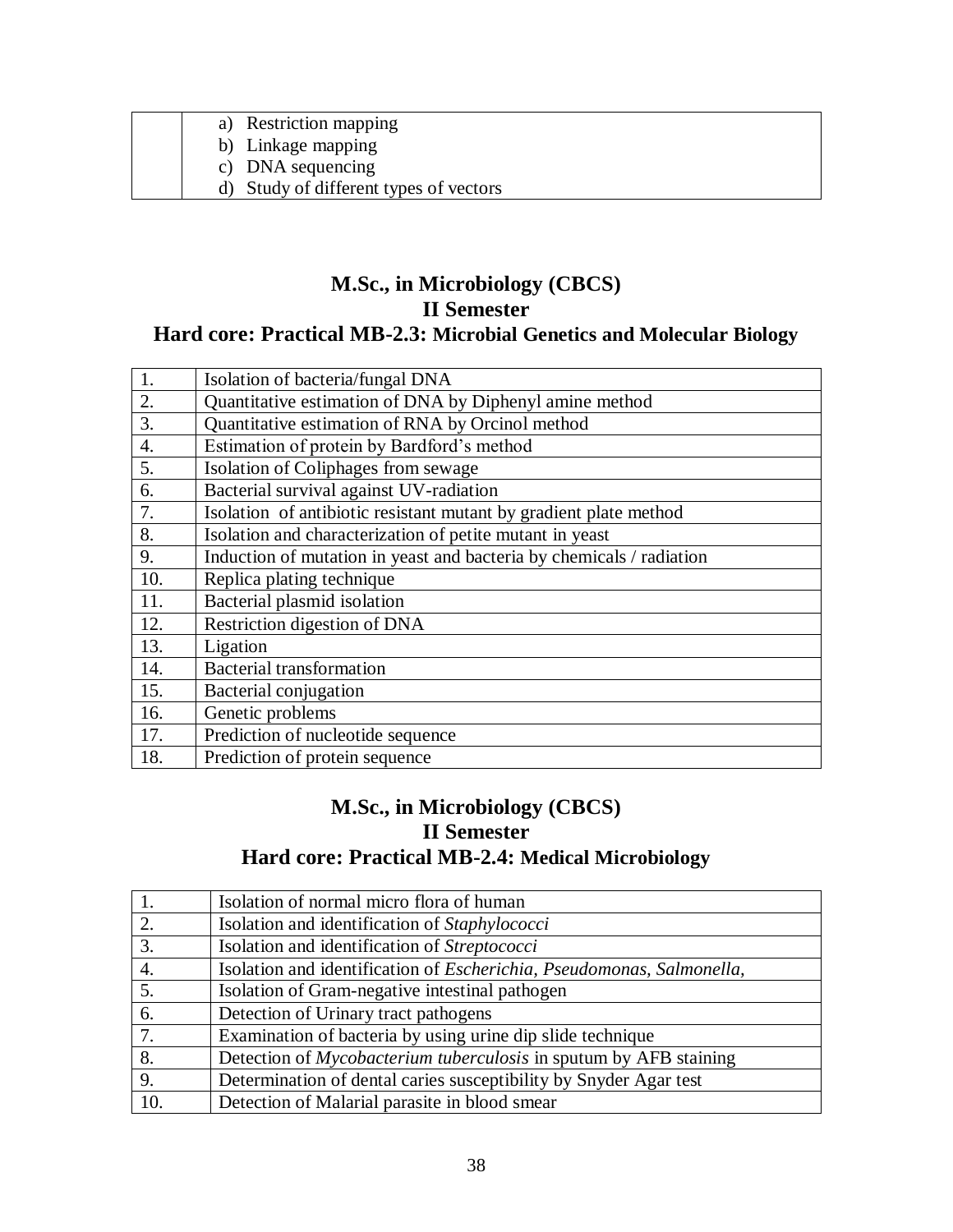| 11. | Stool examination for parasites                                         |
|-----|-------------------------------------------------------------------------|
| 12. | Determination of antibiotic sensitivity of bacteria: Kirby-Bauer method |
| 13. | Determination of Phenol-coefficient of antimicrobial compounds          |
| 14. | Estimation of Hemoglobin content in blood                               |
| 15. | Total RBC count                                                         |
| 16. | Total WBC count                                                         |
| 17. | Differential WBC count                                                  |
| 18. | Determination of Erythrocyte sedimentation rate (ESR)                   |
| 19. | Syphilis detection by VDRL Test                                         |
| 20. | Detection of Salmonella by WIDAL test                                   |
| 21. | Observation of diseased specimens/slides of organisms                   |

# **M.Sc., in Microbiology (CBCS) II Semester Practical Soft core: Practical MB-2.6 (A): Plant -Microbe Interactions**

| 1.               | Isolation of plant saprophytes-bacteria and fungi                            |
|------------------|------------------------------------------------------------------------------|
| 2.               | Isolation of plant pathogens-bacteria and fungi                              |
| $\overline{3}$ . | Isolation of plant pathogens form seeds by standard blotter method and seed  |
|                  | wash method                                                                  |
| $\overline{4}$ . | Effect of plant saprophytic bacteria on seed germination and seedling vigour |
| 5.               | Effect of plant saprophytic fungi on seed germination on seedling vigour     |
| 6.               | Effect of plant pathogenic bacteria on seed germination on seedling vigour   |
| 7.               | Effect of plant pathogenic fungi on seed germination on seedling vigour      |
| 8.               | Selective isolation of plant growth promoting rhizobacteria                  |
|                  | Rhizobium/Pseudomonas                                                        |
| 9.               | Effect of extra cellular bacterial/fungal enzymes on plants                  |
| 10.              | Effect of extra cellular bacterial/fungal phytotoxins on plants              |
| 11.              | Biological seed treatment for prevention of seed / seedling infections       |
| 12.              | Histopathological preparations for necrotroph induced reactions in plants    |
| 13.              | Histopathological preparations for biotroph induced reactions in plants      |
| 14.              | Effect of plant root exudates on fungal spore germination                    |
| 15.              | Analysis of plant root exudates for amino acids / sugars                     |
| 16.              | Effect of plant extracts on fungal growth                                    |

# **M.Sc., in Microbiology (CBCS) II Semester Soft core: Practical MB-2.6 (B): Microbial Enzymology**

| . . | <br>- 10. LEN<br>`` |
|-----|---------------------|
|-----|---------------------|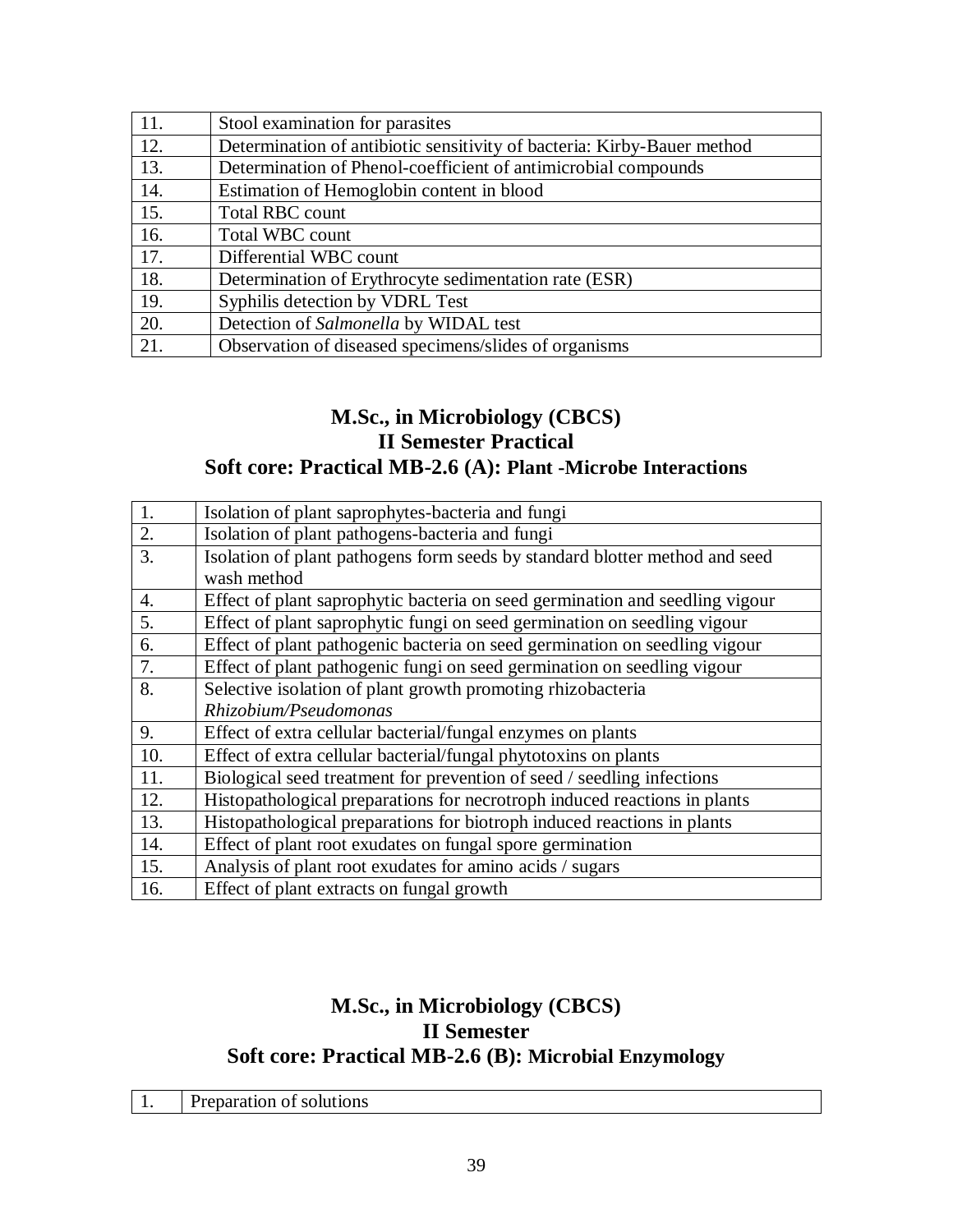| 2.               | Preparation of buffers                                              |
|------------------|---------------------------------------------------------------------|
| 3.               | Ionization of water and concept of pH and pOH                       |
| $\overline{4}$ . | Principle and use of pH meter                                       |
| 5.               | Screening of microorganism for invertases                           |
| 6.               | Screening of microorganism for amylase                              |
| 7.               | Screening of microorganism for proteases                            |
| 8.               | Screening of microorganism for lipases                              |
| 9                | Principle and use of colorimeter                                    |
| 10.              | Quantitative estimation of total carbohydrate by DNS method         |
| 11.              | Quantitative estimation of protein by Lowry's method                |
| 12.              | Construction of glucose-calibration curve                           |
| 13.              | Determination of activity of microbial invertase                    |
| 14.              | Determination of activity of microbial amylase                      |
| 15.              | Determination of specific activity of microbial amylase             |
| 16.              | Determination of optimum pH for microbial amylase activity          |
| 17.              | Determination of optimum temperature for microbial amylase activity |
| 18.              | Effect of inhibitor on microbial amylase activity                   |
| 19.              | Determination of Km and Vmax of microbial amylase                   |

# **M.Sc., in Microbiology (CBCS) III Semester Hard core: Practical MB-3.3: Agricultural Microbiology**

|                  | Comparison of rhizosphere microorganisms from different crop plants    |
|------------------|------------------------------------------------------------------------|
| 2.               | Isolation of Rhizobium                                                 |
| 3.               | Isolation of Azospirillium                                             |
| $\overline{4}$ . | Isolation of Azotobacter                                               |
| 5.               | Isolation of phosphate solubilising microorganisms                     |
| 6.               | Isolation and identification of cyanobacteria                          |
| 7.               | Estimation of phosphate by Fiskay-subbarao method                      |
| 8.               | Estimation of phosphate by Koening and Johnson's method                |
| 9.               | Detection and quantification of mycorrhizae by root clearing technique |
| 10.              | Seed health testing by dry seed examination                            |
| 11.              | Seed health testing by seed wash method                                |
| 12.              | Detection of seed-borne fungi by blotter method                        |
| 13.              | Detection of seed-borne fungi by agar plate method                     |
| 14.              | Detection of seed-borne fungi by deep freeze method                    |
| 15.              | Study of plant diseases caused by fungi, bacteria and viruses          |
| 16.              | Histopathological preparations of diseased specimens                   |
| 17.              | Effect of seed-borne pathogens on seed germination and seedling vigour |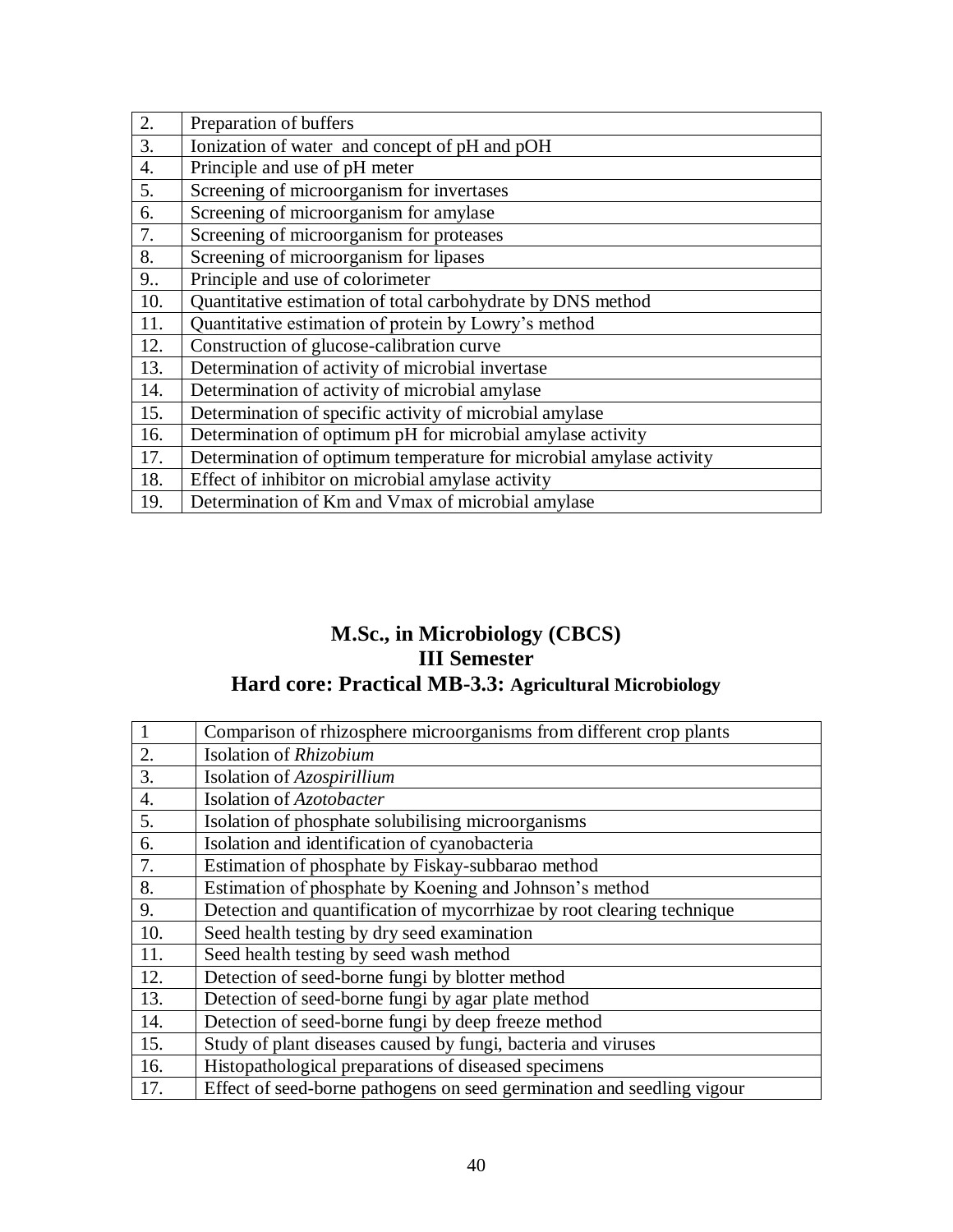| 18. | Fungicide evaluation by spore germination inhibition assay                         |
|-----|------------------------------------------------------------------------------------|
| 19. | Fungicide evaluation by agar diffusion method                                      |
| 20. | Effect of fungicidal seed treatment on seed-borne fungi                            |
| 21. | Testing of antagonism by dual culture plate technique                              |
| 22. | Testing of antimicrobial property of antagonists culture filtrate                  |
| 23. | Biological seed treatment with <i>Trichoderma</i> for the prevention of seed borne |
|     | pathogens                                                                          |
| 24. | Mass culturing of beneficial microorganisms using agricultural waste               |
|     | <b>Trichoderma</b>                                                                 |
| 25. | Isolation of fluorescent Pseudomonads                                              |
| 26. | Post harvest diseased samples                                                      |
| 27. | Observation of diseased specimens, sections and slides                             |

# **M.Sc., in Microbiology (CBCS) III Semester Hard core: Practical MB-3.4: Immunology**

|     | Study of organs of immune system             |
|-----|----------------------------------------------|
| 2.  | Study of cells of immune system              |
| 3.  | <b>Total WBC count</b>                       |
| 4.  | Differential WBC count                       |
| 5.  | Types of antigens and adjuvants              |
| 6.  | Production of polyclonal antiserum           |
| 7.  | Methods of bleeding                          |
| 8.  | Separation of plasma from blood              |
| 9.  | Separation of serum from blood               |
| 10. | Determination of antibody titer of the serum |
| 11. | Purification of IgG from serum               |
| 12. | Agglutination tests: Haemeagglutination      |
| 13. | Immunoprecipitation Radial/ double diffusion |
| 14. | <b>ELISA</b>                                 |

# **M.Sc., in Microbiology (CBCS) III Semester Soft core: Practical MB-3.6 (A): Immunotechnology**

|     | Study of organs of immune system |
|-----|----------------------------------|
| ، ت | Study of cells of immune system  |
|     | Total WBC count                  |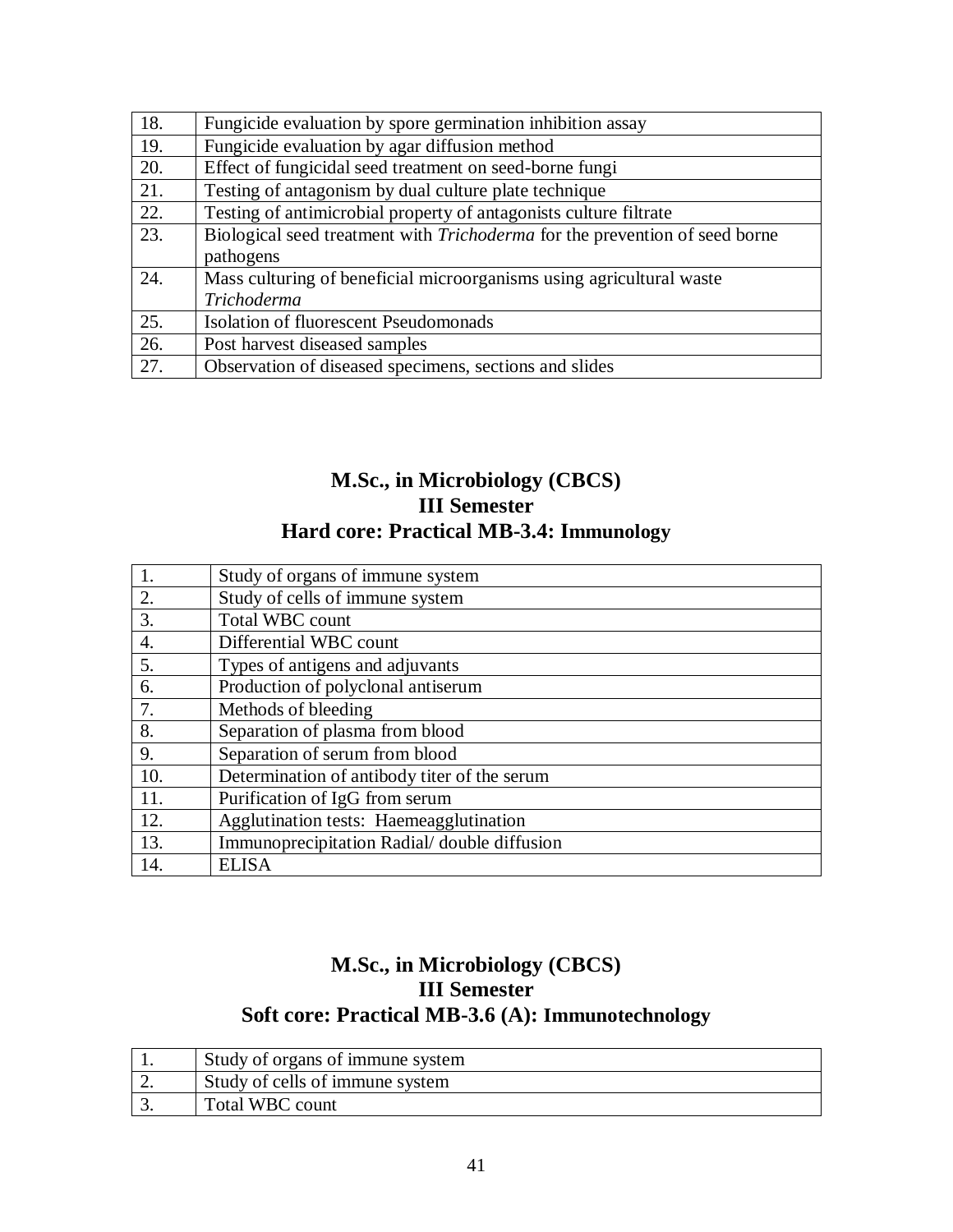| 4.  | Differential WBC count                       |
|-----|----------------------------------------------|
| 5.  | Types of antigens and adjuvants              |
| 6.  | Preparation of antigens                      |
|     | a. Whole cell antigens                       |
|     | b. Purified proteins                         |
| 7.  | Preparation of antigen-adjuvant mixtures     |
| 8.  | Methods of antigen administration to animals |
|     | a. Intramuscular                             |
|     | b. Intraveinal                               |
|     | c. Intraperitonial                           |
|     | d. Intradermal                               |
| 9.  | Production of polyclonal antiserum           |
| 10. | Methods of bleeding                          |
| 11. | Separation of plasma from blood              |
| 12. | Separation of serum from blood               |
| 13. | Determination of antibody titer of the serum |
| 14. | Purification of IgG from serum               |
| 15. | Agglutination tests: Haemeagglutination      |
| 16. | Immunoprecipitation Radial/ double diffusion |
| 17. | <b>ELISA</b>                                 |

# **M.Sc., in Microbiology (CBCS) III Semester Soft core: Practical MB-3.6 (B): Fermentation technology**

| $\overline{1}$ . | Isolation of <i>Actinomycectes</i> and their screening for antibiotic production   |
|------------------|------------------------------------------------------------------------------------|
| 2.               | Isolation of fungi from different sources (soil, mud, water) and mutagenic studies |
|                  | using UV radiation                                                                 |
| 3.               | Assessment of secondary metabolite substances from culture filtrate                |
| $\overline{4}$ . | Biochemical test for vinegar during fermentation                                   |
| 5.               | Demonstration of fermentation by using yeast                                       |
| 6.               | Submerged fermentation for production of citric acid                               |
| 7.               | Submerged fermentation for production of protease                                  |
| 8.               | Submerged fermentation for production of lipase                                    |
| 9.               | SSF for production of proteases                                                    |
| 10.              | SSF for production of lipases                                                      |
| 11.              | Precipitation of protein from a crude extract by Ammonium sulphate precipitation   |
|                  | method                                                                             |
| 12.              | SDS gel electrophoresis of protein/enzymes                                         |
| 13.              | Colorimetric estimation of amino acids by ninhydrin method                         |
| 14.              | Colorimetric estimation of sugars from raw materials                               |
| 15.              | Colorimetric estimation of vitamins by DNPH method                                 |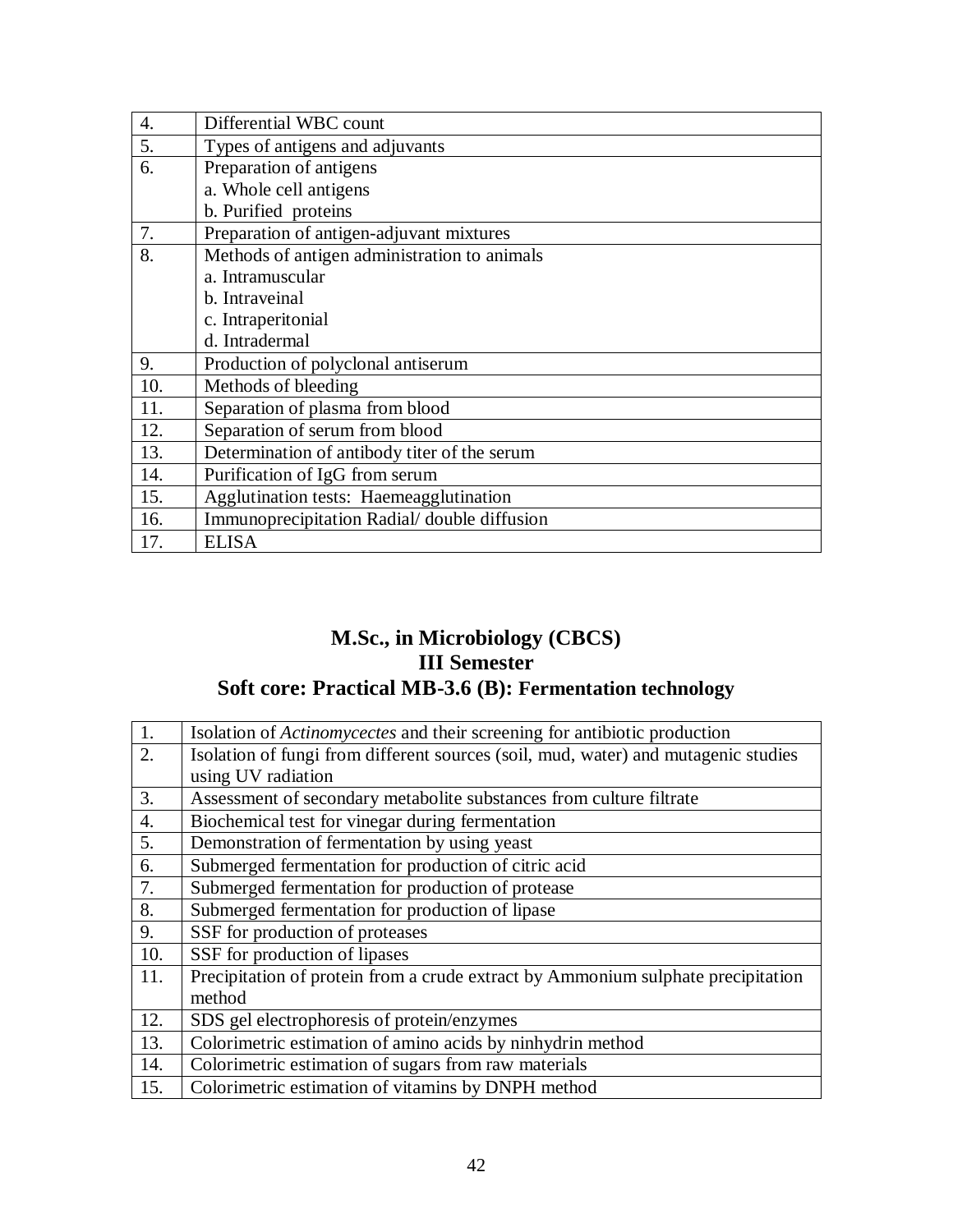# **M.Sc., in Microbiology (CBCS) IV Semester Hard core: Practical MB-4.4: Food and Industrial Microbiology**

| 1.               | Microbiological examination of food utensils                         |
|------------------|----------------------------------------------------------------------|
| $\overline{2}$ . | Microbiological examination of vegetables                            |
| 3.               | Microbiological examination of spices                                |
| $\overline{4}$ . | Microbiological examination of meat                                  |
| 5.               | Microbiological examination of fruits                                |
| 6.               | Microbiological examination of cereals                               |
| 7.               | Microbiological examination of fish and fish products                |
| 8.               | Detection of faecal pollution in drinking water                      |
| 9.               | Bacteriological examination of soft drinks                           |
| 10.              | Bacteriological examination of bottled mineral water                 |
| 11.              | Bacteriological examination of drinking water                        |
| 12.              | Microbiological analysis of ice-cream                                |
| 13.              | Microbiological examination of canned foods                          |
| 14.              | Microbiological examination of spoiled foods                         |
| 15.              | Detection of aflatoxin in food and feed by thin layer chromatography |
| 16.              | Post harvest spoilage of fruits and vegetables                       |
| 17.              | Determination of TDP                                                 |
| 18.              | Determination of TDT                                                 |
| 19.              | Food preservation methods-chemical and physical                      |
| 20.              | Hydrolytic rancidity                                                 |
| 21.              | Estimation of lactic acid in milk                                    |
| 22.              | Estimation of lactose in milk                                        |
| 23.              | Extraction of casein form milk                                       |
| 24.              | pH determination test of milk                                        |
| 25.              | Rapid platform tests for milk quality assessment                     |
|                  | -Organoleptic test                                                   |
|                  | -Clot on boiling test                                                |
|                  | -Alcohol test                                                        |
|                  | -Turbidity test                                                      |
| 26.              | Dye reduction test                                                   |
|                  | a) Methylene blue reduction test                                     |
|                  | b) Resazurin dye reduction test                                      |
| 27.              | Microbial reaction in litmus milk                                    |
| 28.              | Bacteriological examination of milk                                  |
|                  | i) Presumptive test                                                  |
|                  | ii) Confirmed test                                                   |
|                  | iii) Completed test                                                  |
| 29.              | Direct microscopic count of bacteria in milk: breed count            |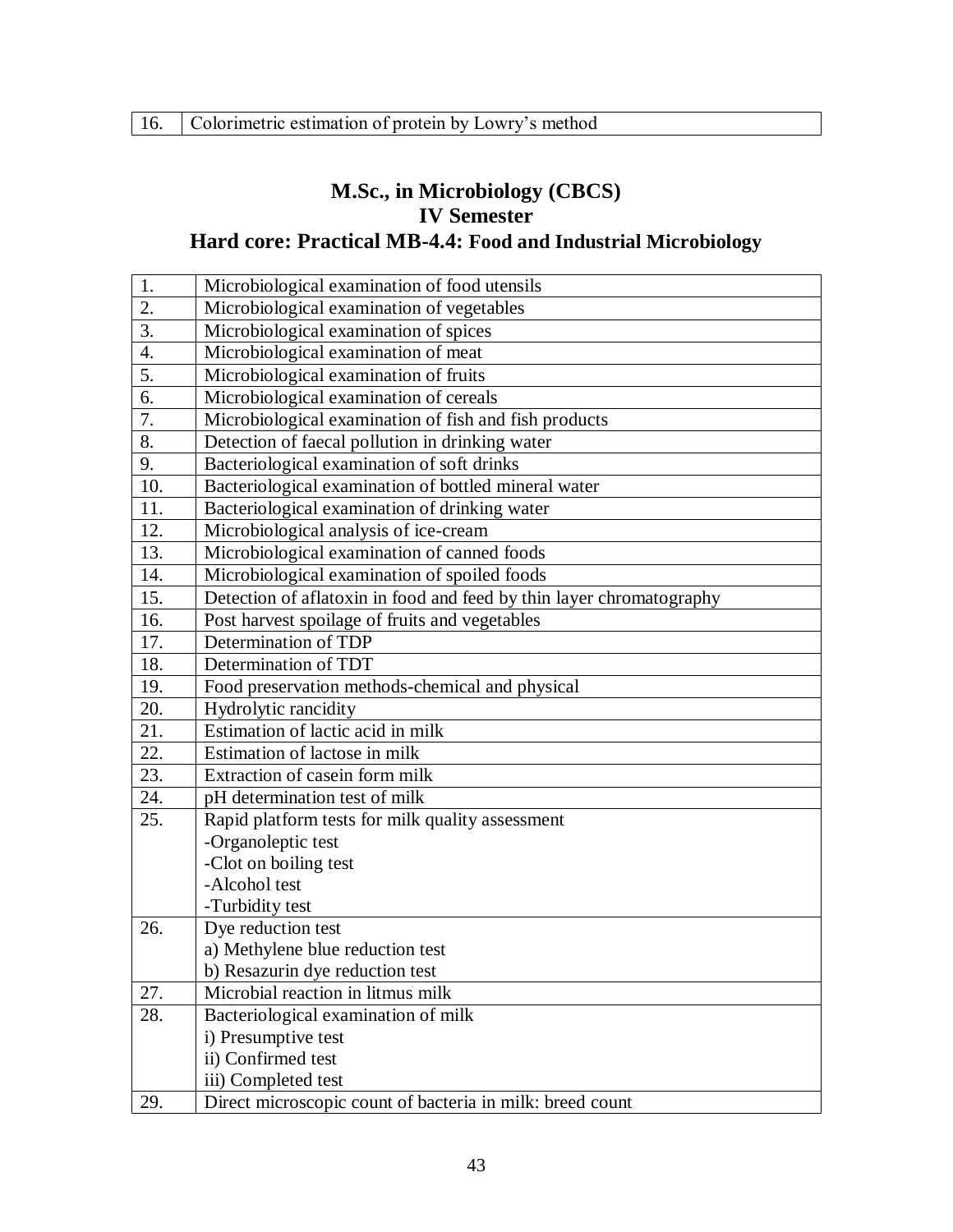| Standard plate count of milk |
|------------------------------|
| Different dairy products     |

# **M.Sc., in Microbiology (CBCS) IV Semester Hard core: Practical MB-4.5: Microbial Biotechnology**

| 1.  | Screening and isolation of amylase producing fungi form different sources |
|-----|---------------------------------------------------------------------------|
| 2.  | Determination of microbial amylase activity                               |
| 3.  | Determination of specific activity of amylase                             |
| 4.  | Determination of effect of substrate concentration on amylase activity    |
| 5.  | Production of amylase by submerged fermentation                           |
| 6.  | Production of amylase by solid state fermentation                         |
| 7.  | Raw materials used in industrial Microbiology                             |
| 8.  | Study of fermentation using yeast                                         |
| 9.  | Estimation of alcohol by colorimetric method                              |
| 10. | Estimation of alcohol by specific gravity method                          |
| 11. | Estimation of citric acid by AOAC method                                  |
| 12. | Estimation of citric acid by submerged fermentation                       |
| 13. | Estimation of citric acid by solid state fermentation                     |
| 14  | Determination of activity and specific activity of invertase in yeast     |
| 15. | Study of carbohydrate utilizing capacity of bacteria                      |
| 16. | Estimation of free fatty acids                                            |
| 17. | Estimation of Ascorbic acid in the microbial sample                       |
| 18. | Wine production                                                           |
| 19. | Yeast/bacterial cell immobilization                                       |
| 20. | Synthesis of nanoparticles by bacteria                                    |
| 21. | Synthesis of nanoparticles by fungi                                       |
| 22. | Synthesis of nanoparticles by plants                                      |

# **M.Sc., in Microbiology (CBCS) IV Semester Hard core: Practical MB-4.6: Environmental Microbiology**

| $\vert 1.$       | Soil moisture content determination                                   |
|------------------|-----------------------------------------------------------------------|
| $\overline{2}$ . | Estimation of total alkalinity of soil                                |
| 3.               | Ammonification in soil                                                |
| 4.               | Isolation of soil microorganisms by direct plate method               |
| 5.               | Enumeration of microbial population in soil by serial dilution method |
| 6.               | Baiting technique for isolation of soil microorganisms                |
| 7.               | Estimation of dissolved oxygen of water                               |
| $\overline{8}$ . | Estimation of free carbon-dioxide                                     |
| $\overline{9}$ . | Estimation of total solid content of water                            |